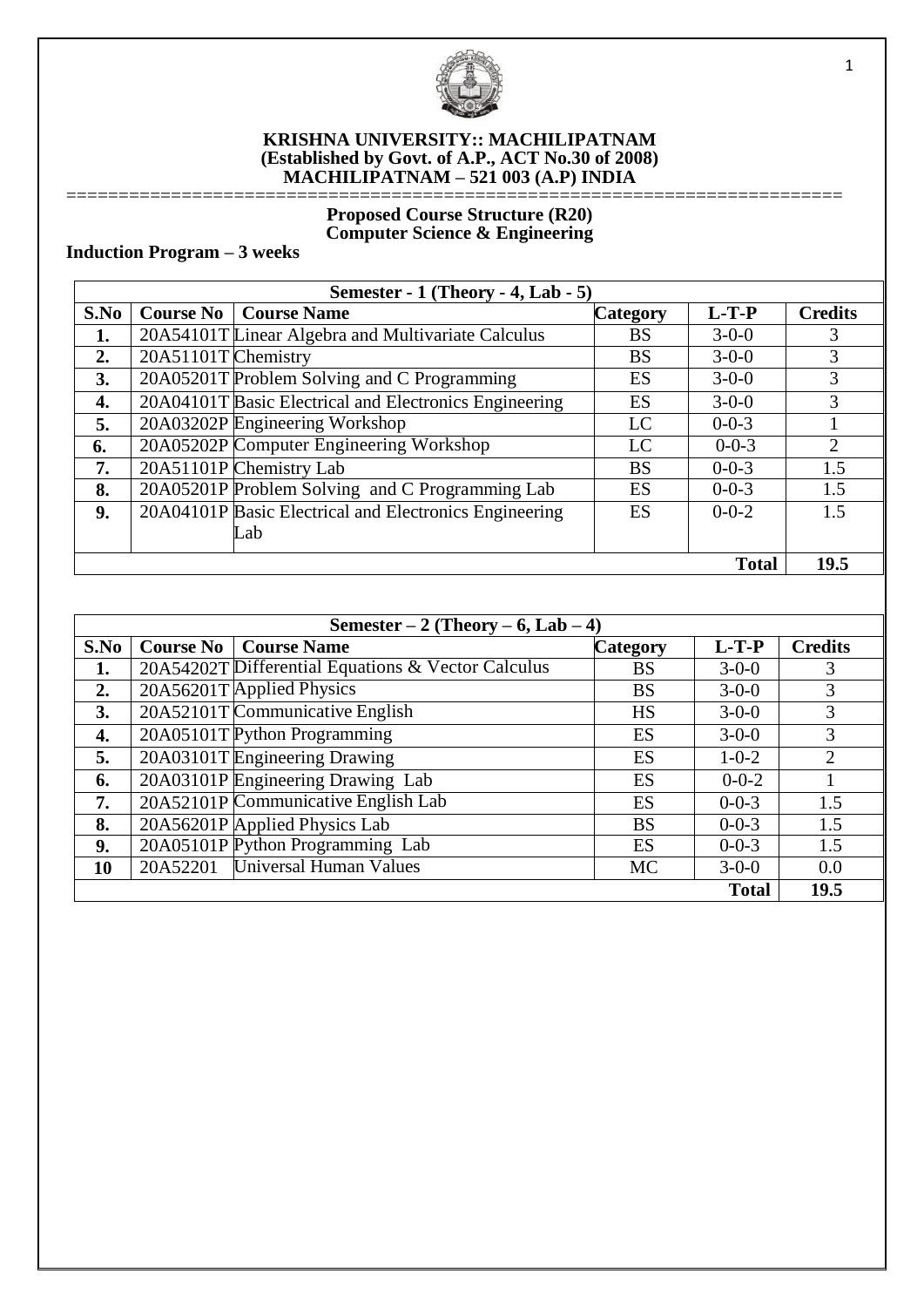### **I B.Tech – I Sem L T P C**

#### **(20A54101) Linear Algebra & Multivariate Calculus** (Common to all branches of Engineering)

#### **Course Objectives:**

- This course will illuminate the students in the concepts of calculus and linear algebra.
- To equip the students with standard concepts and tools at an intermediate to advanced level mathematics to develop the confidence and ability among the students to handle various real world problems and their applications.

**Bridge Course:** Limits, continuity, Types of matrices

#### **Unit 1:Matrices 10hrs**

Rank of a matrix by echelon form, normal form. Solving system of homogeneous and non-homogeneous equations linear equations. Eigen values and Eigenvectors and their properties, Cayley-Hamilton theorem (without proof), finding inverse and power of a matrix by Cayley-Hamilton theorem, quadratic forms.

### **Learning Outcomes:**

At the end of this unit, the student will be able to

- solving systems of linear equations, using technology to facilitate row reduction determine the rank, eigen values and eigen vectors (L3).
- identify special properties of a matrix, such as positive definite, etc., and use this information to facilitate the calculation of matrix characteristics; (L3)

# **Unit 2: Mean Value Theorems 6hrs**

Rolle's Theorem, Lagrange's mean value theorem, Cauchy's mean value theorem, Taylor's and Maclaurin theorems with remainders (without proof),related problems.

# **Learning Outcomes:**

At the end of this unit, the student will be able to

- Translate the given function as series of Taylor's and Maclaurin's with remainders (L3)
- analyze the behaviour of functions by using mean value theorems (L3)

#### **Unit 3:Multivariable calculus 6hrs**

Partial derivatives, total derivatives, chain rule, change of variables, Jacobians, maxima and minima of functions of two variables, method of Lagrange multipliers.

 **3 0 0 3**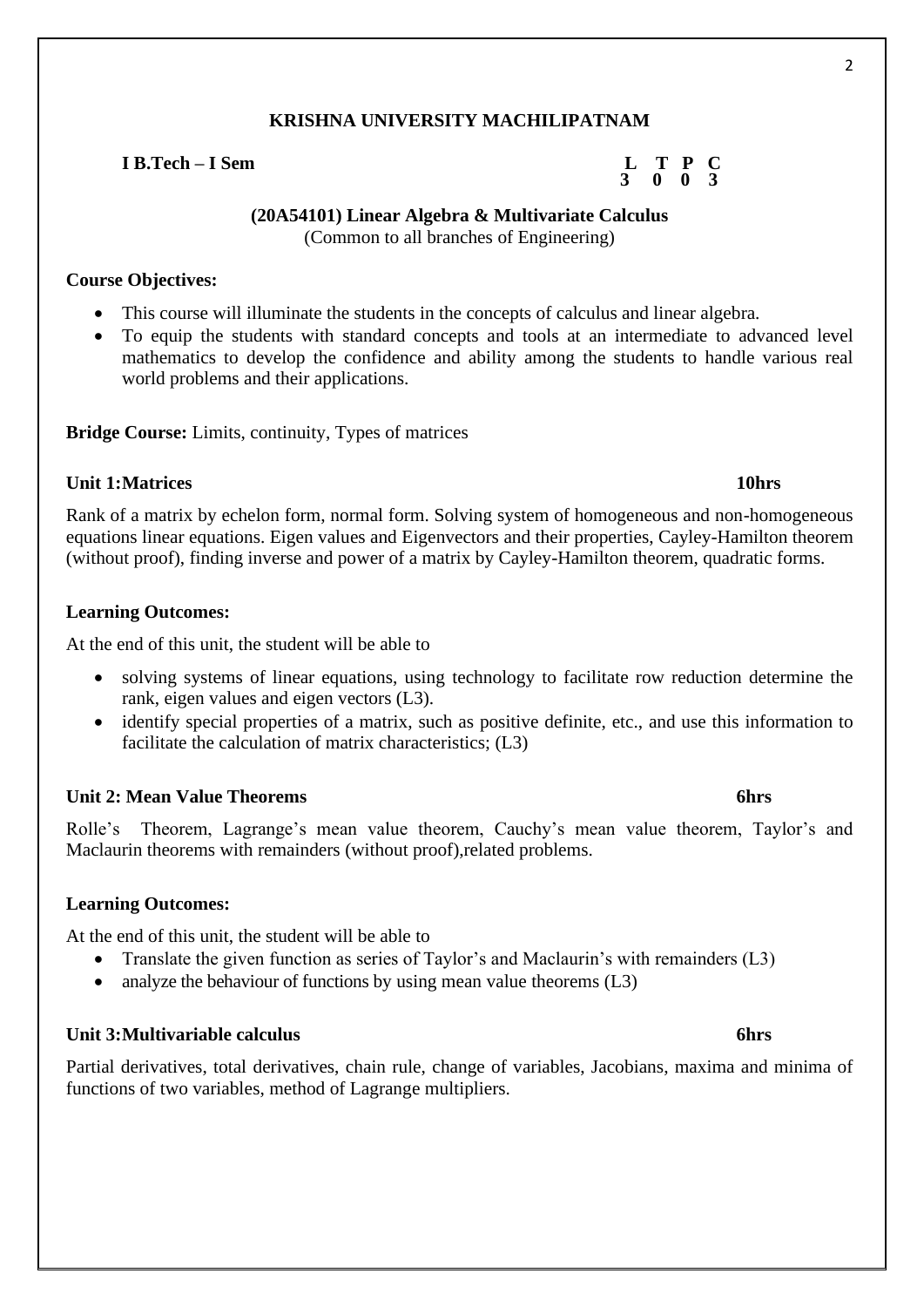#### **Learning Outcomes:**

At the end of this unit, the student will be able to

- Find partial derivatives numerically and symbolically and use them to analyze and interpret the way a function varies. (L3)
- Acquire the Knowledge maxima and minima of functions of several variable (L1)
- Utilize Jacobian of a coordinate transformation to deal with the problems in change of variables (L3)

#### **Unit 4:Multiple Integrals 12hrs**

Double integrals, change of order of integration, change of variables. Evaluation of triple integrals, change of variables between cartesian, cylindrical and spherical polar co-ordinates. Finding areas and volumes using double and triple integrals.

#### **Learning Outcomes:**

- At the end of this unit, the student will be able to
- Evaluate double integrals of functions of several variables in two dimensions using Cartesian and polar coordinates (L5)
- Apply double integration techniques in evaluating areas bounded by region (L4)
- Evaluate multiple integrals in Cartesian, cylindrical and spherical geometries (L5)

#### **Unit 5:Beta and Gamma functions 6 hrs**

Beta and Gamma functions and their properties, relation between beta and gamma functions, evaluation of definite integrals using beta and gamma functions.

#### **Learning Outcomes:**

At the end of this unit, the student will be able to

- understand beta and gamma functions and its relations (L2)
- Conclude the use of special function in evaluating definite integrals (L4)

#### **Text Books:**

- 1. B. S. Grewal, Higher Engineering Mathematics, 44/e, Khanna Publishers, 2017.
- 2. Erwin Kreyszig, Advanced Engineering Mathematics, 10/e, John Wiley & Sons, 2011.

#### **Reference Books:**

- 1. R. K. Jain and S. R. K. Iyengar, Advanced Engineering Mathematics, 3/e, Alpha Science International Ltd., 2002.
- 2. George B. Thomas, Maurice D. Weir and Joel Hass, Thomas Calculus, 13/e, Pearson Publishers, 2013.
- 3. Glyn James, Advanced Modern Engineering Mathematics, 4/e, Pearson publishers, 201.
- 4. Micheael Greenberg, Advanced Engineering Mathematics, 9<sup>th</sup> edition, Pearson edn
- 5. Dean G. Duffy, Advanced engineering mathematics with MATLAB, CRC Press
- 6. Peter O'neil, Advanced Engineering Mathematics, Cengage Learning.
- 7. R.L. GargNishu Gupta, Engineering Mathematics Volumes-I &II, Pearson Education
- 8. B. V. Ramana, Higher Engineering Mathematics, McGraw Hill Education
- 9. H. k Das, Er. RajnishVerma, Higher Engineering Mathematics, S. Chand.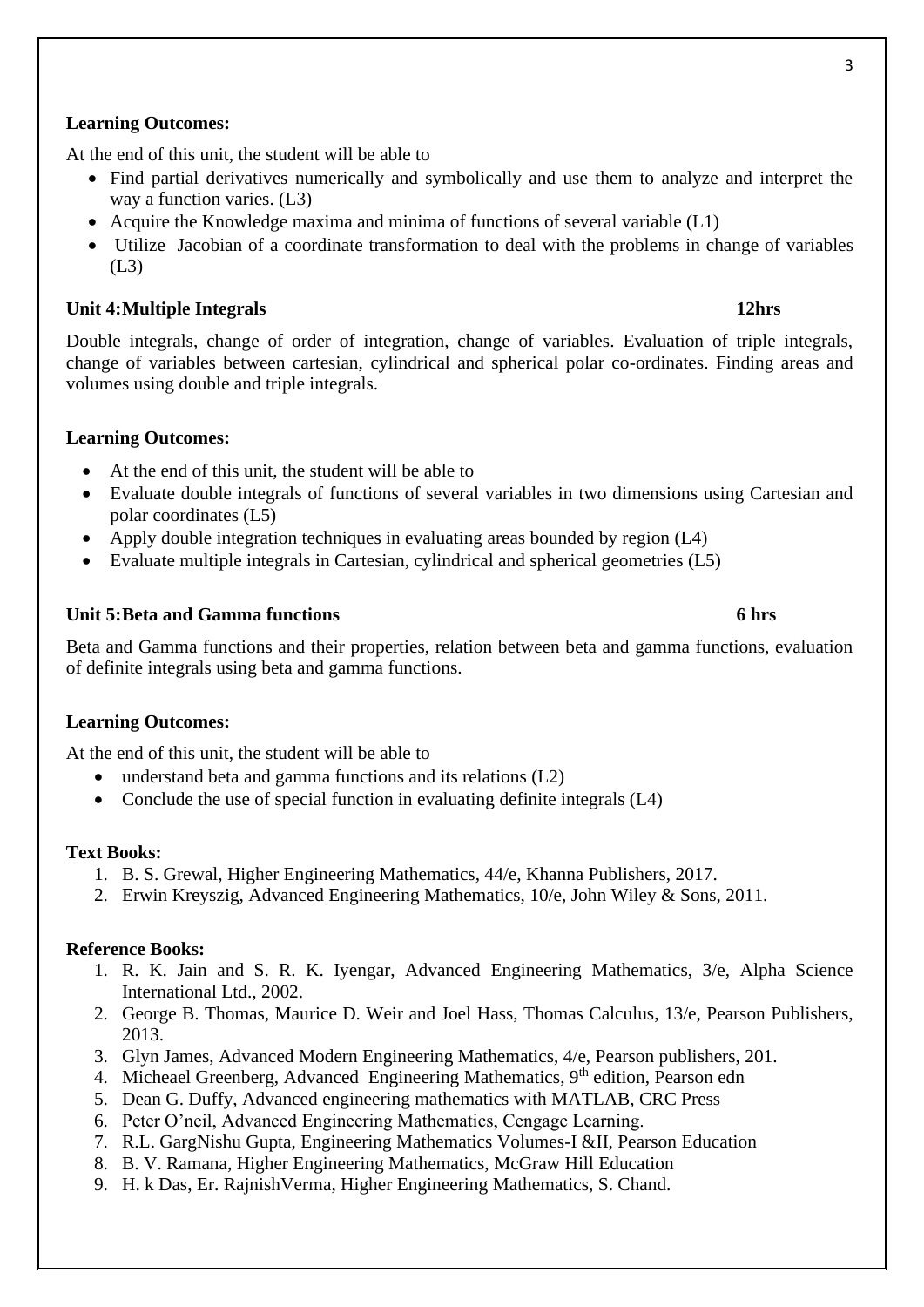10. N. Bali, M. Goyal, C. Watkins, Advanced Engineering Mathematics, Infinity Science Press.

# **Course Outcomes:**

At the end of the course, the student will be able to

- develop the use of matrix algebra techniques that is needed by engineers for practical applications (L6)
- Utilize mean value theorems to real life problems (L3)
- familiarize with functions of several variables which is useful in optimization (L3)
- Students will also learn important tools of calculus in higher dimensions. Students will become familiar with 2- dimensional coordinate systems (L5)
- Students will become familiar with 3- dimensional coordinate systems and also learn the utilization of special functions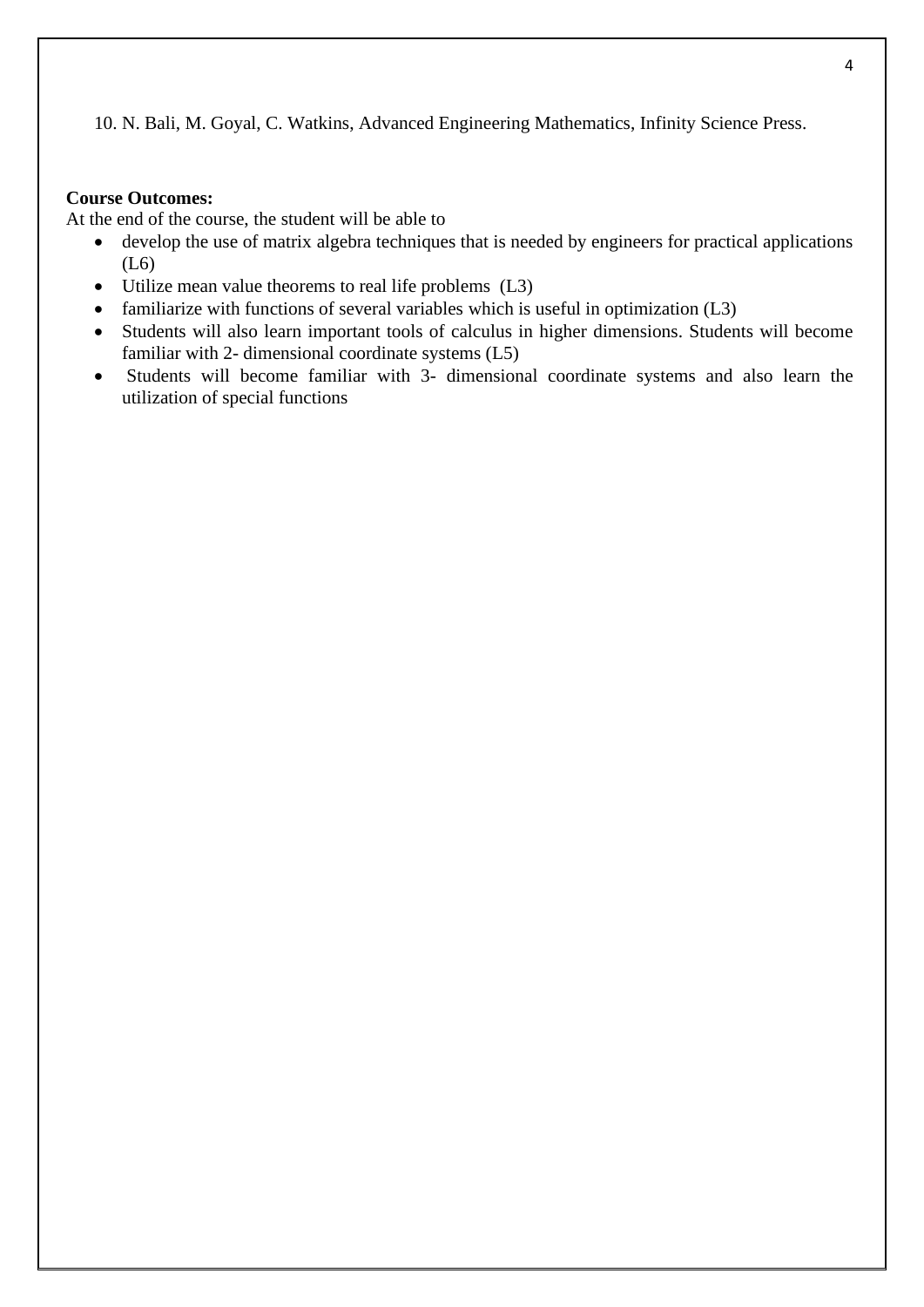**I B.Tech –I Sem L T P C**

 **3 0 0 3**

# **(20A51101T) Chemistry**

### **Course Objectives**:

- To familiarize engineering chemistry and its applications
- To train the students on the principles and applications of electrochemistry and polymers
- To introduce instrumental methods, molecular machines and switches

# **Unit 1: Polymer Chemistry:** (10 hrs)

Introduction to polymers, functionality of monomers, chain growth and step growth polymerization, coordination polymerization, copolymerization (stereospecific polymerization) with specific examples and mechanisms of polymer formation.

Plastics - Thermoplastics and Thermosettings, Preparation, properties and applications of – PVC, Teflon, Bakelite, Nylon-6,6, Fibre Reinforced Plastics poly dispersity index.

Elastomers–Buna-S, Buna-N–preparation, properties and applications.

Conducting polymers – polyacetylene, polyaniline, polypyrroles – mechanism of conduction and applications.

### **Learning Outcomes:**

At the end of this unit, the students will be able to

- explain the different types of polymers and their applications  $(L2)$
- list the differences between thermoplastics and thermosettings resins (L1)
- explain the preparation, properties and applications of Bakelite, Nylon-6,6, and carbon fibres (L2)
- describe the mechanism of conduction in conducting polymers  $(L2)$
- discuss Buna-S and Buna-N elastomers and their applications (L2)

# **Unit 2: Electrochemistry and Applications:** (10 hrs)

Introduction to electro chemistry, electrodes – concepts, reference electrodes (Calomel electrode, Ag/AgCl electrode and glass electrode); Electrochemical cell, Nernst equation, cell potential calculations and numerical problems, concept of conductivity, conductivity cell, conductometric titrations (acid-base titrations).

Electrochemical sensors – potentiometric sensors with examples, amperometric sensors with examples. Primary cells – Zinc-air battery, Secondary cells – Nickel-Cadmium (NiCad),and lithium ion batteriesworking of the batteries including cell reactions; Fuel cells, hydrogen-oxygen, methanol - oxygen fuel cells – applications of batteries and fuel cells.

Learning Outcomes:

At the end of this unit, the students will be able to

- Apply Nernst equation for calculating electrode and cell potentials (L3)
- Differentiate between primary and secondary batteries (L2)
- Recall working and importance of fuel cells(L1)
- Explain the theory of construction of battery and fuel cells  $(L2)$
- Solve problems based on cell potential  $(L3)$

5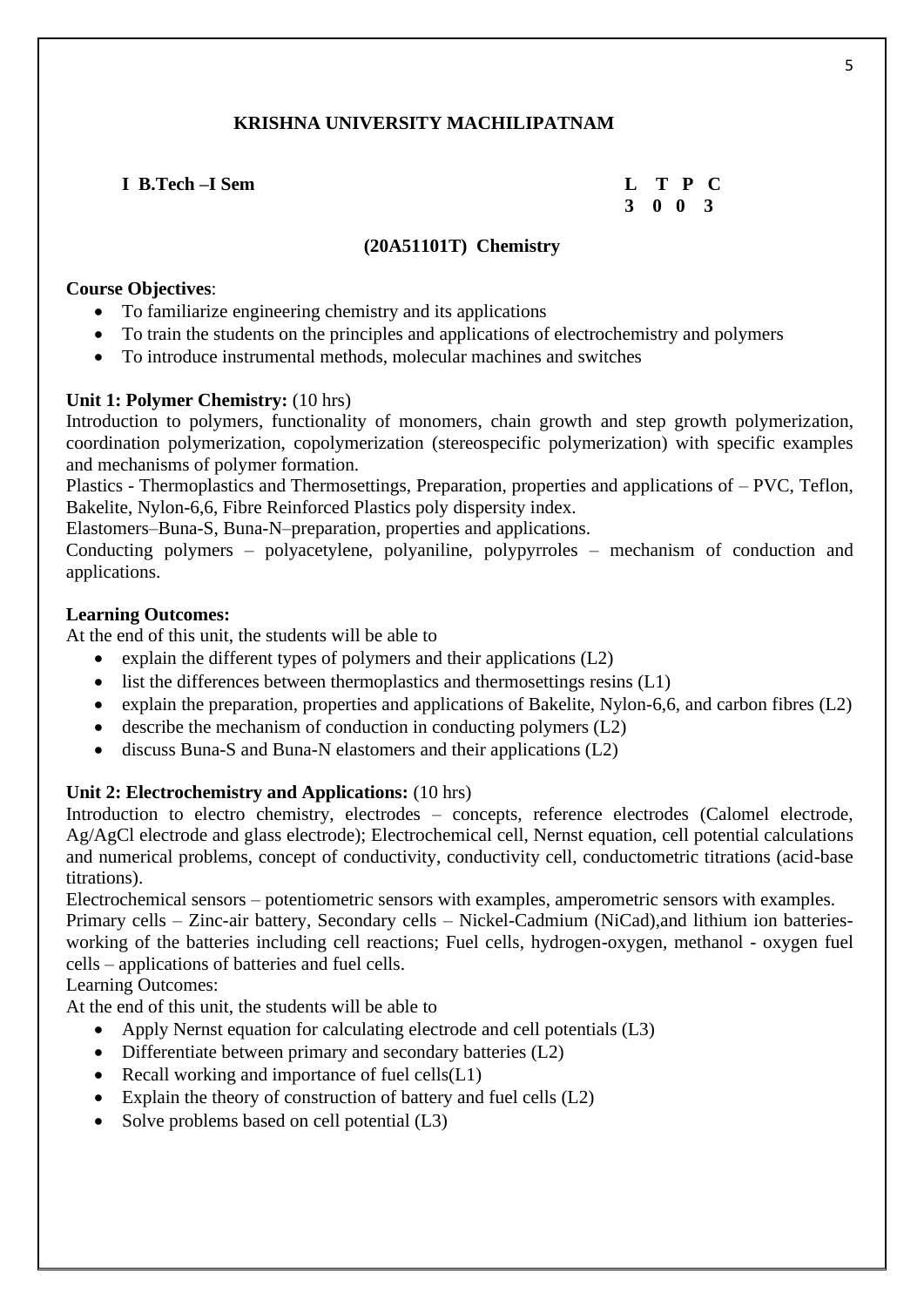# **Unit 3:Corrosion:** (10 hrs)

Corrosion: Introduction to corrosion, electrochemical theory of corrosion, differential aeration cell corrosion, galvanic corrosion, metal oxide formation by dry corrosion, Pilling Bedworth rule and Factors affecting the corrosion**,** cathodic and anodic protection, electroplating and electro less plating (Nickel and Copper).

# **Learning Outcomes:**

At the end of this unit, the students will be able to

- **apply** Pillingbedworth rule for measuring the intensity of oxidation corrosion (L3)
- Recall working and importance of cathodic and anodic protection(L1)
- **apply** Pilling Bedworth rule for corrosion and corrosion prevention (L3)
- **demonstrate** the corrosion prevention methods and factors affecting corrosion (L2)
- **compare** wet and dry corrosion (L2)

# **Unit 4: Modern Engineering materials**: (10 hrs)

i). Understanding of materials: Crystal field theory – salient features – splitting in octahedral and tetrahedral geometry. Properties of coordination compounds-Oxidation state, coordination, magnetic and colour.

ii). Semiconductor materials, super conductors- basic concept, band diagrams for conductors, semiconductors and insulators, Effect of doping on band structures.

iii). Supercapacitors: Introduction, Basic concept-Classification – Applications.

iv). Nanochemistry: Introduction, classification of nanometerials, properties and applications of Fullerenes, carbon nanotubes and Graphene nanoparticles.

# **Learning Outcomes:**

At the end of this unit, the students will be able to

- Explain splitting in octahedral and tetrahedral geometry of complexes (L2).
- Discuss the magnetic behaviour and colour of coordination compounds (L3).
- Explain the band theory of solids for conductors, semiconductors and insulators (L2)
- Demonstrate the application of Fullerenes, carbon nano tubes and Graphines nanoparticles (L2).

# **Unit 5: Instrumental Methods and Applications** (10 hrs)

Electromagnetic spectrum. Absorption of radiation: Beer-Lambert's law, UV-Visible **,** IR Spectroscopies – selection rules, principle and applications. Introduction to Chromatography, Solid-Liquid Chromatography–TLC, retardation factor.

# **Learning outcomes:**

After completion of Unit IV, students will be able to:

- Explain the different types of spectral series in electromagnetic spectrum (L2)
- Find retardation factor in TLC (L1**)**
- Understand the principles of different analytical instruments (L2)
- **Apply** Beer-Lambert's law for absorption studies (L3)
- Explain the different applications of analytical instruments (L2)

# **Text Books:**

1. Jain and Jain, Engineering Chemistry, 16/e, Dhanpat Rai, 2013.

2. G.V.Subba Reddy, K.N.Jayaveera and C. Ramachandraiah, Engineering Chemistry, Mc Graw Hill, 2020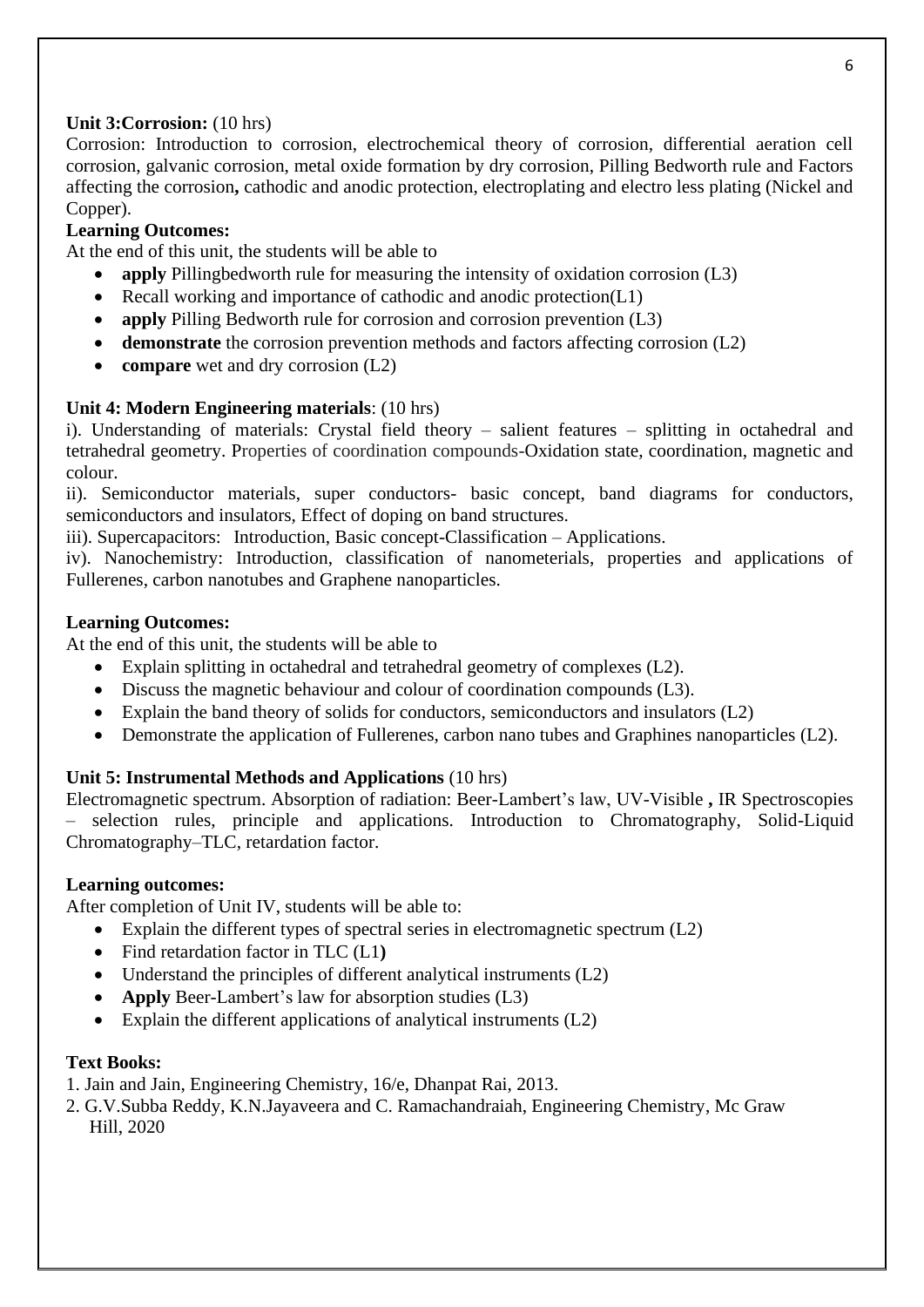#### **Reference Books:**

1.Prasanta Rath, B. Ramadevi, Ch. Venkata Ramana Reddy and Subhendu Chakroborty, Engineering Chemistry, Cengage Publications, 2019.

- 2. S.S.Dara and S.S.Umare, Engineering Chemistry, S Chand & Co Ltd, 2019.
- 3. Skoog and West, Principles of Instrumental Analysis, 6/e, Thomson, 2007.
- *4.* E.R.Nagarajan and S. Ramalingam, Wiley's Engineering chemistry, Wiley India Pvt. Ltd.2020

#### **Course Outcomes:**

At the end of the course, the students will be able to:

- Compare the materials of construction for battery and electrochemical sensors (12)
- Explain the preparation, properties, and applications of thermoplastics &thermosetting, elastomers& conducting polymers. (l2)
- Explain the principles of spectrometry, slc in separation of solid and liquid mixtures (12)
- Apply the principle of Band diagrams in application of conductors and semiconductors (L3)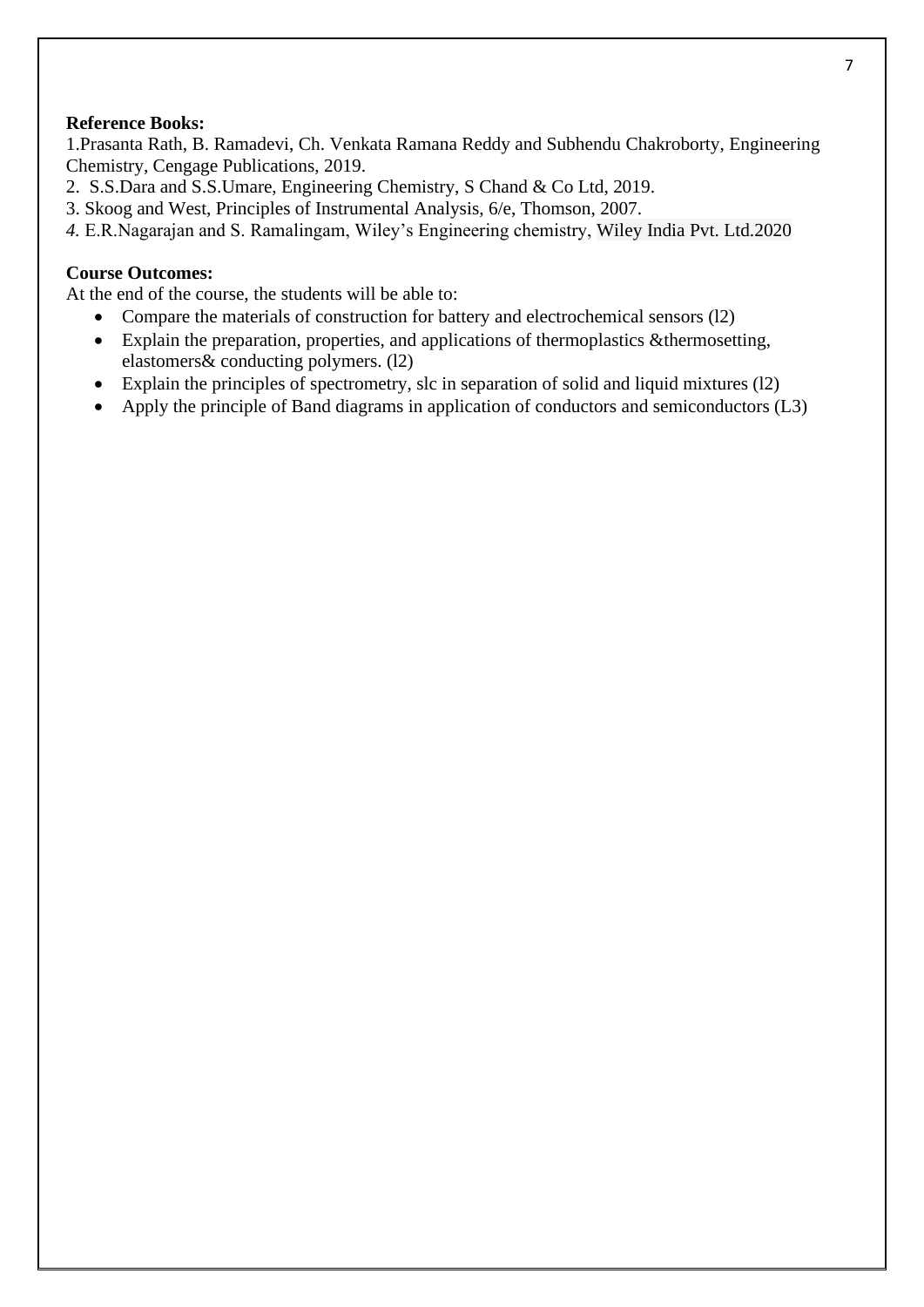# **I B.Tech – I Sem L T P C**

# **(20A05201T) Problem Solving and C Programming**

# **Course Objectives:**

- Introduce the internal parts of a computer, and peripherals.
- Introduce the Concept of Algorithm and use it to solve computational problems.
- Identify the computational and non-computational problems.
- Teach the syntax and semantics of a C Programming language.
- Demonstrate the use of Control structures of C Programming language.
- Illustrate the methodology for solving Computational problems.

# **Unit-1**

**Computer Fundamentals**: What is a Computer, Evolution of Computers, Generations of Computers, Classification of Computers, Anatomy of a Computer, Memory revisited Operational overview of a CPU.

**Introduction to Programming, Algorithms and Flowcharts**: Programs and Programming, Programming languages, Compiler, Interpreter, Loader, Linker, Program execution, Fourth generation languages, Fifth generation languages, Classification of Programming languages, Structured programming concept, Algorithms, Pseudo-code, Flowcharts.

# **At the end of the Unit, students should be able to:**

- Identify the different peripherals, ports and connecting cables in a PC (L2)
- Illustrate the working of a Computer (L3)
- Select the components of a Computer in the market and assemble a computer (L4)
- Solve complex problems using language independent notations (L3)

# $\textbf{Unit} = 2$

**Introduction to computer problem solving:** Introduction, the problem-solving aspect, top-down design.

**Fundamental algorithms:** Exchanging the values of two variables, counting, summation of a set of numbers, factorial computation, sine function computation, generation of the Fibonacci sequence, reversing the digits of an integer.

# **At the end of the Unit, students should be able to:**

- Solve Computational problems (L3)
- Apply Algorithmic approach to solving problems (L3)
- Analyze the algorithms (L4)

8

 **3 0 0 3**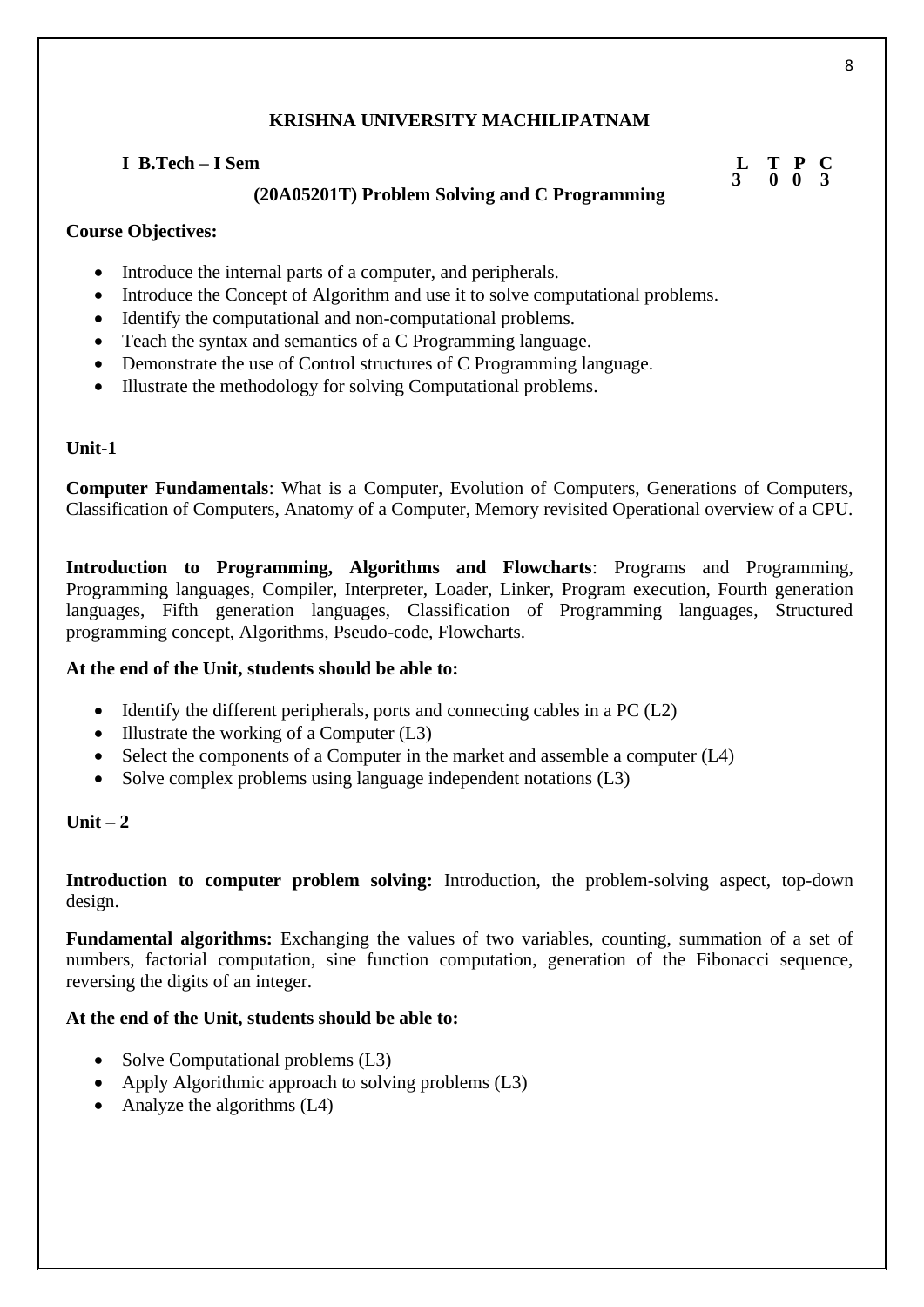# **Unit-3**

**Types, Operators, and Expressions:** Variable names, data types and sizes, constants, declarations, arithmetic operators, relational and logical operators, type conversions, increment and decrement operators, bitwise operators, assignment operators and expressions, conditional expressions precedence and order of evaluation.

**Input and output:** standard input and output, formatted output-Printf, formatted input-Scanf.

**Control Flow:** Statements and blocks, if-else, else-if, switch, Loops-while and for, Loops-Do-while, break and continue, Goto and labels.

**Functions and Program Structure:** Basics of functions, functions returning non-integers, external variables. Scope rules, Header files, Static Variables.

#### **At the end of the Unit, students should be able to:**

- Recognize the programming elements of C Programming language (L1)
- Select the control structure for solving the problem  $(L4)$
- Apply modular approach for solving the problem (L3)

### $\textbf{Unit} = 4$

**Factoring methods:** Finding the square root of a number, the smallest divisor of a number, the greatest common divisor of two integers.

**Pointers and arrays:** Pointers and addresses, pointers and function arguments, pointers and arrays, address arithmetic, character pointers and functions, pointer array; pointers to pointers, Multidimensional arrays, initialization of arrays, pointer vs. multi-dimensional arrays, command line arguments, pointers to functions.

**Array Techniques:** Array order reversal, finding the maximum number in a set, removal of duplicates from an order array, finding the  $k<sup>th</sup>$  smallest element

#### **At the end of the Unit, students should be able to:**

- Solve mathematical problems using C Programming language (L3)
- Structure the individual data elements to simplify the solutions (L6)
- Facilitate efficient memory utilization (L6)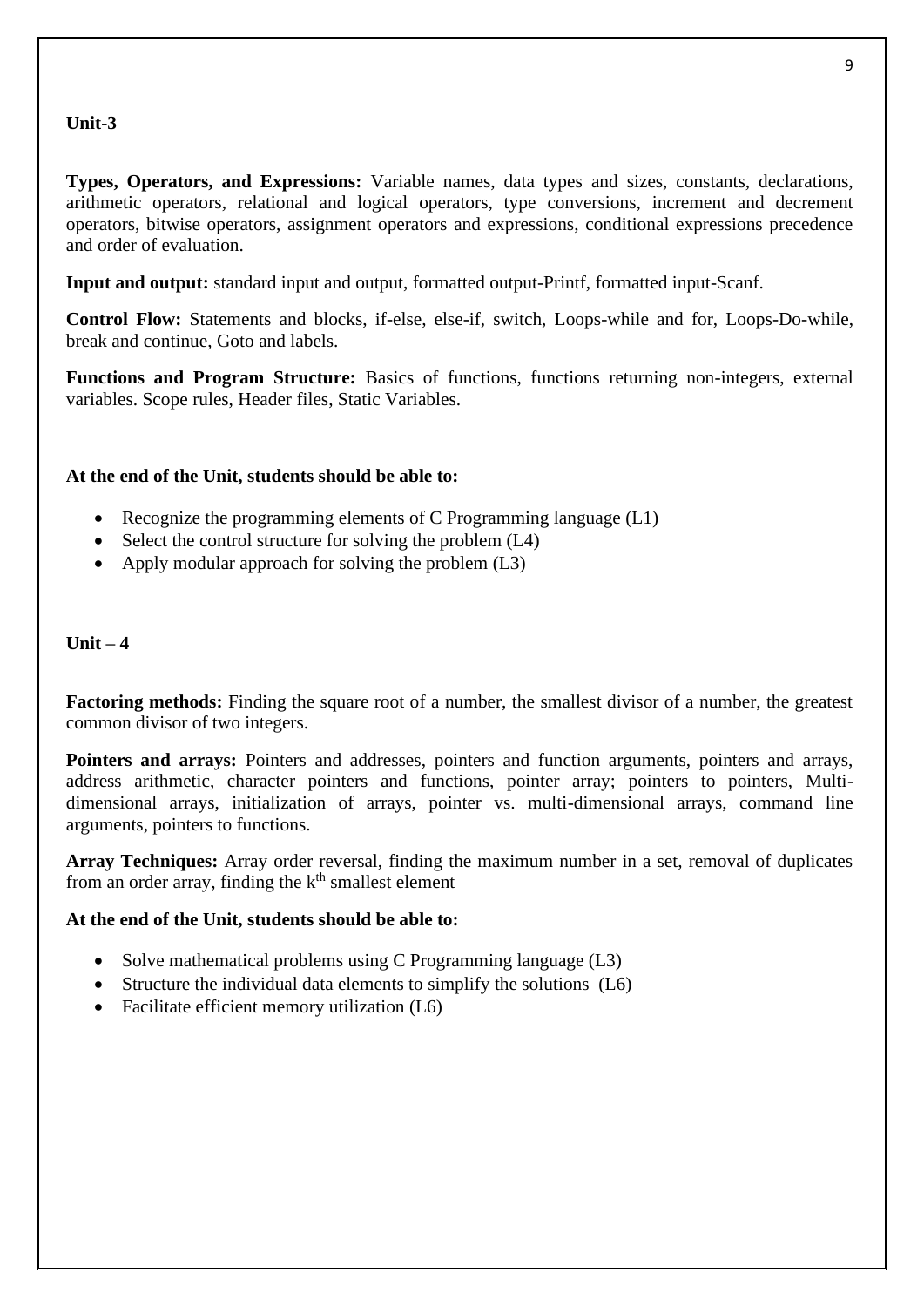# **Unit-5**

**Sorting and Searching:** Sorting by selection, sorting by exchange, sorting by insertion, sorting by partitioning, binary search.

**Structures:** Basics of structures, structures and functions, arrays of structures, pointers to structures, self-referential structures, typedef, unions, bit-fields.

**File in C:** Introduction, Using Files in C, Working with Text Files, Working with Binary Files, Direct File Input and Output, Files of records.

# **At the end of the Unit, students should be able to:**

- Select sorting algorithm based on the type of the data (L4)
- Organize heterogeneous data (L6)
- Design a sorting algorithm (L6)
- Organize data in the form of Files (L6)

#### **Text Books:**

- 1. Pradip Dey, and Manas Ghosh, "Programming in C", 2018, Oxford University Press.
- 2. R.G. Dromey, "How to Solve it by Computer". 2014, Pearson.
- 3. Brian W. Kernighan, and Dennis M. Ritchie, "The C Programming Language", 2nd Edition, Pearson.

#### **Reference Books:**

- 1. P.Chenna Reddy, " Computer Fundamentals and C Programming" 2018, BS Publications
- 2. RS Bichkar " Programming with C", 2012, Universities Press.
- 3. Pelin Aksoy, and Laura Denardis, "Information Technology in Theory", 2017, Cengage Learning.

#### **Course Outcomes:**

- 1. Assemble a computer using parts (L6).
- 2. Recognize the importance of programming language independent constructs (L2)
- 3. Solve computational problems (L3)
- 4. Select the features of C language appropriate for solving a problem (L4)
- 5. Design computer programs for real world problems (L6)
- 6. Organize the data which is more appropriated for solving a problem (L6)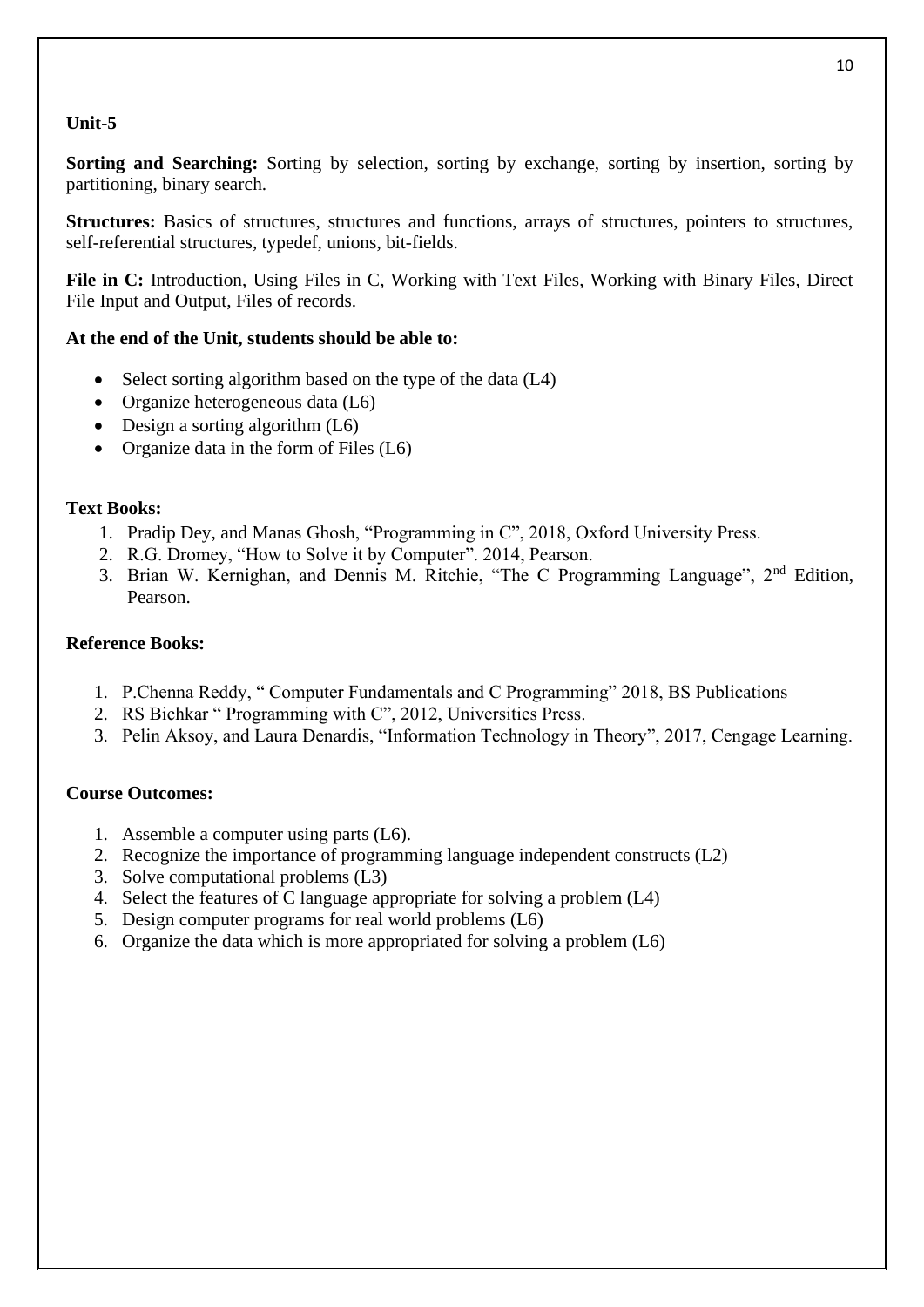# **I B.Tech – I Sem L T P C**

# **3 0 0 3**

# **(20A04101T) Basic Electrical & Electronics Engineering**

# **Course Objectives:**

- To introduce basics of electrical circuits
- To teach DC and AC electrical circuit analysis
- To explain working principles of transformers and electrical machines
- To familiarize with the theory, construction, operation & applications of electronic devices.
- To provide exposure to Operational Amplifiers & its applications

# **UNIT -1**

DC Circuits: Introduction - Role and importance of circuits in Engineering, concept of fields, charge, current, voltage, energy and their interrelationships. ideal voltage and ideal current sources, passive circuit components, Kirchoff's laws, node voltage and mesh current methods (only with independent sources); Delta-star and star delta conversion.

# **Learning Outcomes:**

- Recall Kirchoff Voltage and Current laws (L1)
- Analyze simple electric circuits with dc excitation (L3)

### **UNIT -2**

AC Circuits: Generation of sinusoidal voltage- definition of average value, root mean square value, form factor and peak factor of sinusoidal voltage and current and phasor representation of alternating quantities; real power, reactive power, apparent power and power factor. Introduction to three phase systems.Transformers: Single Phase Transformer: Construction, principle of operation, EMF Equation. Regulation and Efficiency of a Transformer.

# **Learning Outcomes:**

- Analyze single phase AC circuits with phasor diagrams (L3)
- Determine losses, efficiency, and voltage regulation of a transformer under specific operating conditions (L3)

# $UNIT - 3$

DC Motor: Construction, principle of operation, Different types of DC motors, Voltage equation of a motor, significance of back emf. Speed, Torque, Torque-Speed characteristics, Output Power and Efficiency. Induction Machine: Three Phase Induction Motor - Construction and Principle of Operation, Slip and Torque, Speed Characteristics. (Elementary treatment only)

# **Learning Outcomes:**

- Understand the principle of operation and characteristics of DC motor and induction motor
- Determine losses and efficiency of electrical machines

#### **UNIT-4**

PN Junction diodes, V-I Characteristics, Rectifiers: Half wave, Full wave, Bridge. Zener Diodecharacteristics, Optoelectronic devices -LED, Photodiode. Working principle & characteristics of BJT and MOSFET, application of BJT and MOSFET as a switch and an amplifier.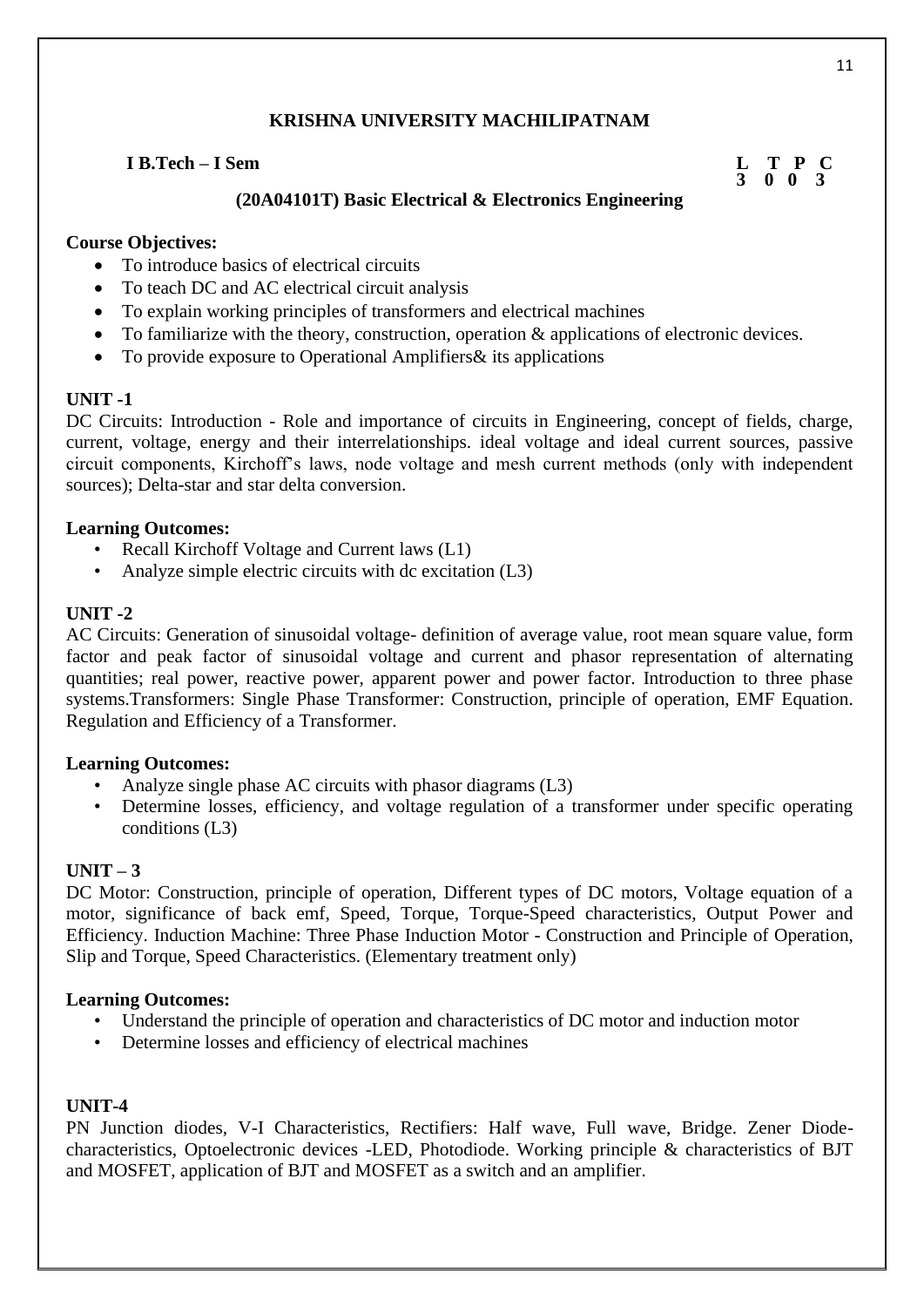#### **Learning outcomes:**

- Understand the principle of operation and basic characteristics of various Electronic devices (L1)
- Explain applications of BJT & MOSFET as a switch and an amplifier. (L3)

# $UNIT - 5$

Operational amplifier – electrical equivalent circuit, ideal characteristics, non-ideal characteristics of opamp – offset voltages; bias current; offset current; Slew rate; CMRR and bandwidth, Inverting and noninverting amplifier, Concept of virtual ground, Applications of op-amp – summing amplifier; differential amplifier; voltage follower, basic differentiator and an integrator

# **Learning outcomes:**

- Describe operation of Op-Amp and its characteristics (L2)
- Analyze Op-Amp based amplifier, differentiator and integrator circuits (L3)

# **Text Books:**

- 1. Edward Hughe "Electrical and Electronic Technology", 10th Edition, Pearson Education Asia, 2019.
- 2. D. P. Kothari and I. J. Nagrath "Basic Electrical Engineering" Tata McGraw Hill 2010.
- 3. P. Malvino, "Electronic Principles", 7th Edition, Tata McGraw Hill, 2007.

# **Reference Books:**

- 1. S. K. Bhattcharya, "Basic Electrical and Electronics Engineering", Pearson, 2012.
- 2. Vincent Del Toro, "Electrical Engineering Fundamentals", Prentice Hall of India Private Limited, 2nd Edition, 2003.
- 3. David Bell, "Electronic Devices and Circuits", 5th Edition, Oxford University Press, 2008.
- 4. Michael Tooley A., "Electronic circuits: Fundamentals and Applications", 3rd Edition, Elsevier Limited, 2006.

# **Course Outcomes:**

- Apply concepts of KVL/KCL in solving electrical circuits (L2)
- Analyze behavior of AC electrical circuits (L4)
- Illustrate working principles of electrical machines (L2)
- Explain the operation  $&$  characteristics of electronic devices (L3)
- Analyze behavior of opamp as an amplifier, integrator  $\&$  differentiator (L4)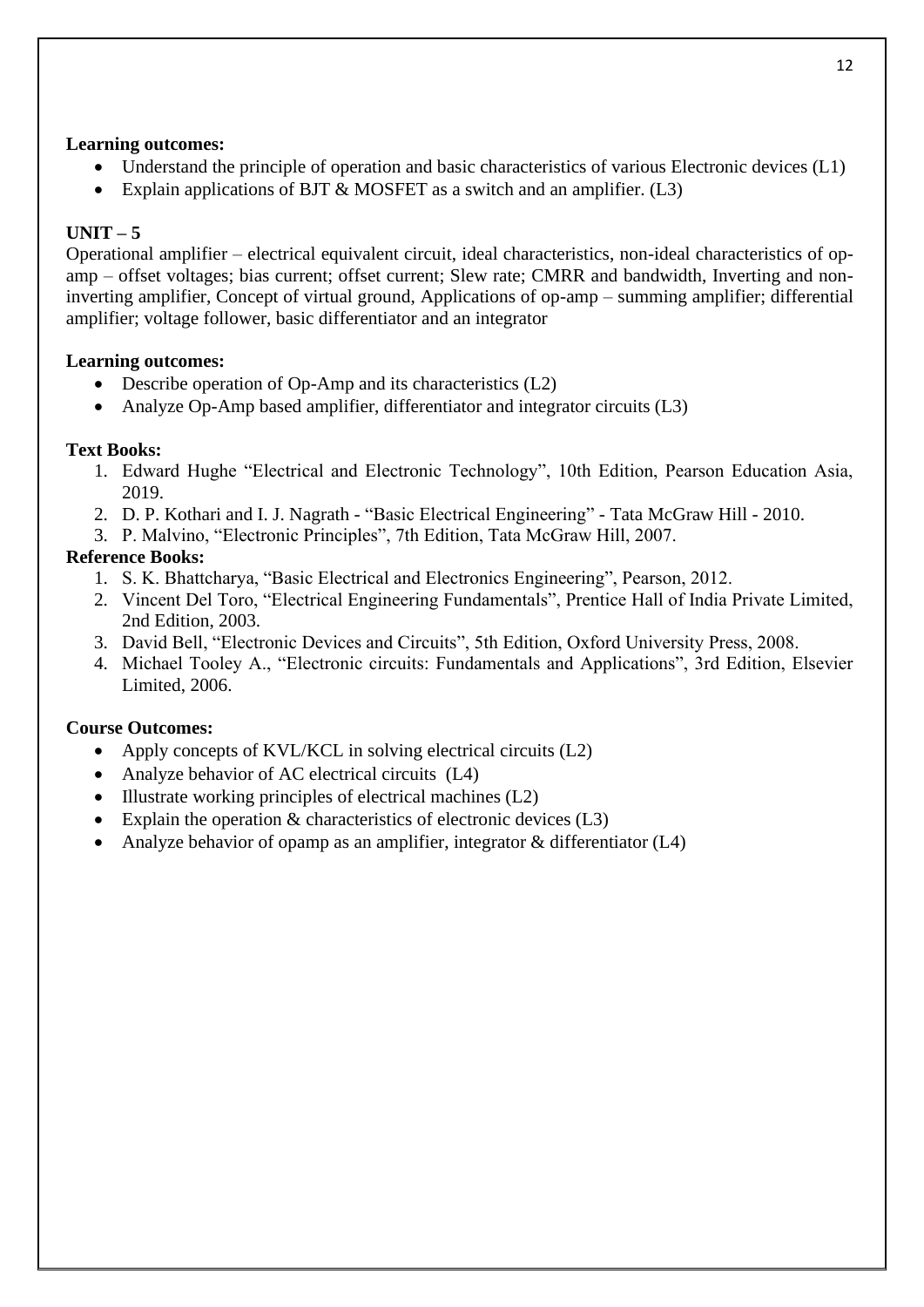# **I B.Tech – I Sem L T P C**

# **0 0** 3 1

# **(20A03202) Engineering Workshop**

Course Objective:

To familiarize students with wood working, sheet metal operations, fitting and electrical house wiring skills Wood Working:

Familiarity with different types of woods and tools used in wood working and make following joints Half – Lap joint

Mortise and Tenon joint

Corner Dovetail joint or Bridle joint

Sheet Metal Working:

Familiarity with different types of tools used in sheet metal working, Developments of following sheet metal job from GI sheets

a) Tapered tray b) Conical funnel

c) Elbow pipe d) Brazing

Fitting:

Familiarity with different types of tools used in fitting and do the following fitting exercises

a) V-fit b) Dovetail fit c) Semi-circular fit

d) Bicycle tire puncture and change of two wheeler tyre

Electrical Wiring:

Familiarities with different types of basic electrical circuits and make the following connections

a) Parallel and series b) Two way switch c) Godown lighting d) Tube light

e) Three phase motor f) Soldering of wires

Course Outcomes:

After completion of this lab the student will be able to

- Apply wood working skills in real world applications. (13)
- Build different objects with metal sheets in real world applications. (13)
- Apply fitting operations in various applications. (13)
- Apply different types of basic electric circuit connections. (13)
- Use soldering and brazing techniques. (12)

# **Note: In each section a minimum of three exercises are to be carried out.**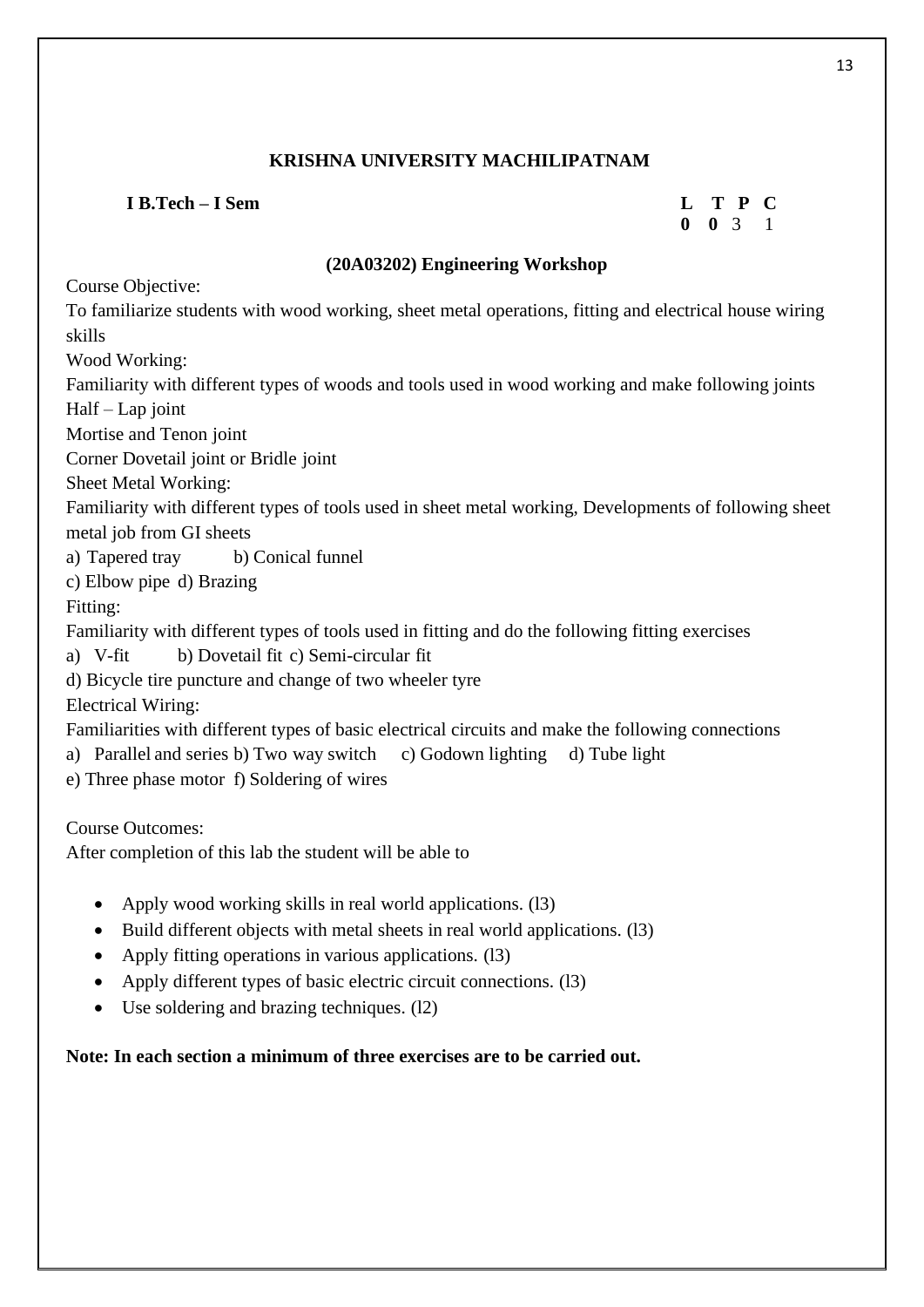# **I B.Tech – I Sem L T P C**

# **0 0** 3 2

# **(20A05202) Computer Engineering Workshop**

Note: Use open source tools for implementation of the following exercises.

# **Course Objectives:**

- To make the students know about the internal parts of a computer, assembling and dissembling a computer from the parts, preparing a computer for use by installing the operating system
- To provide Technical training to the students on Productivity tools like Word processors, Spreadsheets, Presentations and LAteX
- To learn about Networking of computers and use Internet facility for Browsing and Searching
- To learn about Google Forms and Google Sites

# **Preparing your Computer**

**Task 1: Learn about Computer:** Identify the internal parts of a computer, and its peripherals. Represent the same in the form of diagrams including Block diagram of a computer. Write specifications for each part of a computer including peripherals and specification of Desktop computer. Submit it in the form of a report.

**Task 2: Assembling a Computer:** Disassemble and assemble the PC back to working condition. Students should be able to trouble shoot the computer and identify working and non-working parts. Student should identify the problem correctly by various methods

**Task 3: Install Operating system:** Student should install Linux on the computer. Student may install another operating system (including proprietary software) and make the system dual boot or multi boot. Students should record the entire installation process.

**Task 4**: **Operating system features**: Students should record the various features that are supported by the operating system(s) installed. They have to submit a report on it. Students should be able to access CD/DVD drives, write CD/DVDs, access pen drives, print files, etc. Students should install new application software and record the installation process.

# **Networking and Internet**

**Task 5: Networking**: Students should connect two computers directly using a cable or wireless connectivity and share information. Students should connect two or more computers using switch/hub and share information. Crimpling activity, logical configuration etc. should be done by the student. The entire process has to be documented.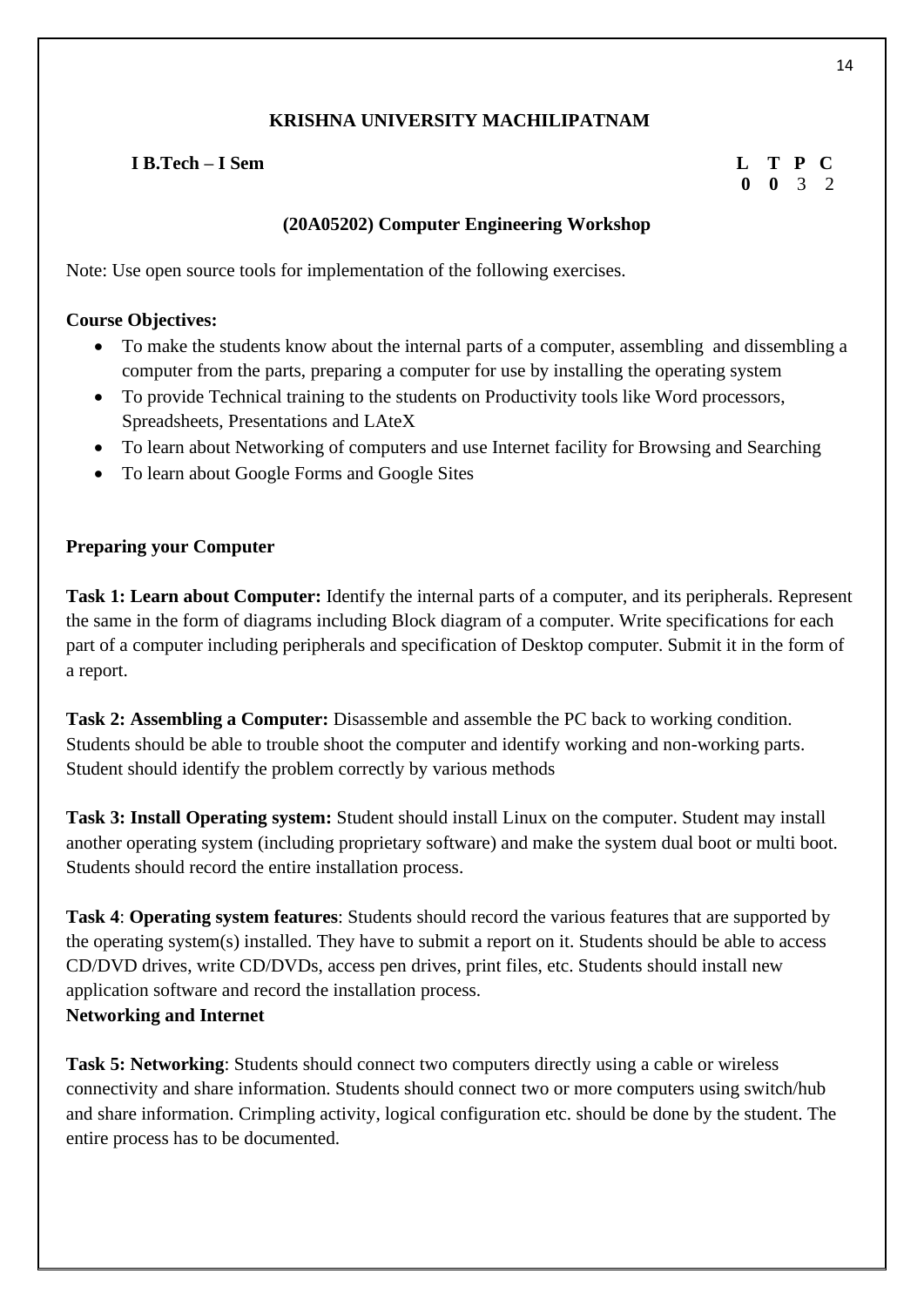**Task 6: Browsing Internet**: Student should access the Internet for Browsing. Students should search the Internet for required information. Students should be able to create e-mail account and send email. They should get acquaintance with applications like Facebook, skype etc. If Intranet mailing facility is available in the organization, then students should share the information using it. If the operating system supports sending messages to multiple users (LINUX supports it) in the same network, then it should be done by the student. Students are expected to submit the information about different browsers available, their features, and search process using different natural languages, and creating e-mail account.

**Task 7: Antivirus:** Students should download freely available Antivirus software, install it and use it to check for threats to the computer being used. Students should submit information about the features of the antivirus used, installation process, about virus definitions, virus engine etc. **Productivity tools** 

**Task 8: Word Processor:** Students should be able to create documents using the word processor tool. Some of the tasks that are to be performed are inserting and deleting the characters, words and lines, Alignment of the lines, Inserting header and Footer, changing the font, changing the colour, including images and tables in the word file, making page setup, copy and paste block of text, images, tables, linking the images which are present in other directory, formatting paragraphs, spell checking, etc. Students should be able to prepare project cover pages, content sheet and chapter pages at the end of the task using the features studied. Students should submit a user manual of the word processor considered, Image Manipulation tools.

**Task 9: Presentations:** creating, opening, saving and running the presentations, selecting the style for slides, formatting the slides with different fonts, colours, creating charts and tables, inserting and deleting text, graphics and animations, bulleting and numbering, hyperlinking, running the slide show, setting the timing for slide show.

**Task 10: Spreadsheet:** Students should be able to create, open, save the application documents and format them as per the requirement. Some of the tasks that may be practiced are Managing the worksheet environment, creating cell data, inserting and deleting cell data, format cells, adjust the cell size, applying formulas and functions, preparing charts, sorting cells. Students should submit a user manual of the Spreadsheet

**Task 11: LateX:** Introduction to Latex and its installation and different IDEs. Creating first document using Latex, using content into sections using article and book class of LaTeX. Styling Pages: reviewing and customizing different paper sizes and formats. Formatting text (styles, size, alignment, colors and adding bullets and numbered items, inserting mathematical symbols, and images, etc.). Creating basic tables, adding simple and dashed borders, merging rows and columns. Referencing and Indexing: crossreferencing (refer to sections, table, images), bibliography (references).

**Task 12: Google Forms and Google Sites**: Create a Google Form, Add Questions, Edit Questions, Preview and Send Form, Analyze Form Responses. Create a Website using Google Sites. Update, Share and Publish a website.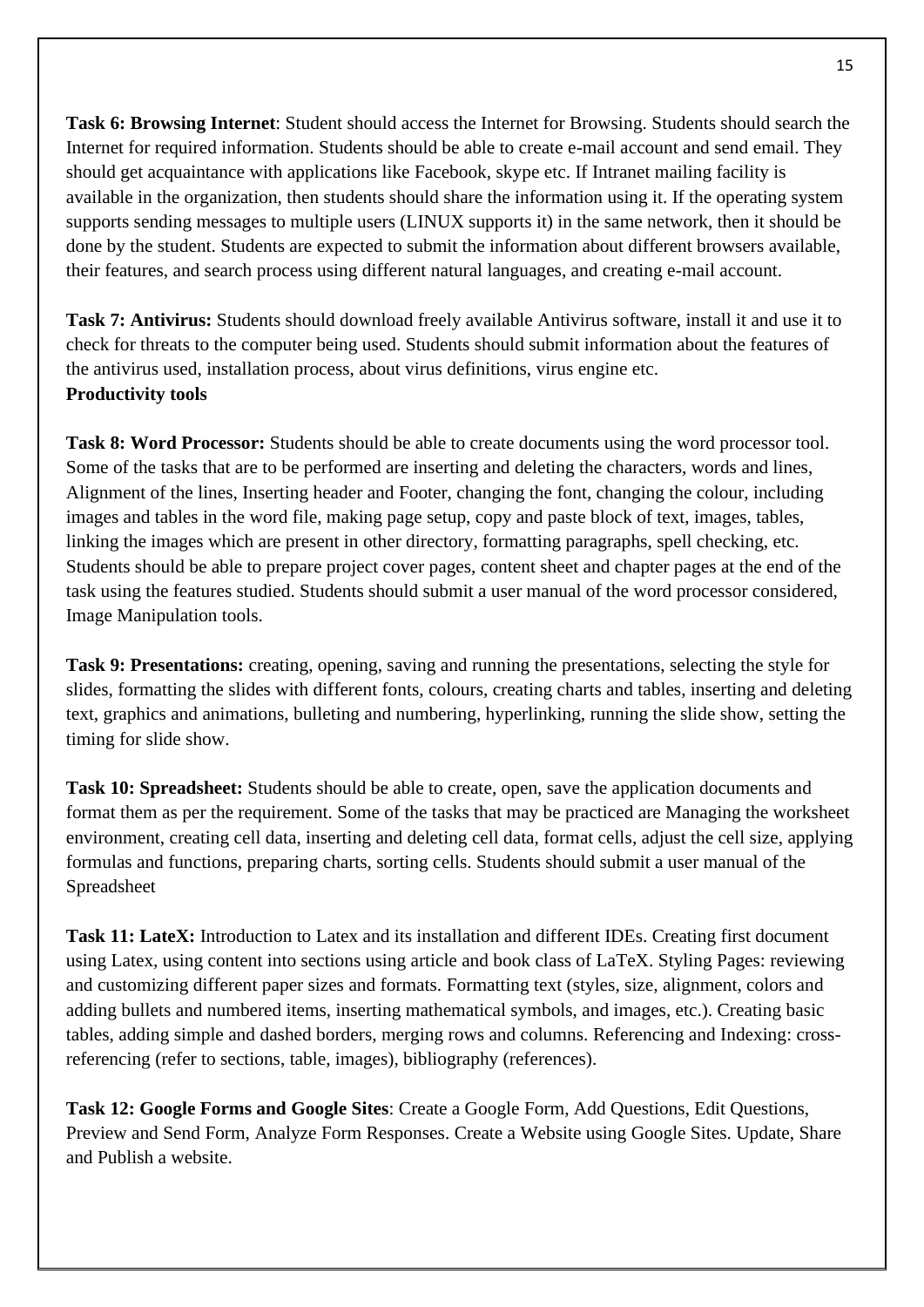Sample Programs: Create a Feedback Survey form and download the Responses, Create Online Quiz and Analyze Responses, Create and Publish "Student Profile Website".

**Task 13:** Fundamentals of web programming: HTML, DHTML, and JAVA Script.

# **References:**

- 1. Introduction to Computers, Peter Norton, McGraw Hill
- 2. MOS study guide for word, Excel, Powerpoint& Outlook Exams, Joan Lambert, Joyce Cox, PHI.
- 3. Introduction to Information Technology, ITL Education Solutions limited, Pearson Education.
- 4. Networking your computers and devices, Rusen, PHI
- 5. Trouble shooting, Maintaining & Repairing PCs, Bigelows, TMH
- 6. Lamport L. LATEX: a document preparation system: user's guide and reference manual. Addison-wesley; 1994.
- 7. <https://support.google.com/a/users/answer/9991170>
- 8. <https://support.google.com/a/users/answer/9282722>

# **Course Outcomes:**

- Disassemble and Assemble a Personal Computer and prepare the computer ready to use.
- Prepare the Documents using Word processors and Prepare spread sheets for calculations .using excel and also the documents using LAteX.
- Prepare Slide presentations using the presentation tool.
- Interconnect two or more computers for information sharing.
- Access the Internet and Browse it to obtain the required information.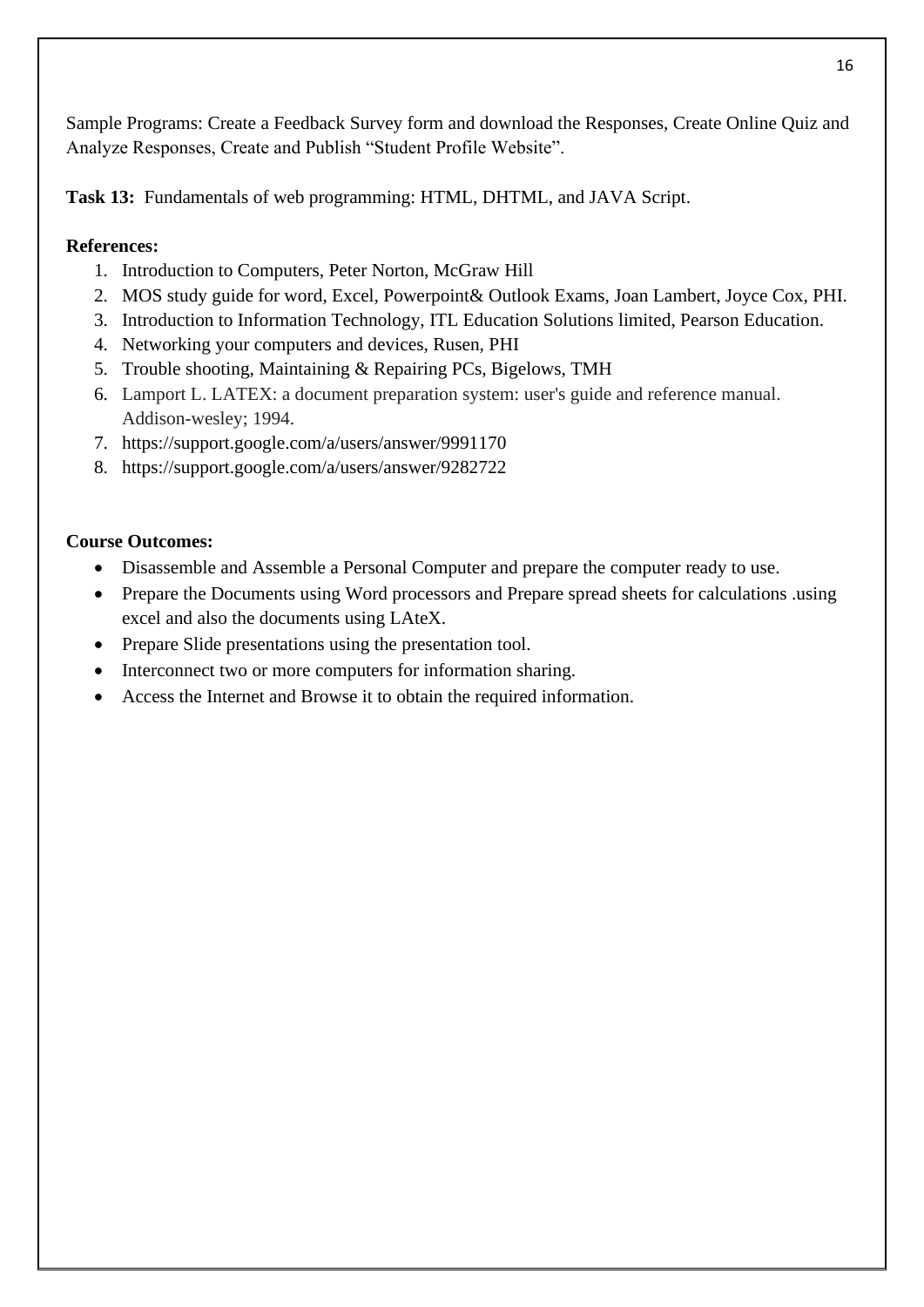### **I B.Tech – I Sem L T P C**

# **0 0** 3 1.5

#### **(20A51101P) Chemistry Lab**

# **Course Objectives**:

• Verify the fundamental concepts with experiments

# **List of Experiments:**

- 1. Conducto metric titration of strong acid vs. strong base.
- 2. Conducto metric titration of weak acid vs. strong base
- 3. Determination of cell constant and conductance of solutions
- 4. Determination of Strength of an acid in Pb-Acid battery
- 5. Preparation of a Bakelite and measurement of its mechanical properties (strength.).
- 6. Verify Lambert-Beer's law
- 7. Thin layer chromatography
- 8. Identification of simple organic compounds by IR.
- 9. Preparation of nanomaterial's by precipitation
- 10. Estimation of Ferrous Iron by Dichrometry.
- 11. Estimation of Copper by colrimetry
- 12. Estimation of Iron by Colorimetry.

#### **Course Outcomes:**

At the end of the course, the students will be able to

- Determine the cell constant and conductance of solutions (L3)
- Prepare advanced polymer Bakelite materials (L2)
- **Find** conductivity of acid and base (L1)
- Measure the strength of an acid present in secondary batteries (L3)
- Analysethe IR of some organic compounds (L3)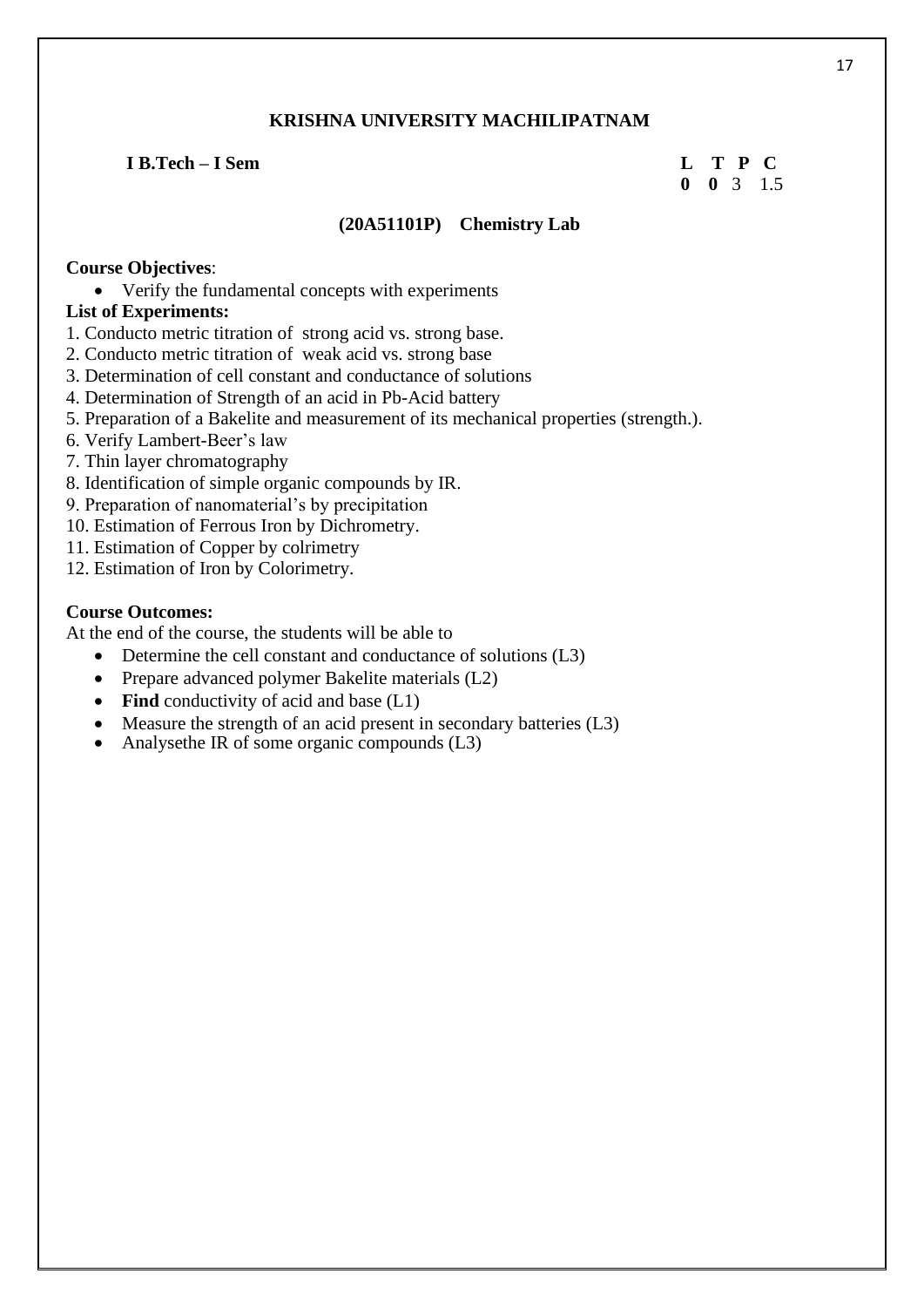# **I B.Tech – I Sem L T P C**

 **0 0** 3 1.5

# **(20A05201P) Problem Solving and C Programming Lab**

#### **Course Objectives:**

- To train the students in solving computational problems
- To elucidate solving mathematical problems using C programming language
- To understand the fundamentals of C programming concepts and its applications.

### **List of Programs**

- 1. Design a C program which reverses the number.
- 2. Design a C program which finds the second maximum number among the given list of numbers.
- 3. Construct a program which finds the kth smallest number among the given list of numbers.
- 4. Develop a C Program which counts the number of positive and negative numbers separately and also compute the sum of them.
- 5. Implement the C program which computes the sum of the first n terms of the series  $Sum = 1 - 3 + 5 - 7 + 9$
- 6. Design a C program which determines the numbers whose factorial values are between 5000 and 32565.
- 7. Design an algorithm and implement using a C program which finds the sum of the infinite series  $1 - x^2/2! + x^4/4! - x^6/6! + ...$
- 8. Design a C program to print the sequence of numbers in which each number is the sum of the three most recent predecessors. Assume first three numbers as 0, 1, and 1.
- 9. Implement a C program which converts a hexadecimal, octal and binary number to decimal number and vice versa.
- 10.Develop an algorithm which computes the all the factors between 1 to 100 for a given number and implement it using C.
- 11.Construct an algorithm which computes the sum of the factorials of numbers between m and n.
- 12. Design a C program which reverses the elements of the array.
- 13.Given a list of n numbers, Design an algorithm which prints the number of stars equivalent to the value of the number. The starts for each number should be printed horizontally.
- 14. Implement the sorting algorithms a. Insertion sort b. Exchange sort c. Selection sort d.. Partitioning sort.
- 15. Illustrate the use of auto, static, register and external variables.
- 16. Develop a C program which takes two numbers as command line arguments and finds all the common factors of those two numbers.
- 17. Design a C program which sorts the strings using array of pointers.
- 18. File operations
- 19. Indexing of a file

18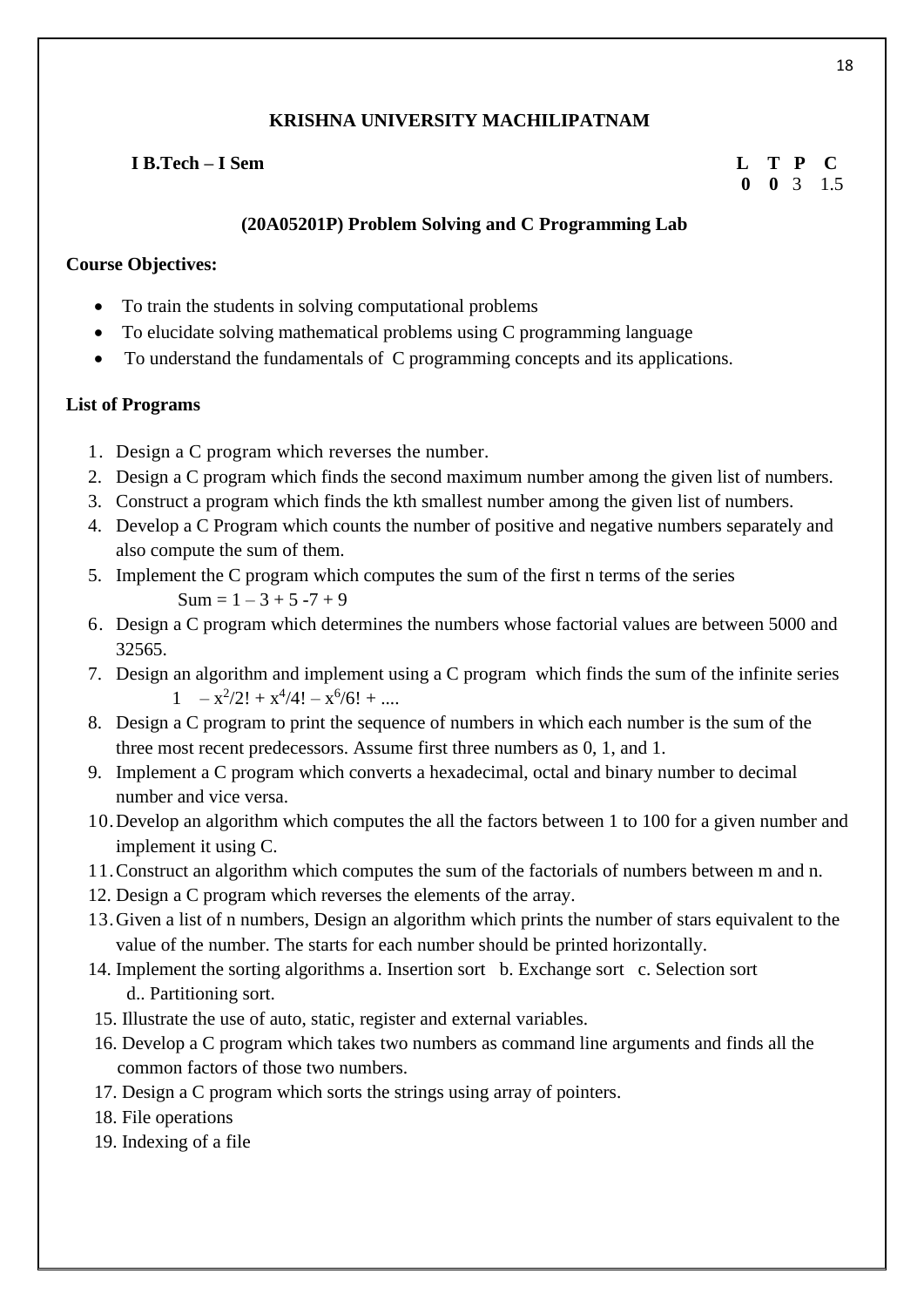# **I B.Tech – I Sem L T P C**

# **0 0** 2 1.5

# **(20A04101P) Basic Electrical and Electronics Engineering Lab**

### **Course Objectives:**

- To verify Kirchoff's laws
- To apply mesh & nodal analysis for solving electrical circuits practically
- To determine performance characteristics of DC Machines.
- To explain the characteristics  $\&$  applications of basic electronic devices
- To provide exposure to Opamps and its applications

### **Part A: List of experiments:**

- Basic safety precautions
- 1. Introduction and use of measuring instruments voltmeter, ammeter, multi-meter, oscilloscope. Real-life resistors, capacitors and inductors
- 2. Verification of Kirchhoff's laws
- 3. Apply Mesh & Nodal Analysis techniques for solving electrical circuits
- 4. Measurement of Active and Reactive powers for AC circuits
- 5. Speed control of DC Motor.
- 6. OC  $&SC$  test of  $1$  Phase Transformer.
- 7. Determine performance characteristics of 3-phase Induction motor

# **Part B: List of Experiments:**

- 1. PN Junction diode characteristics A) Forward bias B) Reverse bias.
- 2. Zener diode characteristics and Zener as voltage Regulator.
- 3. Half wave &Full Wave Rectifier
- 4. Input & Output characteristics of BJT in CE Configuration
- 5. Output & Transfer characteristics of MOSFET in CS configuration
- 6. BJT & MOSFET as a Switch and an Amplifier
- 7. Inverting and Non-inverting amplifiers using Opamps.
- 8. Differentiator and Integrator using OPamps.

#### **Course Outcomes:**

- Understand usage of common measuring instruments (L21)
- Apply various circuit laws and verify practically $(L2)$
- Analyze performance characteristics of electrical machines (L4)
- Plot characteristics of basic electronic devices (L1)
- Analyze opamp as an amplifier, integrator and differentiator (L4)

**Note**: Minimum Six Experiments to be performed in each section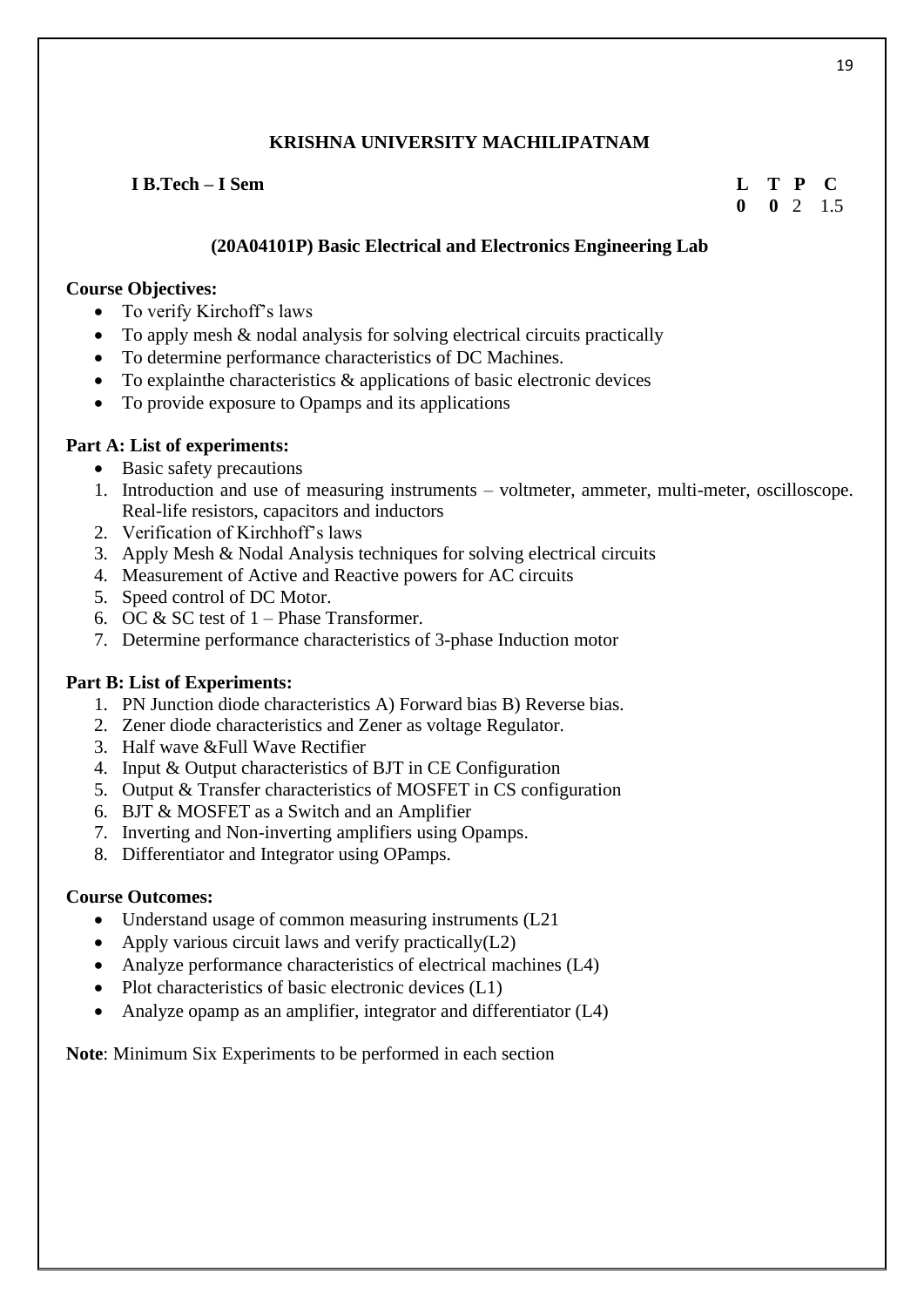**I B.Tech – II Sem L T P C 3 0 0 3 (20A54202) Differential Equations and Vector Calculus**

# **Course Objectives:**

- To enlighten the learners in the concept of differential equations and multivariable calculus.
- To furnish the learners with basic concepts and techniques at plus two level to lead them into advanced level by handling various real world applications.

# **UNIT 1: Linear differential equations of higher order (Constant Coefficients)**

Definitions, homogenous and non-homogenous, complimentaryfunction, generalsolution, particular integral,Wronskean, method of variation of parameters.Simultaneous linear equations, Applications to L-C-R Circuit problems and Mass spring system.

### **Learning Outcomes:**

At the end of this unit, the student will be able to

- identify the essential characteristics of linear differential equations with constant coefficients (L3)
- solve the linear differential equations with constant coefficients by appropriate method (L3)
- classify and interpret the solutions of linear differential equations (L3)
- formulate and solve the higher order differential equation by analyzing physical situations (L3)

# **UNIT 2: Partial Differential Equations**

Introduction and formation of Partial Differential Equations by elimination of arbitrary constants and arbitrary functions, solutions of first order equations using Lagrange's method.

# **Learning Outcomes:**

At the end of this unit, the student will be able to

- apply a range of techniques to find solutions of standard PDEs (L3)
- outline the basic properties of standard PDEs (L2)

# **UNIT 3: Applications of Partial Differential Equations 10hrs**

Classification of PDE, method of separation of variables for second order equations. Applications of Partial Differential Equations: One dimensional Wave equation, One dimensional Heat equation.

#### **Learning Outcomes:**

At the end of this unit, the student will be able to

- calcify the PDE  $(L3)$
- learn the applications of  $PDEs(L2)$

#### **UNIT4: Vector differentiation 6hrs**

Scalar and vector point functions, vector operator del, del applies to scalar point functions-Gradient, del applied to vector point functions-Divergence and Curl, vector identities.

#### **8hrs**

# 20

**10hrs**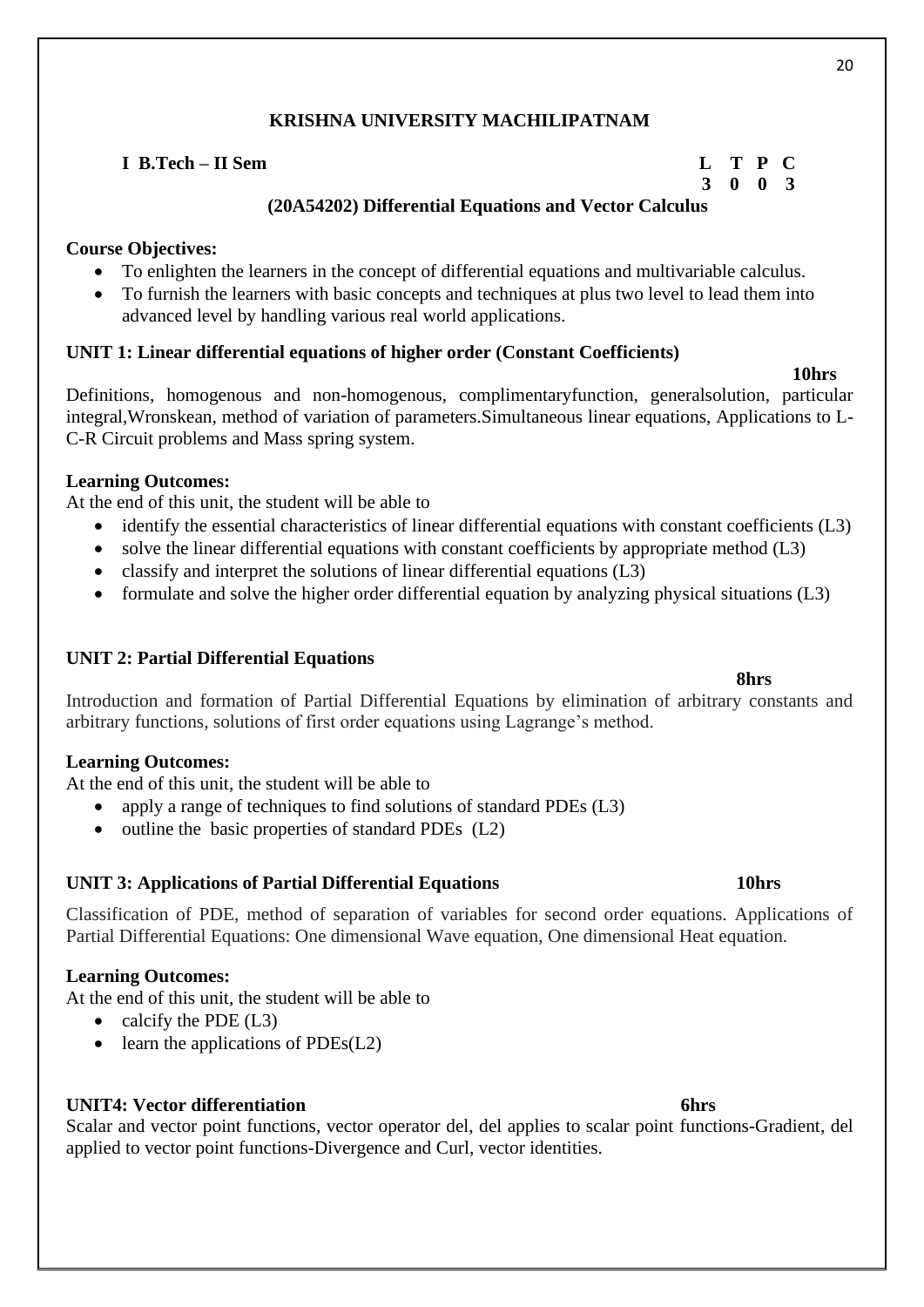### **Learning Outcomes:**

At the end of this unit, the student will be able to

- apply del to Scalar and vector point functions (L3)
- illustrate the physical interpretation of Gradient, Divergence and Curl (L3)

# **UNIT 5: Vector integration 8hrs**

Line integral-circulation-work done, surface integral-flux, Green's theorem in the plane (without proof), Stoke's theorem (without proof), volume integral, Divergence theorem (without proof) and applications of these theorems.

### **Learning Outcomes:**

At the end of this unit, the student will be able to

- find the work done in moving a particle along the path over a force field (L4)
- evaluate the rates of fluid flow along and across curves (L4)
- apply Green's, Stokes and Divergence theorem in evaluation of double and triple integrals (L3) **Text Books:**
	- 1. Erwin Kreyszig, Advanced Engineering Mathematics, 10/e, John Wiley & Sons, 2011.
	- 2. B.S. Grewal, Higher Engineering Mathematics, 44/e, Khanna publishers, 2017.

### **Reference Books:**

- 1. Dennis G. Zill and Warren S. Wright, Advanced Engineering Mathematics, Jones and Bartlett, 2011.
- 2. Michael Greenberg, Advanced Engineering Mathematics, 2/e, Pearson, 2018
- 3. George B.Thomas, Maurice D. Weir and Joel Hass, Thomas Calculus, 13/e, Pearson Publishers, 2013.
- 4. R.K.Jain and S.R.K.Iyengar, Advanced Engineering Mathematics, 3/e, Alpha Science International Ltd., 2002.
- 5. Glyn James, Advanced Modern Engineering Mathematics, 4/e, Pearson publishers, 2011.
- 6. Micheael Greenberg, Advanced Engineering Mathematics, 9<sup>th</sup> edition, Pearson edn
- 7. Dean G. Duffy, Advanced engineering mathematics with MATLAB, CRC Press
- 8. Peter O'neil, Advanced Engineering Mathematics, Cengage Learning.
- 9. R.L. GargNishu Gupta, Engineering Mathematics Volumes-I &II, Pearson Education
- 10. B. V. Ramana, Higher Engineering Mathematics, McGraw Hill Education.
- 11. H. k Das, Er. RajnishVerma, Higher Engineering Mathematics, S. Chand.
- 12. N. Bali, M. Goyal, C. Watkins, Advanced Engineering Mathematics, Infinity Science Press.

#### **Course Outcomes:**

At the end of the course, the student will be able to

- solve the differential equations related to various engineering fields (L6)
- Identify solution methods for partial differential equations that model physical processes (L3)
- interpret the physical meaning of different operators such as gradient, curl and divergence (L5)
- estimate the work done against a field, circulation and flux using vector calculus (L6)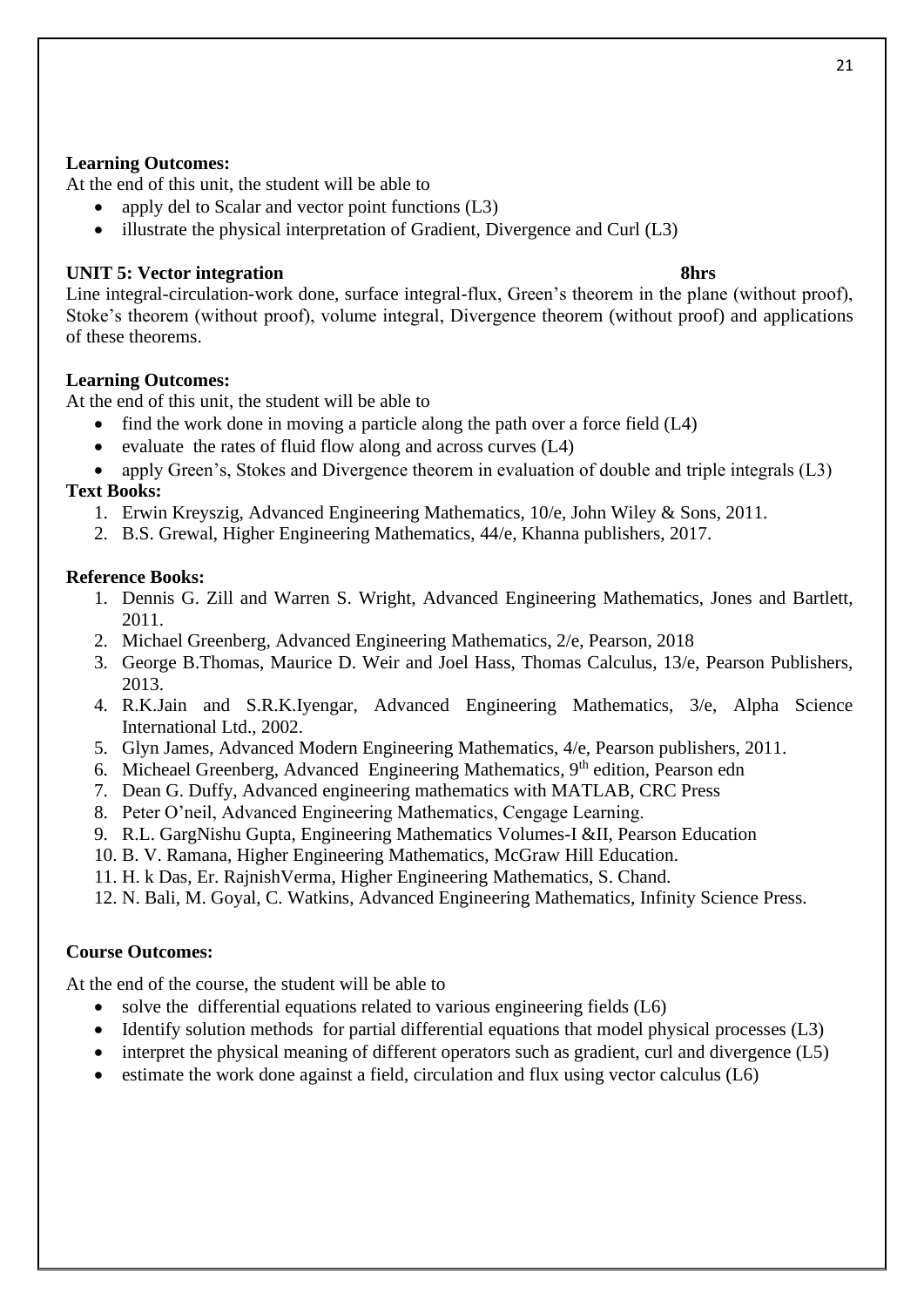#### **I B.Tech – II Sem L T P C**

# 3 **0** 0 3

#### (**20A56201T) Applied Physics**

#### PREAMBLE

There has been an exponential growth of knowledge in the recent past opening up new areas and challenges in the understanding of basic laws of nature. This helped to the discovery of new phenomena in macro, micro and nano scale device technologies. The laws of physics play a key role in the development of science, engineering and technology. Sound knowledge of physical principles is of paramount importance in understanding new discoveries, recent trends and latest developments in the field of engineering.

To keep in pace with the recent scientific advancements in the areas of emerging technologies, the syllabi of applied physics has been thoroughly revised keeping in view of the basic needs of engineering branches like ECE, EEE, CSE and other IT related branches by including the topics like optics, quantum mechanics, free electron theory. Also new phenomenon, properties and device applications of semiconducting, dielectric, magnetic and superconducting materials along with their modern device applications have been introduced.

| <b>COURSE OBJECTIVES</b> |                                                                                                                                                                                                                                                                             |  |
|--------------------------|-----------------------------------------------------------------------------------------------------------------------------------------------------------------------------------------------------------------------------------------------------------------------------|--|
|                          | To make a bridge between the physics in school and engineering courses.                                                                                                                                                                                                     |  |
| 2                        | To identify the importance of the optical phenomenon i.e. interference, diffraction<br>and polarization related to its Engineering applications                                                                                                                             |  |
| 3                        | To understand the mechanisms of emission of light, the use of lasers as light sources<br>for low and high energy applications, study of propagation of light wave through<br>optical fibres along with engineering applications.                                            |  |
| $\overline{4}$           | To explain the significant concepts of dielectric and magnetic materials that leads to<br>potential applications in the emerging micro devices.                                                                                                                             |  |
| 5                        | To enlighten the concepts of Quantum Mechanics and to provide fundamentals of<br>de'Broglie waves, quantum mechanical wave equation and its applications, the<br>importance of free electron theory and band theory of solids.                                              |  |
| 6.                       | Evolution of band theory to distinguish materials, basic concepts and transport<br>phenomenon of charge carriers in semiconductors. To give an impetus on the subtle<br>mechanism of superconductors using the concept of BCS theory and their<br>fascinating applications. |  |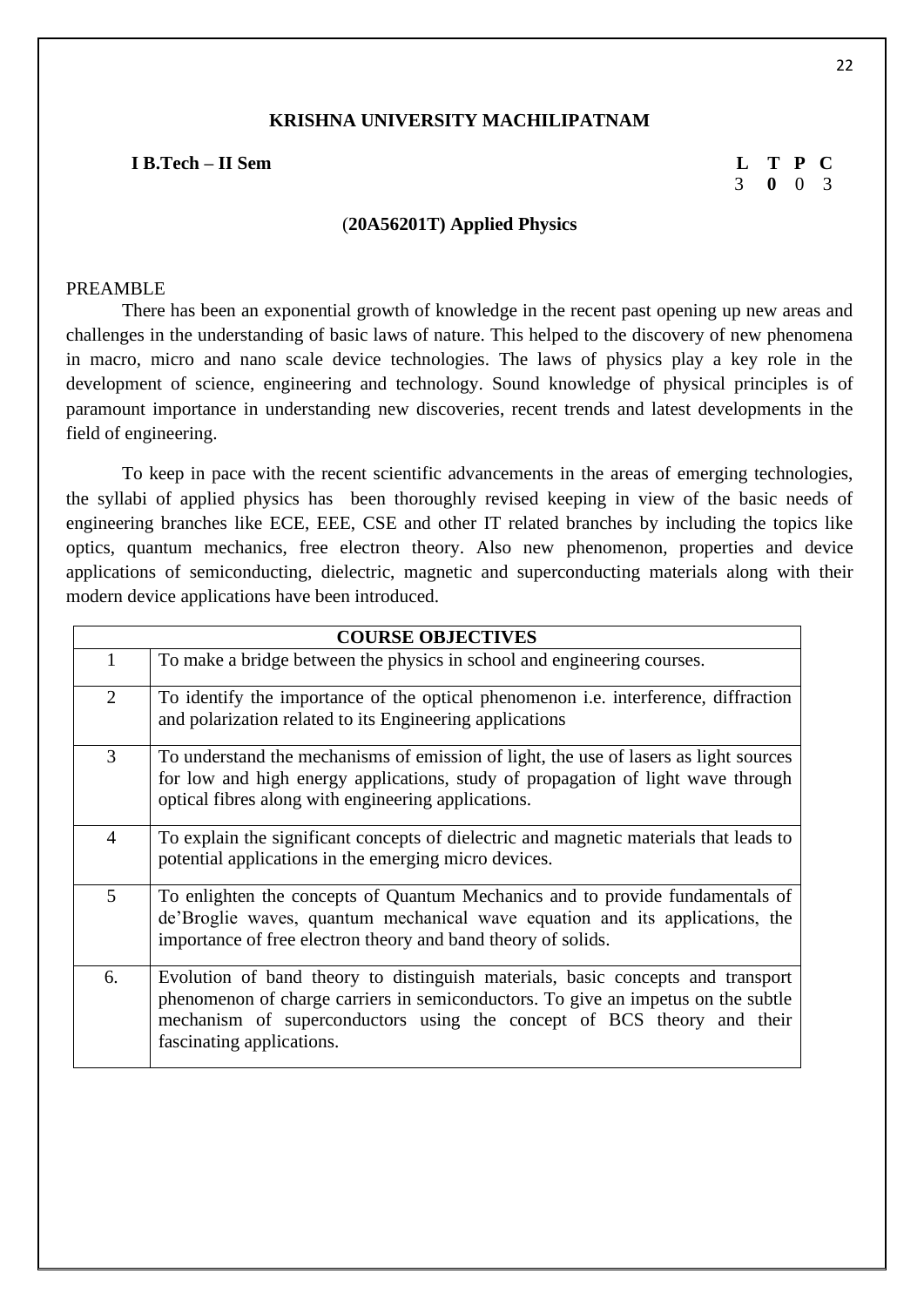# **Unit-I:** Wave Optics 12hrs

**Interference**- Principle of superposition – Interference of light – Conditions for sustained interference -Interference in thin films (Reflection Geometry) – Colors in thin films – Newton's Rings – Determination of wavelength and refractive index.

**Diffraction**- Introduction – Fresnel and Fraunhofer diffraction – Fraunhofer diffraction due to single slit, double slit and N-slits (qualitative) – Grating spectrum.

Polarization- Introduction – Types of polarization – Polarization by reflection, refraction and double refraction - Nicol's Prism - Half wave and Quarter wave plates with applications.

### **Unit Outcomes:**

The students will be able to

- Explain the need of coherent sources and the conditions for sustained interference (L2)
- Identify engineering applications of interference (L3)
- Analyze the differences between interference and diffraction with applications (L4)
- Illustrate the concept of polarization of light and its applications (L2)
- Classify ordinary polarized light and extraordinary polarized light (L2)

### **Unit-II:** Lasers and Fiber optics 8hrs

**Lasers**- Introduction – Characteristics of laser – Spontaneous and Stimulated emission of radiation – Einstein's coefficients – Population inversion – Lasing action – Pumping schemes – Nd-YAG laser – He-Ne laser – Applications of lasers.

**Fiber optics**- Introduction – Principle of optical fiber – Acceptance Angle – Numerical Aperture – Classification of optical fibers based on refractive index profile and modes – Propagation of electromagnetic wave through optical fibers – Propagation Losses (qualitative) – Applications.

#### **Unit Outcomes:**

The students will be able to

- Understand the basic concepts of LASER light Sources (L2)
- Apply the concepts to learn the types of lasers (L3)
- Identifies the Engineering applications of lasers (L2)
- Explain the working principle of optical fibers (L2)
- Classify optical fibers based on refractive index profile and mode of propagation (L2)
- Identify the applications of optical fibers in various fields  $(L2)$

#### Unit-III: Dielectric and Magnetic Materials 8hrs

**Dielectric Materials**- Introduction – Dielectric polarization – Dielectric polarizability, Susceptibility and Dielectric constant – Types of polarizations: Electronic and Ionic (quantitative), Orientational and space charge polarizations (Qualitative) – Lorentz internal field – Clausius-Mossotti equation – applications of dielectric materials.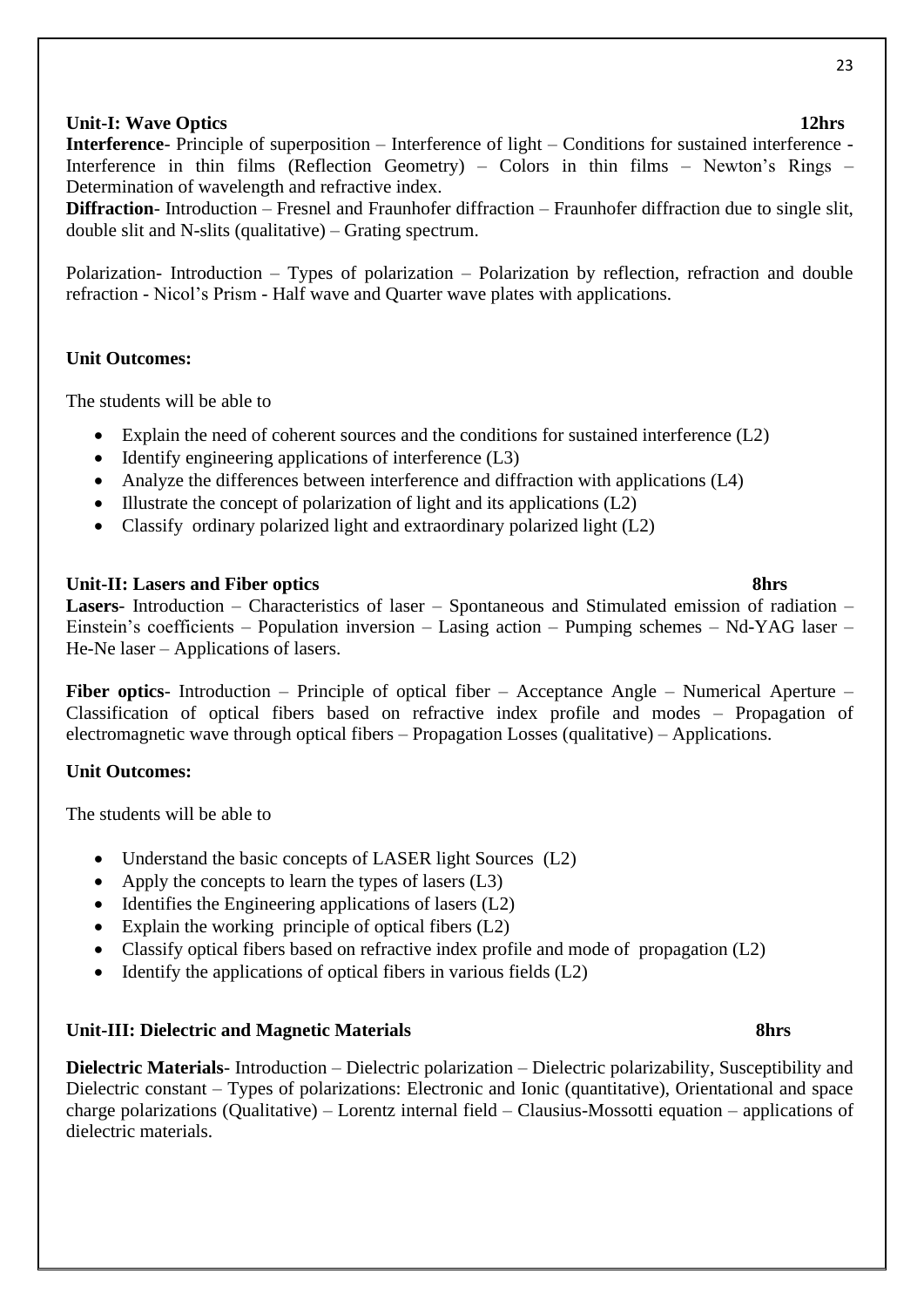**Magnetic Materials**- Introduction – Magnetic dipole moment – Magnetization – Magnetic susceptibility and Permeability – Origin of permanent magnetic moment – Classification of magnetic materials: Dia, para & Ferro-Domain concept of Ferromagnetism (Qualitative) – Hysteresis – Soft and Hard magnetic materials. – applications of magnetic materials

### **Unit Outcomes:**

The students will be able to

- Explain the concept of dielectric constant and polarization in dielectric materials (L2)
- Summarize various types of polarization of dielectrics (L2)
- Interpret Lorentz field and Claussius-Mosotti relation in dielectrics(L2)
- Classify the magnetic materials based on susceptibility and their temperature dependence (L2)
- Explain the applications of dielectric and magnetic materials  $(L2)$
- Apply the concept of magnetism to magnetic devices (L3)

**Unit IV: Quantum Mechanics, Free Electron Theory and Band theory of Solids 10hrs Quantum Mechanics**- Dual nature of matter – de Broglie hypothesis - Significance of wave function - Schrodinger's time independent wave equation – Particle in a one-dimensional infinite potential well.

**Free Electron Theory**- Classical free electron theory (Merits and demerits only) – Quantum free electron theory – Equation for electrical conductivity based on quantum free electron theory – Fermi**-**Dirac distribution – Density of states and Fermi energy (quantitative).

**Band theory of Solids-** Bloch's Theorem (Qualitative) – Kronig-Penney model (Qualitative) – E vs k diagram – Classification of crystalline solids – Effective mass of electron – m\* vs k diagram – concept of hole.

#### **Unit Outcomes:**

The students will be able to

- Explain the concept of dual nature of matter (L2)
- Understand the significance of wave function (L2)
- Interpret the concepts of classical and quantum free electron theories (L2)
- Explain the importance of K-P model
- Classify the materials based on band theory (L2)
- Apply the concept of effective mass of electron (L3)

#### **Unit – V: Semiconductors and Superconductors 10hrs**

**Semiconductors**- Introduction – Intrinsic semiconductors – Density of charge carriers – Electrical conductivity – Fermi level – Extrinsic semiconductors – Density of charge carriers – Dependence of Fermi energy on carrier concentration and temperature – Drift and diffusion currents – Einstein's equation – Direct and indirect band gap semiconductors – Hall effect – Hall coefficient – Applications of Hall effect.

**Superconductors**- Introduction – Properties of superconductors – Meissner effect – Type I and Type II superconductors – BCS theory – Josephson effects (AC and DC) – High  $T_c$  superconductors – Applications of superconductors.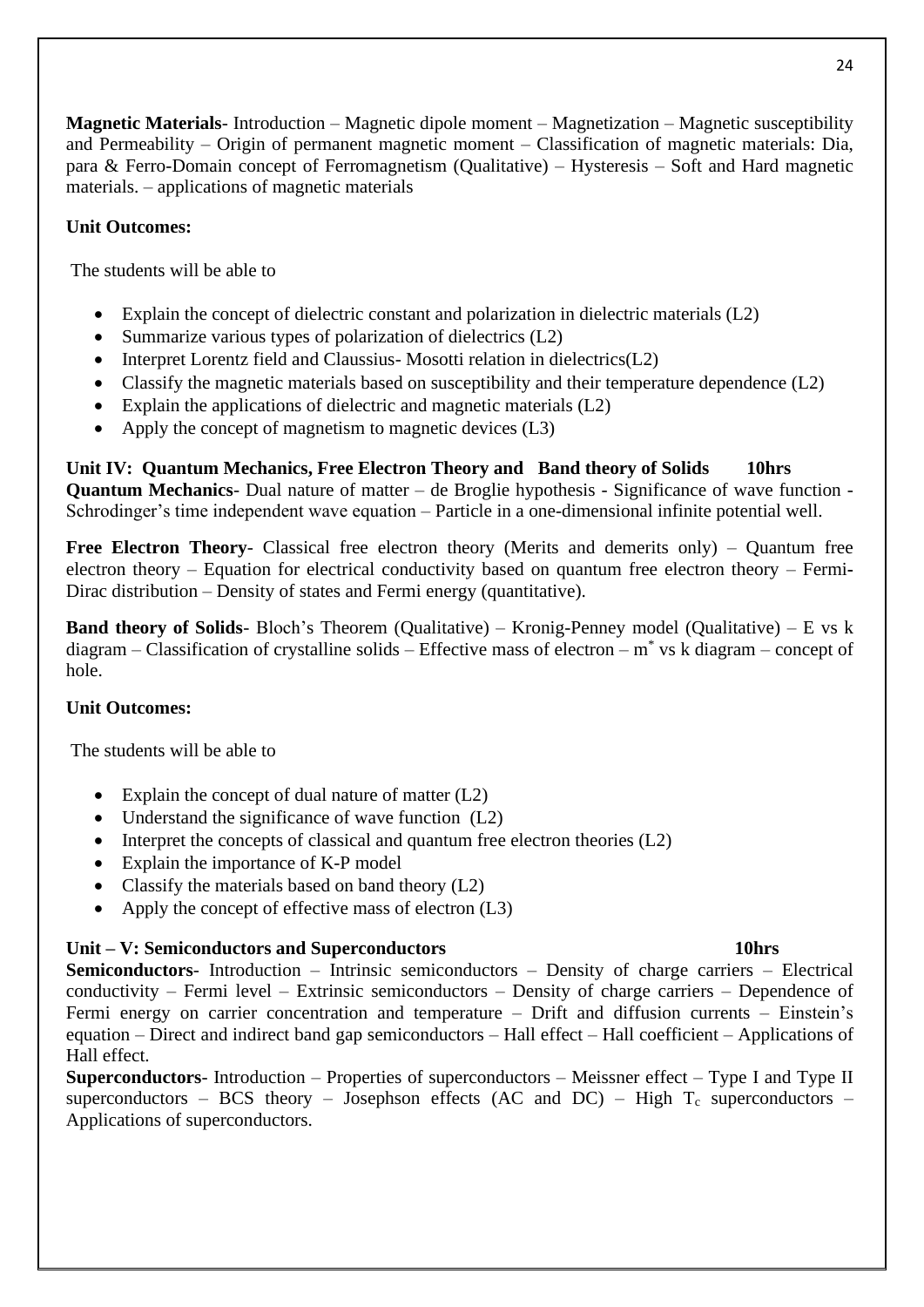# **Unit Outcomes:**

The students will be able to

- Classify the energy bands of semiconductors (L2)
- Interpret the direct and indirect band gap semiconductors (L2)
- Identify the type of semiconductor using Hall effect  $(L2)$
- Identify applications of semiconductors in electronic devices (L2)
- Explain how electrical resistivity of solids changes with temperature (L2)
- Classify superconductors based on Meissner's effect (L2)
- Explain Meissner's effect, BCS theory & Josephson effect in superconductors (L2)

#### **Text books:**

1. Engineering Physics – Dr. M.N. Avadhanulu & Dr. P.G. Kshirsagar, S. Chand and Company

2. Engineering Physics – B.K. Pandey and S. Chaturvedi, Cengage Learning.

### **Reference Books:**

- 1. Engineering Physics Shatendra Sharma, Jyotsna Sharma, Pearson Education, 2018
- 2. Engineering Physics K. Thyagarajan, McGraw Hill Publishers
- 3. Engineering Physics Sanjay D. Jain, D. Sahasrambudhe and Girish, University Press
- 4. Semiconductor physics and devices- Basic principle Donald A, Neamen, Mc Graw Hill.

|                 | <b>COURSE OUTCOMES</b>                                                                       |
|-----------------|----------------------------------------------------------------------------------------------|
| CO <sub>1</sub> | Study the different realms of physics and their applications in both scientific and          |
|                 | technological systems through physical optics. (L2)                                          |
| CO <sub>2</sub> | <b>Identify</b> the wave properties of light and the interaction of energy with the matter   |
|                 | $(L3)$ .                                                                                     |
|                 | <b>Asses</b> the electromagnetic wave propagation and its power in different media (L5).     |
| CO <sub>3</sub> | <b>Understands</b> the response of dielectric and magnetic materials to the applied electric |
|                 | and magnetic fields. $(L3)$                                                                  |
| CO <sub>4</sub> | <b>Study</b> the quantum mechanical picture of subatomic world along with the                |
|                 | discrepancies between the classical estimates and laboratory observations of electron        |
|                 | transportation phenomena by free electron theory and band theory. (L2)                       |
| CO <sub>5</sub> | <b>Elaborate</b> the physical properties exhibited by materials through the understanding    |
|                 | of properties of semiconductors and superconductors. (L5)                                    |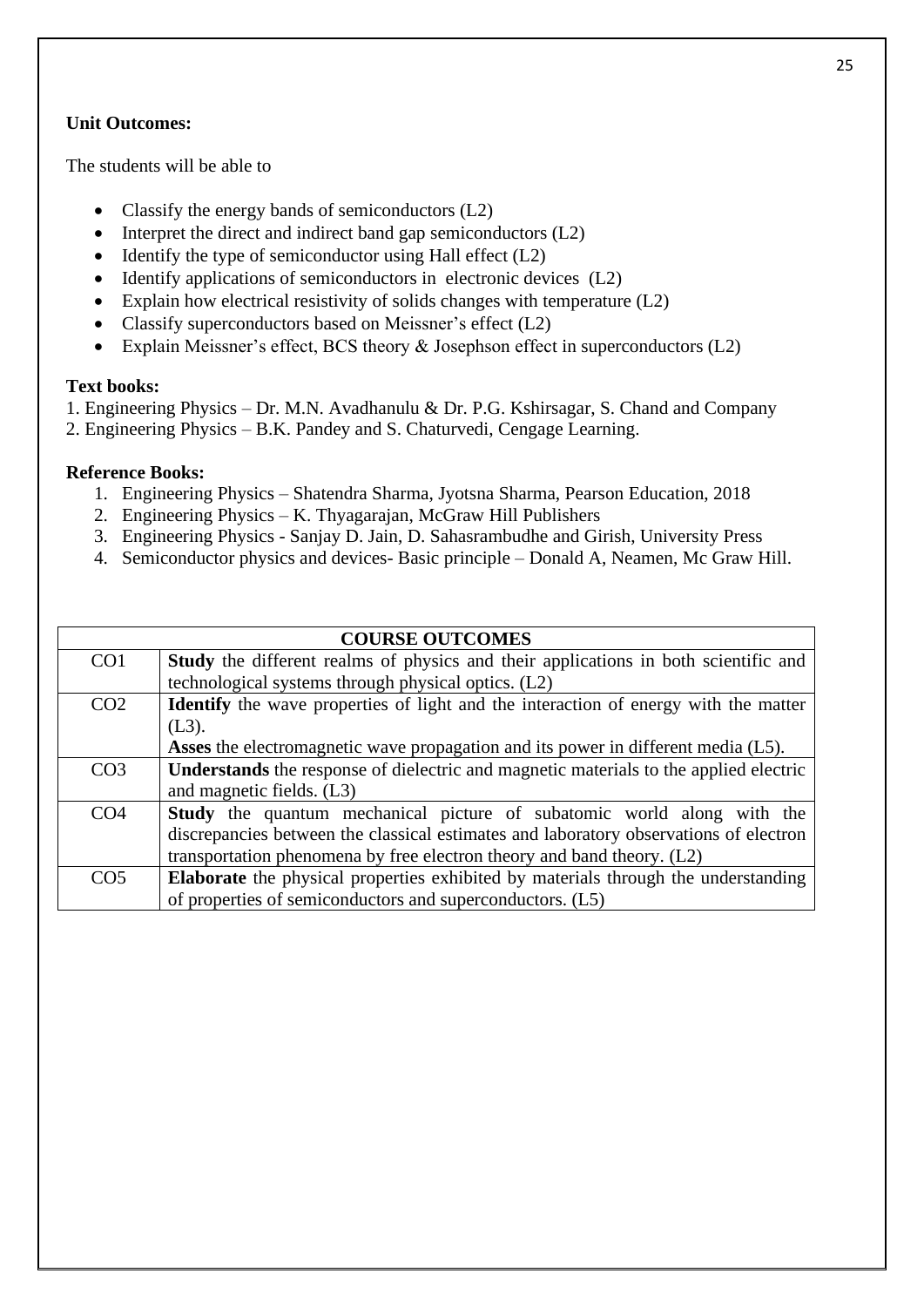### **I B.Tech – II Sem L T P C**

3 **0** 0 3

#### **(20A52101T) COMMUNICATIVE ENGLISH**

Introduction

The course is designed to train students in receptive (listening and reading) as well as productive and interactive (speaking and writing) skills by incorporating a comprehensive, coherent and integrated approach that improves the learners' ability to effectively use English language in academic/ workplace contexts. The shift is from learning about the language to using the language. Component of campus placement tests. Activity based teaching-learning methods would be adopted to ensure that learners would engage in actual use of language both in the classroom and laboratory sessions.

| <b>COURSE OBJECTIVES</b> |                                                                                      |
|--------------------------|--------------------------------------------------------------------------------------|
|                          | Facilitate effective listening skills for better comprehension of academic lectures  |
|                          | and English spoken by native speakers                                                |
|                          | Focus on appropriate reading strategies for comprehension of various academic        |
|                          | texts and authentic materials                                                        |
|                          | Help improve speaking skills through participation in activities such as role plays, |
|                          | discussions and structured talks/oral presentations                                  |
|                          | Impart effective strategies for good writing and demonstrate the same in             |
|                          | summarizing, writing well organized essays, record and report useful information     |
|                          | Provide knowledge of grammatical structures and vocabulary and encourage their       |
|                          | appropriate use in speech and writing                                                |

| <b>COURSE OUTCOMES</b> |                                                                                  |  |
|------------------------|----------------------------------------------------------------------------------|--|
| CO <sub>1</sub>        | Retrieve the knowledge of basic grammatical concepts                             |  |
| CO <sub>2</sub>        | Understand the context, topic, and pieces of specific information from social or |  |
|                        | transactional dialogues spoken by native speakers of English                     |  |
| CO <sub>3</sub>        | Apply grammatical structures to formulate sentences and correct word forms       |  |
| CO <sub>4</sub>        | Analyze discourse markers to speak clearly on a specific topic in informal       |  |
|                        | discussions                                                                      |  |
| CO <sub>5</sub>        | Evaluate reading/listening texts and to write summaries based on global          |  |
|                        | comprehension of these texts.                                                    |  |
| CO <sub>6</sub>        | Create a coherent paragraph interpreting a figure/graph/chart/table              |  |

# Course Outcomes

At the end of the course, the learners will be able to

- Understand the context, topic, and pieces of specific information from social or transactional dialogues spoken by native speakers of English
- Apply grammatical structures to formulate sentences and correct word forms
- Analyze discourse markers to speak clearly on a specific topic in informal discussions
- Evaluate reading/listening texts and to write summaries based on global comprehension of these texts.
- Create a coherent paragraph interpreting a figure/graph/chart/table

26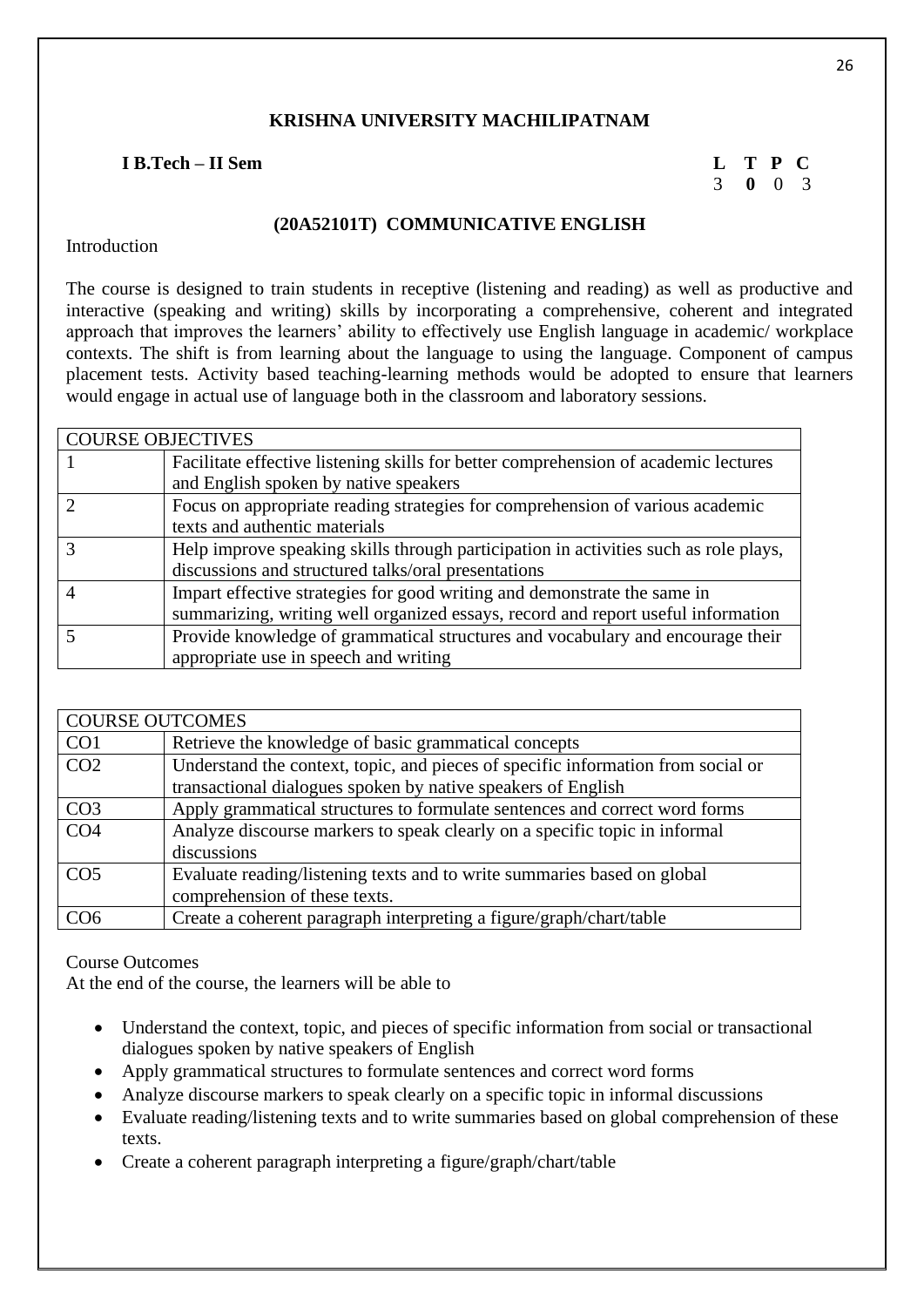# **Unit 1**

# **Lesson: On the Conduct of Life: William Hazlitt**

Listening: Identifying the topic, the context and specific pieces of information by listening to short audio texts and answering a series of questions. **Speaking:** Asking and answering general questions on familiar topics such as home, family, work, studies and interests; introducing oneself and others. **Reading:** Skimming to get the main idea of a text; scanning to look for specific pieces of information. **Reading for Writing :**Beginnings and endings of paragraphs - introducing the topic, summarizing the main idea and/or providing a transition to the next paragraph. **Grammar and Vocabulary:** Parts of Speech, Content words and function words; word forms: verbs, nouns, adjectives and adverbs; nouns: countable and uncountable; singular and plural; basic sentence structures; simple question form - whquestions; word order in sentences.

### **Learning Outcomes**

At the end of the module, the learners will be able to

- Understand social or transactional dialogues spoken by native speakers of English and identify the context, topic, and pieces of specific information
- Ask and answer general questions on familiar topics and introduce oneself/others
- Employ suitable strategies for skimming and scanning to get the general idea of a text and locate specific information
- Recognize paragraph structure and be able to match beginnings/endings/headings with paragraphs
- Form sentences using proper grammatical structures and correct word forms

#### **Unit 2**

### **Lesson: The Brook: Alfred Tennyson**

Listening: Answering a series of questions about main idea and supporting ideas after listening to audio texts. **Speaking:** Discussion in pairs/small groups on specific topics followed by short structured talks. **Reading:** Identifying sequence of ideas; recognizing verbal techniques that help to link the ideas in a paragraph together. **Writing:** Paragraph writing (specific topics) using suitable cohesive devices; mechanics of writing - punctuation, capital letters. **Grammar and Vocabulary:** Cohesive devices linkers, sign posts and transition signals; use of articles and zero article; prepositions.

#### **Learning Outcomes**

At the end of the module, the learners will be able to

- Comprehend short talks on general topics
- Participate in informal discussions and speak clearly on a specific topic using suitable discourse markers
- Understand the use of cohesive devices for better reading comprehension
- Write well structured paragraphs on specific topics
- Identify basic errors of grammar/ usage and make necessary corrections in short texts

#### **Unit 3**

# **Lesson: The Death Trap: Saki**

**Listening:** Listening for global comprehension and summarizing what is listened to. **Speaking:** Discussing specific topics in pairs or small groups and reporting what is discussed **Reading:** Reading a text in detail by making basic inferences -recognizing and interpreting specific context clues; strategies to use text clues for comprehension. **Writing:** Summarizing, Paragraph Writing **Grammar and**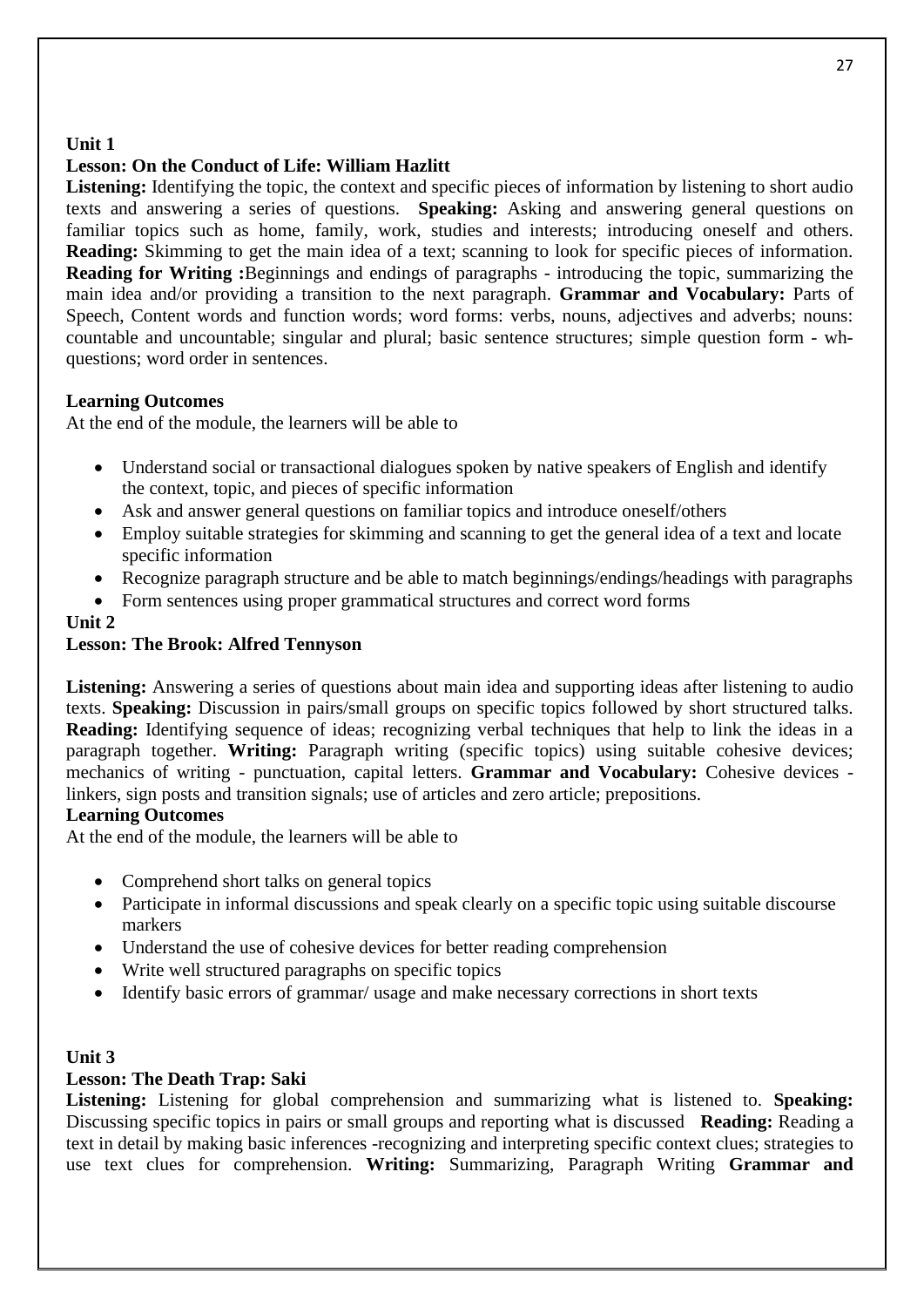**Vocabulary:** Verbs - tenses; subject-verb agreement; direct and indirect speech, reporting verbs for academic purposes.

# **Learning Outcomes**

At the end of the module, the learners will be able to

- Comprehend short talks and summarize the content with clarity and precision
- Participate in informal discussions and report what is discussed
- Infer meanings of unfamiliar words using contextual clues
- Write summaries based on global comprehension of reading/listening texts
- Use correct tense forms, appropriate structures and a range of reporting verbs in speech and writing

# **Unit4**

# **Lesson: Innovation: Muhammad Yunus**

Listening: Making predictions while listening to conversations/ transactional dialogues without video; listening with video. **Speaking:** Role plays for practice of conversational English in academic contexts (formal and informal) - asking for and giving information/directions. **Reading:** Studying the use of graphic elements in texts to convey information, reveal trends/patterns/relationships, communicate processes or display complicated data. **Writing:** Letter Writing: Official Letters/Report Writing **Grammar and Vocabulary:** Quantifying expressions - adjectives and adverbs; comparing and contrasting; Voice - Active & Passive Voice

# **Learning Outcomes**

At the end of the module, the learners will be able to

- Infer and predict about content of spoken discourse
- Understand verbal and non-verbal features of communication and hold formal/informal conversations
- Interpret graphic elements used in academic texts
- Produce a coherent paragraph interpreting a figure/graph/chart/table
- Use language appropriate for description and interpretation of graphical elements

Unit 5

#### Lesson: Politics and the English Language: George Orwell

Listening: Identifying key terms, understanding concepts and answering a series of relevant questions that test comprehension. Speaking: Formal oral presentations on topics from academic contexts - without the use of PPT slides. Reading: Reading for comprehension. Writing: Writing structured essays on specific topics using suitable claims and evidences. Grammar and Vocabulary: Editing short texts – identifying and correcting common errors in grammar and usage (articles, prepositions, tenses, subject verb agreement)

Learning Outcomes

At the end of the module, the learners will be able to

- Take notes while listening to a talk/lecture and make use of them to answer questions
- Make formal oral presentations using effective strategies
- Comprehend, discuss and respond to academic texts orally and in writing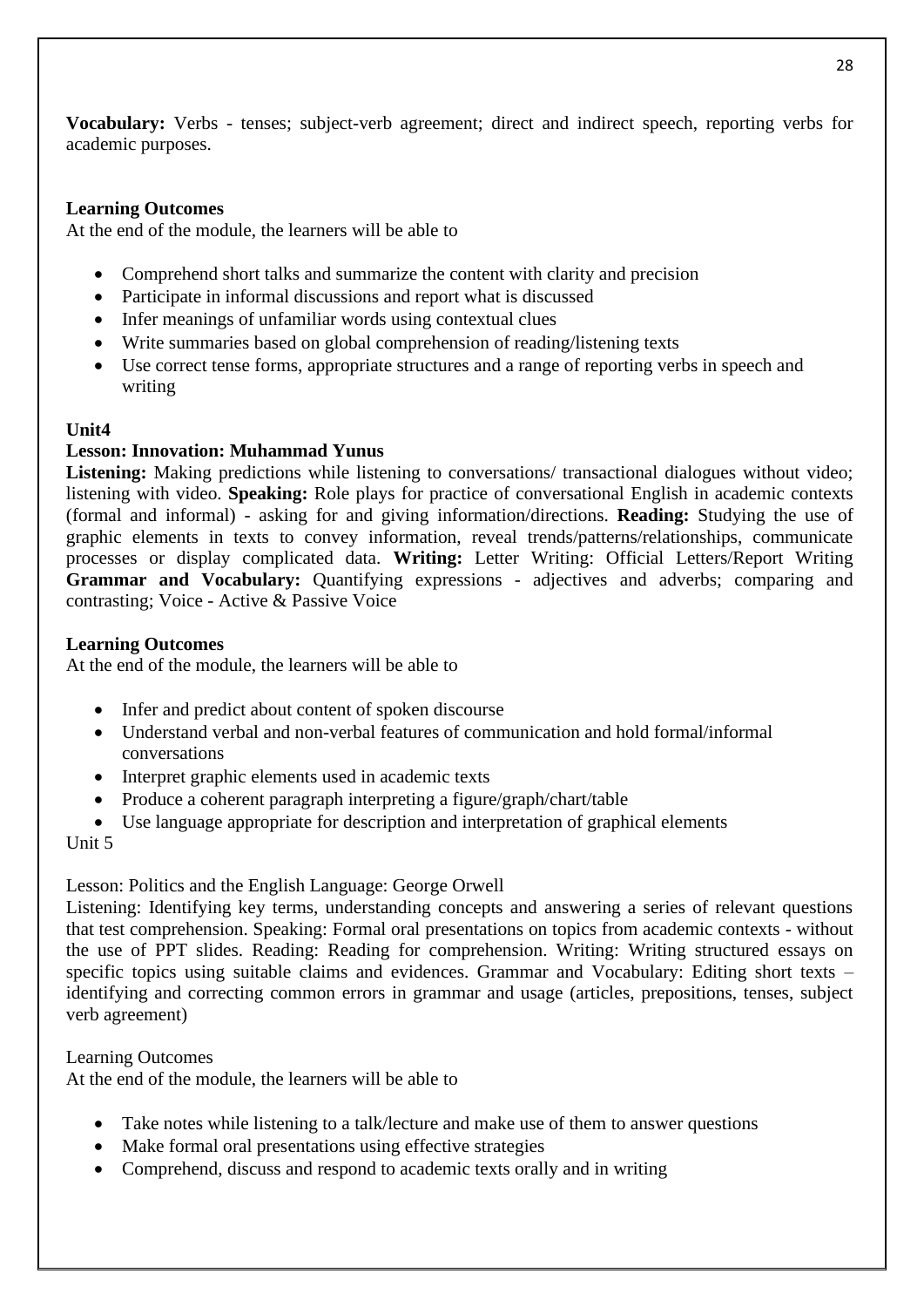- Produce a well-organized essay with adequate support and detail
- Edit short texts by correcting common errors

# Prescribed Text:

Language and Life: A Skills Approach- I Edition 2019, Orient Black Swan

# Reference Books

- Bailey, Stephen. Academic writing: A handbook for international students. Routledge, 2014.
- Chase, Becky Tarver. Pathways: Listening, Speaking and Critical Thinking. Heinley ELT; 2nd Edition, 2018.
- Raymond Murphy's English Grammar in Use Fourth Edition (2012) E-book
- Hewings, Martin. Cambridge Academic English (B2). CUP, 2012.
- Oxford Learners Dictionary,  $12<sup>th</sup>$  Edition, 2011
- Norman Lewis Word Power Made Easy- The Complete Handbook for Building a Superior Vocabulary (2014)

• Speed Reading with the Right Brain: Learn to Read Ideas Instead of Just Words by David Butler Web links

[www.englishclub.com](http://www.englishclub.com/) [www.easyworldofenglish.com](http://www.easyworldofenglish.com/) [www.languageguide.org/english/](http://www.languageguide.org/english) [www.bbc.co.uk/learningenglish](http://www.bbc.co.uk/learningenglish) [www.eslpod.com/index.html](http://www.eslpod.com/index.html) [www.myenglishpages.com](http://www.myenglishpages.com/)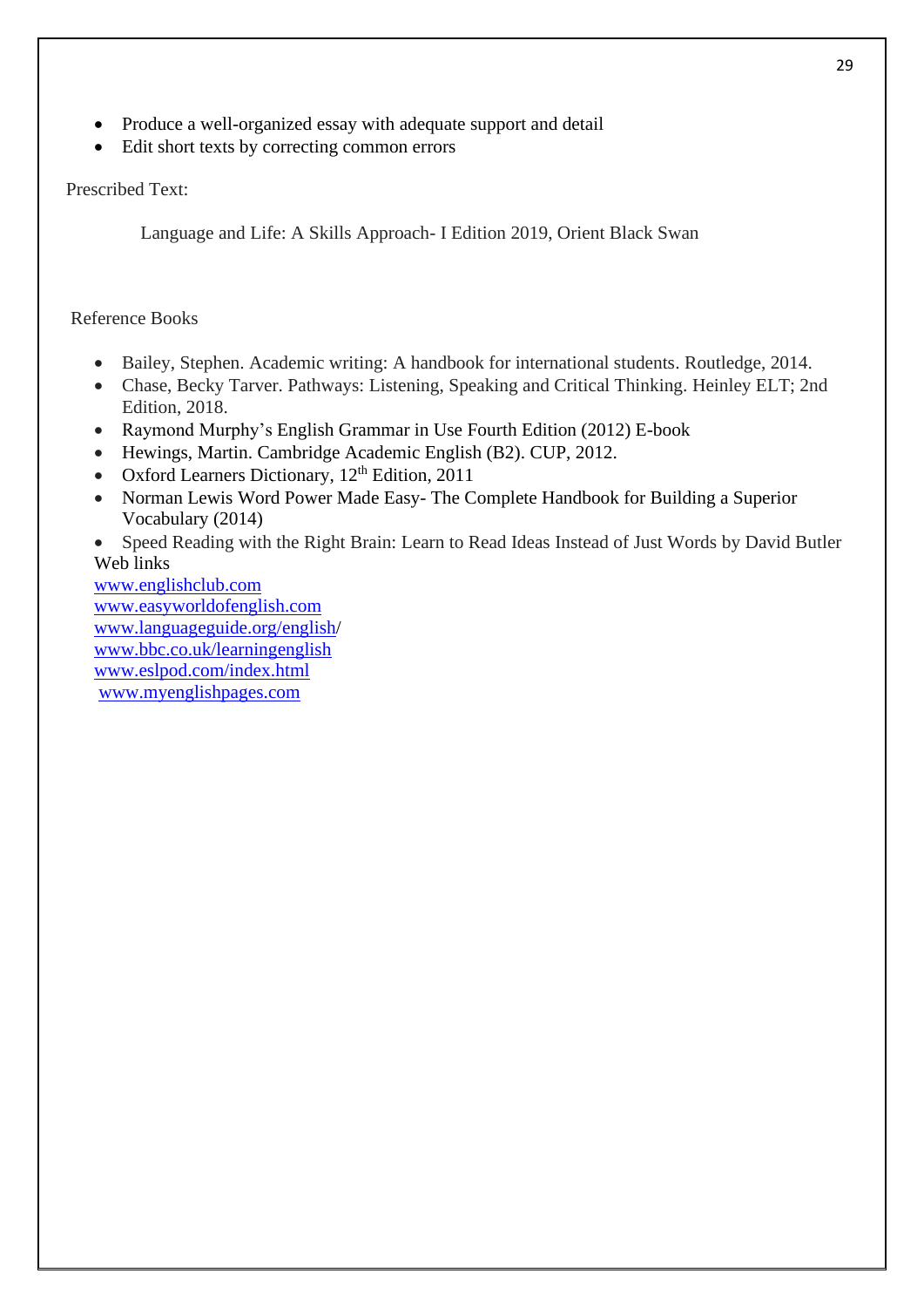# **I B.Tech – II Sem L T P C**

# **3 0** 0 3

### **(20A05101T) PYTHON PROGRAMMING**

# **Course Objectives:**

- To train the students in solving computational problems
- To elucidate solving mathematical problems using Python programming language
- To understand the fundamentals of Pythonprogramming concepts and itsapplications.
- Practical understanding of building different types of models and their evaluation

### **Unit 1**

**Basics of Python Programming**-Features of Python, History of Python, The Future of Python, Writing and Executing First Python Program, Literal Constants, Variables and Identifiers, Data Types, Input Operation, Comments, Reserved Words, Indentation, Operators and Expressions, Expressions in Python, Operations on Strings, Other Data Types, Type Conversion.

# **Unit 2**

**Decision Control Statements**-Conditional Branching Statements, Basic Loop Structures, Nested Loops, The break statement, The continue statement, The pass statement. The else statement used with loops.

**Functions and Modules**- Function Definition, Function Call, Variable Scope and Lifetime, The return statement, More on Defining Functions, Recursive functions, Modules, Packages in Python, Standard Library Modules.

# **Unit 3**

**Python Strings Revisited-Concatenating, Appending and Multiplying Strings, String formatting** operator, Built in String Methods and Functions, Comparing Strings, Regular Expressions.

**Data Structures**- Sequence, Lists, Functional Programming, Tuple, Sets, Dictionaries.

# **Unit 4**

**Classes and Objects-** Classes and Objects, Class Method and self Argument, Class variables and Object Variables, Public and Private Data Members, Private Methods, Calling a Class Method from Another Class Method, Built-in Class Attributes, Class Methods, Static Methods.

# **Unit 5**

**Inheritance**- Inheriting Classes in Python, Types of Inheritance, Abstract Classes and Interfaces.

**Error and Exception Handling**- Introduction to Errors and Exceptions, Handling Exceptions, Raising Exceptions, Built- in and User defined Exceptions

30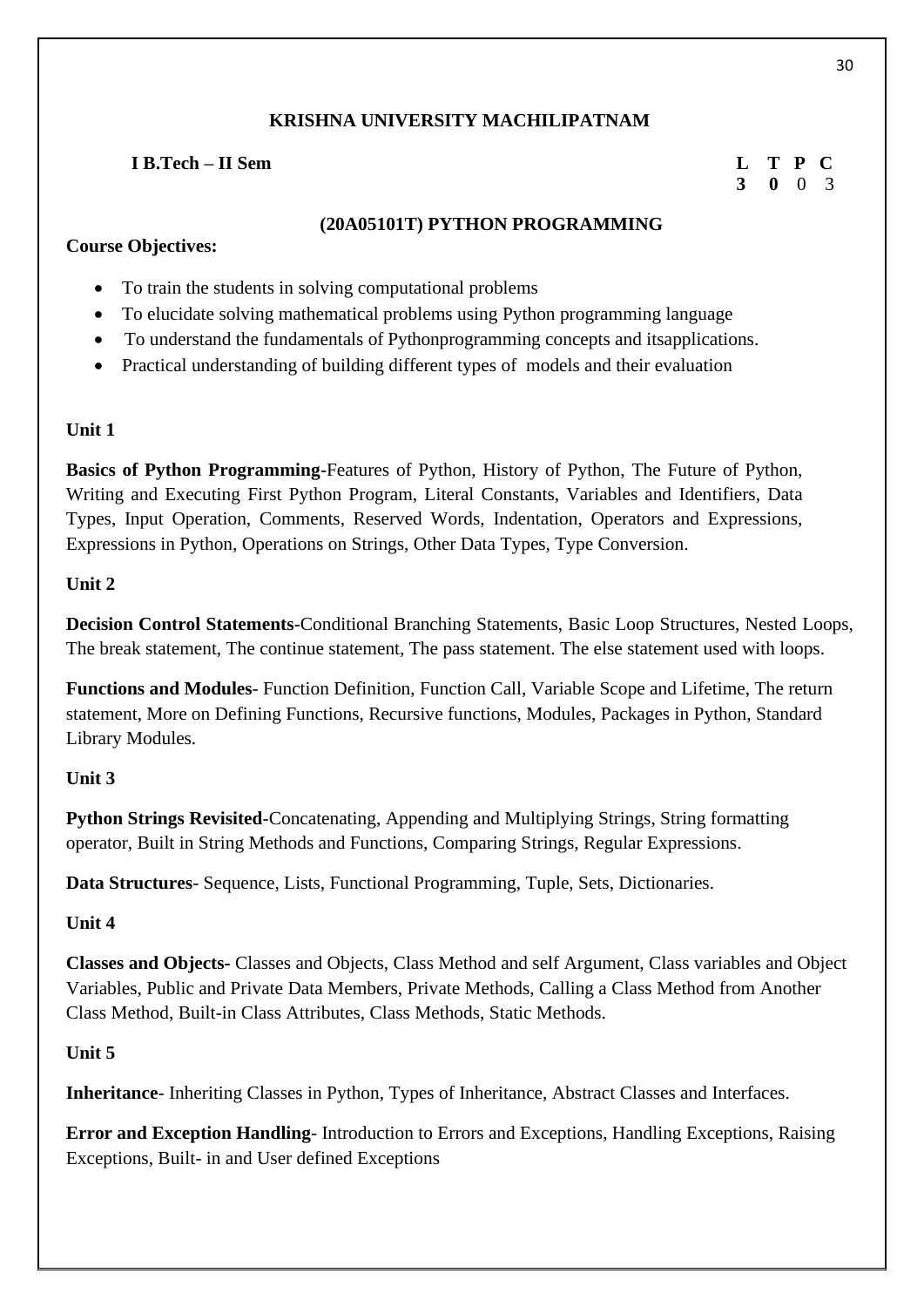**Operator Overloading**- Concept of Operator Overloading, Advantage of Operator Overloading, Implementing Operator Overloading.

# **Text books**

| Author        | Title                                                       | Publisher                      |
|---------------|-------------------------------------------------------------|--------------------------------|
| Reema Thareja | <b>Python Programming Using</b><br>Problem Solving Approach | <b>Oxford University Press</b> |

# Reference books

| Author             | Title                   | Publisher     |
|--------------------|-------------------------|---------------|
| <b>Wesley Chun</b> | Core Python Programming | Prentice Hall |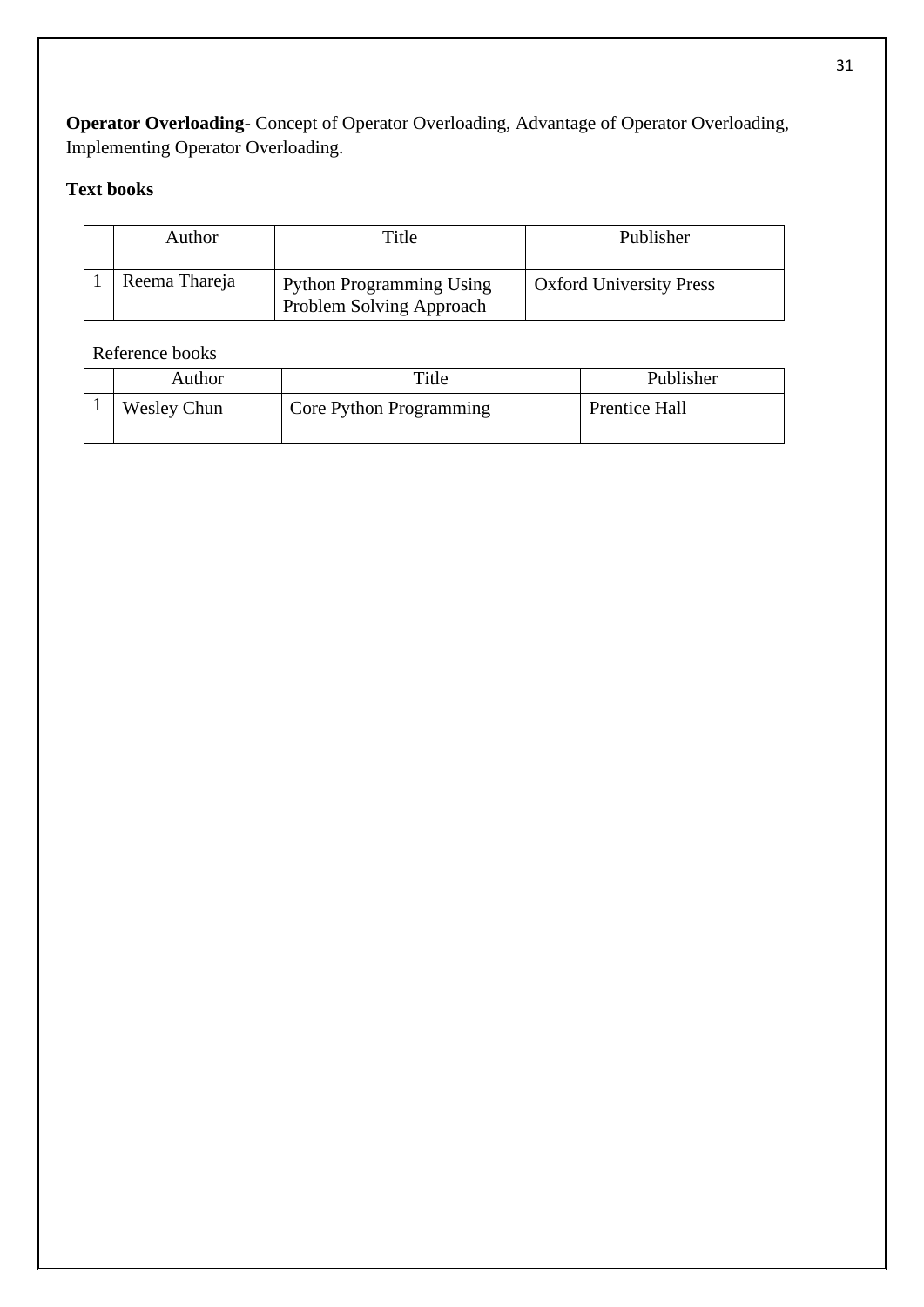# **I B.Tech – II Sem**

|   | P       | $\blacksquare$ |
|---|---------|----------------|
| o | $\cdot$ | ΄)             |

# **(20A03101T) Engineering Drawing**

# **Course Objectives:**

- Bring awareness that Engineering Drawing is the Language of Engineers.
- Familiarize how industry communicates technical information.
- Teach the practices for accuracy and clarity in presenting the technical information.
- Develop the engineering imagination essential for successful design.

#### **Unit: I**

 Introduction to Engineering Drawing: Principles of Engineering Drawing and its Significance-Conventions in drawing-lettering - BIS conventions.

a)Conic sections including the rectangular hyperbola- general method only,

b) Cycloid, epicycloids and hypocycloid c) Involutes

# **Unit: II**

**Projection of points, lines and planes:** Projection of points in any quadrant, lines inclined to one or both planes, finding true lengths, angle made by line. Projections of regular plane surfaces.

# **Unit: III**

**Projections of solids:** Projections of regular solids inclined to one or both planes by rotational or auxiliary views method.

# **Unit: IV**

**Sections of solids:** Section planes and sectional view of right regular solids- prism, cylinder, pyramid and cone. True shapes of the sections.

# **Unit: V**

**Development of surfaces:** Development of surfaces of right regular solids-prism, cylinder, pyramid, cone and their sectional parts.

#### **Text Books:**

- 1. K.L.Narayana & P.Kannaiah, Engineering Drawing, 3/e, Scitech Publishers, Chennai, 2012.
- 2. N.D.Bhatt, Engineering Drawing, 53/e, Charotar Publishers, 2016.

#### **Reference Books:**

- 1. Dhanajay A Jolhe, Engineering Drawing, Tata McGraw-Hill, Copy Right, 2009
- 2. Venugopal, Engineering Drawing and Graphics, 3/e, New Age Publishers, 2000
- 3. Shah and Rana, Engineering Drawing, 2/e, Pearson Education, 2009
- 4. K.C.John, Engineering Graphics, 2/e, PHI, 2013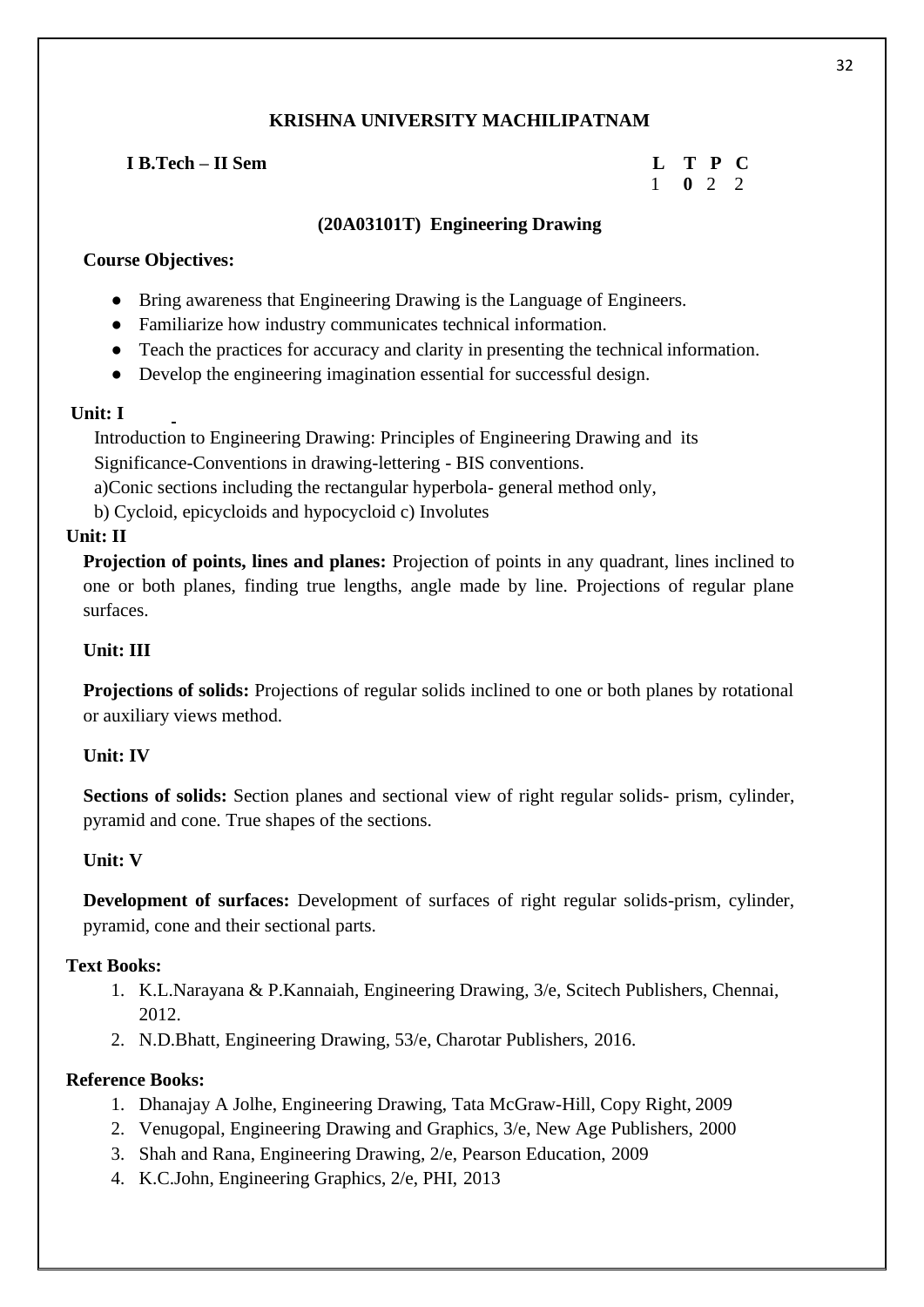5. Basant Agarwal & C.M.Agarwal, Engineering Drawing, Tata McGraw-Hill, Copy Right, 2008.

#### **Course Outcomes:**

After completing the course, the student will be able to

- Draw various curves applied in engineering. (12)
- Show projections of solids and sections graphically. (12)
- Draw the development of surfaces of solids. (L3)

#### **Additional Sources**

1. Youtube: http-sewor, Carleton. cag,kardos/88403/drawings.html conic sections-online, red woods.edu

Note: The distribution of marks shall be 30 for internal evaluation and 70 for end examination conducted by the University. In the Internal evaluation 15 marks for day-to-day work in the class that shall be evaluated by the concerned subject teacher based on the submissions prepared in the class. Further, there shall be two midterm exams in a Semester evenly distributed over the syllabi for 15 marks. Total internal marks for midterm exams will be evaluated by giving 80% weightage to the better mid exam and 20% to the other mid examination. The sum of day to day evaluation and the internal test marks will be the final internal marks for the subject.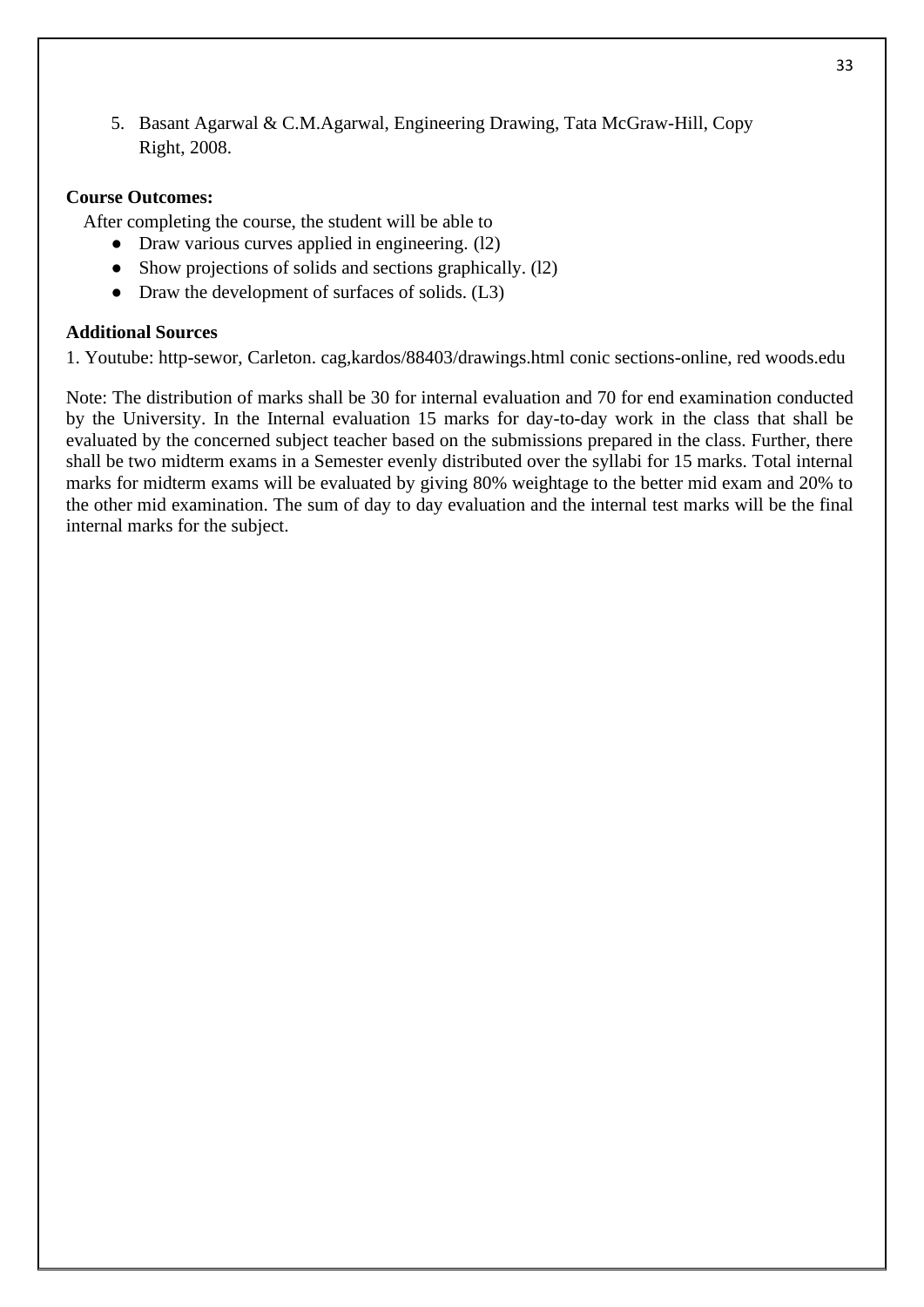# **I B.Tech – II Sem L T P C**

0 **0** 2 1

# **(20A03101P) Engineering Drawing Lab**

- Instruct the utility of drafting & modeling packages in orthographic and isometric drawings.
- Train the usage of 2D and 3D modeling.
- Instruct graphical representation of machine components.

# **Computer Aided Drafting:**

**Introduction to AutoCAD:** Basic drawing and editing commands: line, circle, rectangle, erase, view, undo, redo, snap, object editing, moving, copying, rotating, scaling, mirroring, layers, templates, polylines, trimming, extending, stretching, fillets, arrays, dimensions. Dimensioning principles and conventional representations.

**Orthographic Projections:** Systems of projections, conventions and application to orthographic projections - simple objects.

**Isometric Projections:** Principles of isometric projection- Isometric scale; Isometric views: lines, planes, simple solids.

# **Text Books:**

- 1. K. Venugopal, V.Prabhu Raja, Engineering Drawing + Auto Cad, New Age International Publishers.
- 2. Kulkarni D.M, AP Rastogi and AK Sarkar, Engineering Graphics with Auto Cad, PHI Learning, Eastern Economy editions.

# **Reference Books:**

- 1. T. Jayapoovan, Engineering Graphics using Auto Cad, Vikas Publishing House
- 2. K.L.Narayana & P.Kannaiah, Engineering Drawing, 3/e, Scitech Publishers, Chennai, 2012.
- 3. Linkan Sagar, BPB Publications, Auto Cad 2018 Training Guide.
- 4. K.C.John, Engineering Graphics, 2/e, PHI, 2013
- 5. Basant Agarwal & C.M.Agarwal, Engineering Drawing, Tata McGraw-Hill, Copy Right, 2008.

# **Course Outcomes:**

After completing the course, the student will be able to

- use computers as a drafting tool. (L2)
- draw isometric and orthographic drawings using CAD packages. (L3)

# **Additional Sources**

1. Youtube: http-sewor,Carleton.cag, kardos/88403/drawings.html conic sections-online, red woods.edu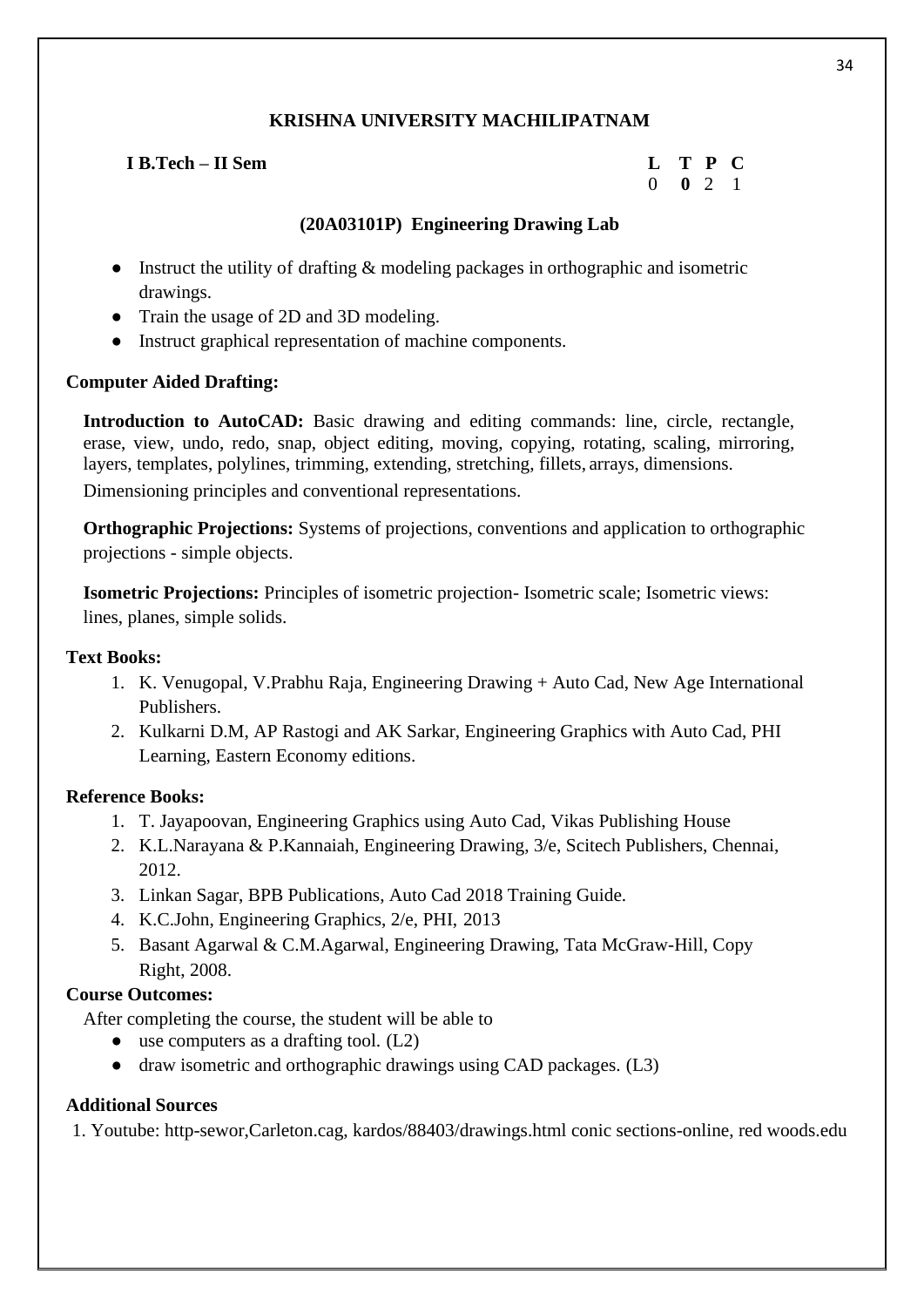# **I B.Tech – II Sem L T P C**

# **0 0 3 1.5**

# **(20A52101P) COMMUNICATIVE ENGLISH LAB**

# Introduction

The course is designed to train students in receptive (listening and reading) as well as productive and interactive (speaking and writing) skills by incorporating a comprehensive, coherent and integrated approach that improves the learners' ability to effectively use English language in academic/ workplace contexts. The shift is from *learning about the language* to *using the language*. component of campus placement tests. Activity based teaching-learning methods would be adopted to ensure that learners would engage in actual use of language both in the classroom and laboratory sessions.

Course Objectives

- students will be exposed to a variety of self instructional, learner friendly modes of language learning
- students will learn better pronunciation through stress, intonation and rhythm
- students will be trained to use language effectively to face interviews, group discussions, public speaking
- students will be initiated into greater use of the computer in resume preparation, report writing, format making etc

# Course Outcomes

- CO1: Listening and repeating the sounds of English Language
- CO2: Understand the different aspects of the English language
- proficiency with emphasis on LSRW skills
- CO3: Apply communication skills through various language learning activities
- CO3: Analyze the English speech sounds, stress, rhythm, intonation and syllable
- division for better listening and speaking comprehension.
- CO5: Evaluate and exhibit acceptable etiquette essential in social and professional
- settings
- CO6: Create awareness on mother tongue influence and neutralize it in order to
- improve fluency in spoken English.

# Unit 1

- Phonetics
- Reading comprehension
- Describing objects/places/persons

Learning Outcomes

At the end of the module, the learners will be able to

- understand different accents spoken by native speakers of English
- employ suitable strategies for skimming and scanning on monitor to get the general idea of a text and locate specific information
- learn different professional registers and specific vocabulary to describe different persons, places and objects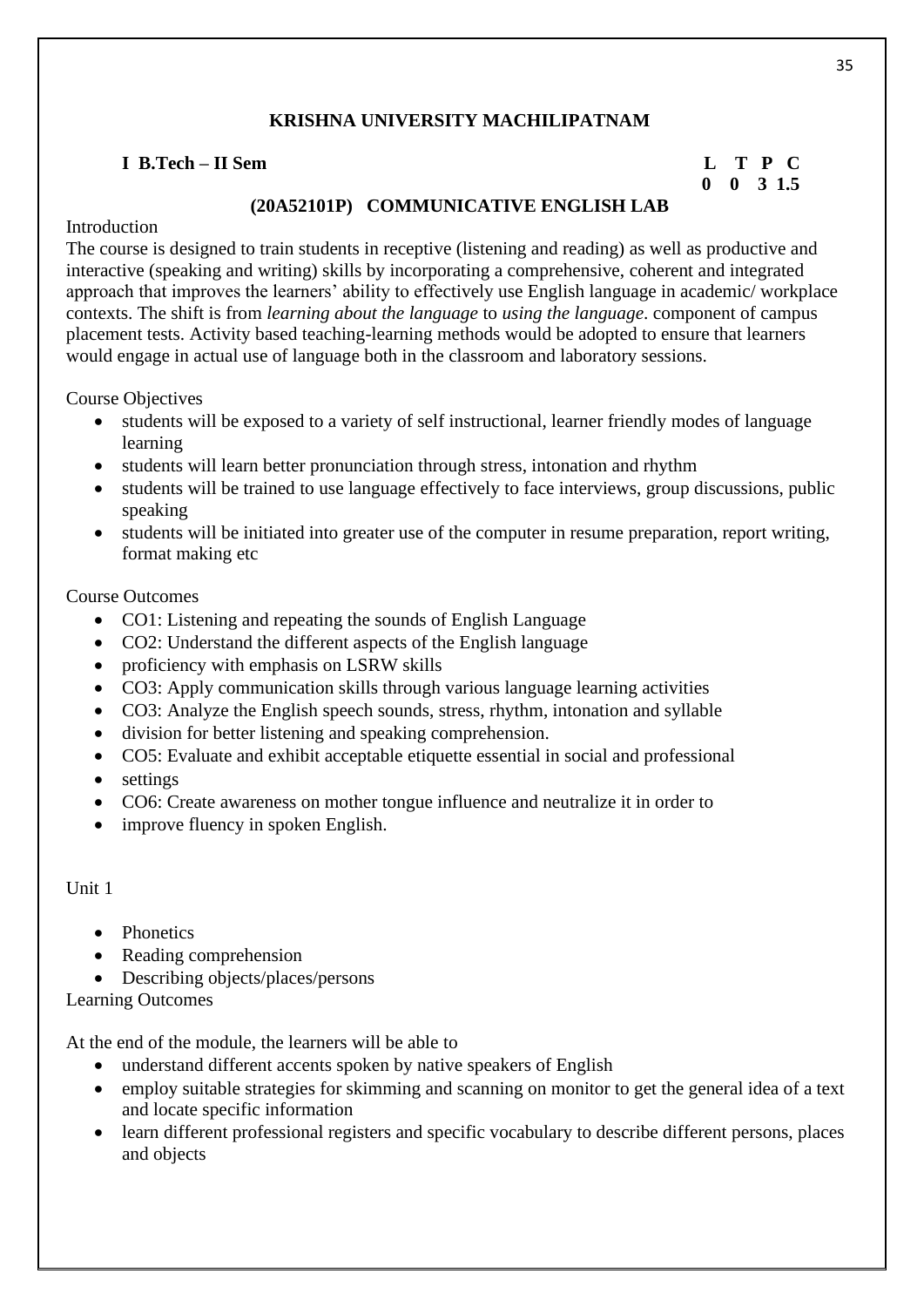- Role Play or Conversational Practice
- JAM
- Etiquettes of Telephonic Communication

# Learning Outcomes

At the end of the module, the learners will be able to

- produce a structured talk extemporarily
- comprehend and produce short talks on general topics
- participate in debates and speak clearly on a specific topic using suitable discourse markers

### Unit 3

- Information Transfer
- Note Making and Note Taking
- E-mail Writing

# Learning Outcomes

At the end of the module, the learners will be able to

- Learn different ways of greeting and introducing oneself/others
- summarize the content with clarity and precision and take notes while listening to a talk/lecture and make use of them to answer questions
- replenish vocabulary with one word substitutes, homonyms, homophones, homographs to reduce errors in speech and writing

# Unit4

- Group Discussions-1
- Resume Writing
- Debates

# Learning Outcomes

At the end of the module, the learners will be able to

- Learn different ways of asking information and giving directions
- Able to transfer information effectively
- understand non-verbal features of communication

#### Unit 5

- Oral Presentations
- Poster Presentation
- Interviews Skills-1

# Learning Outcomes

At the end of the module, the learners will be able to

- make formal oral presentations using effective strategies
- learn different techniques of précis writing and paraphrasing strategies
- comprehend while reading different texts and edit short texts by correcting common errors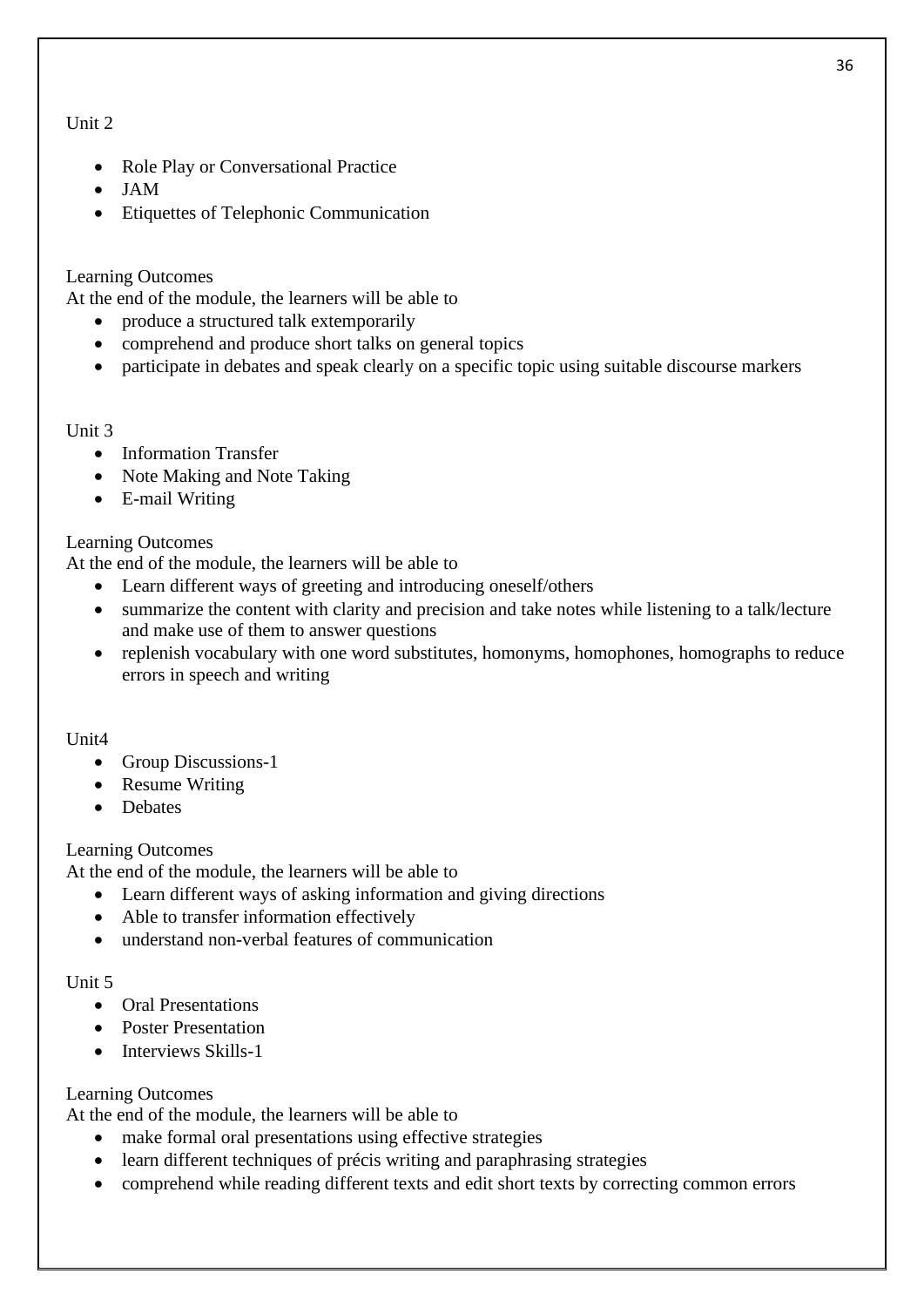Suggested Software

- Orell
- Walden Infotech
- Young India Films

Reference Books

- 1. Bailey, Stephen. Academic writing: A handbook for international students. Routledge, 2014.
- 2. Chase, Becky Tarver. Pathways: Listening, Speaking and Critical Thinking. Heinley ELT; 2nd Edition, 2018.
- 3. Skillful Level 2 Reading & Writing Student's Book Pack (B1) Macmillan Educational.
- 4. Hewings, Martin. Cambridge Academic English (B2). CUP, 2012.
- 5. A Textbook of English Phonetics for Indian Students by T.Balasubramanyam

Web Links **[www.esl-lab.com](http://www.esl-lab.com/) [www.englishmedialab.com](http://www.englishmedialab.com/)** www.englishinteractive.net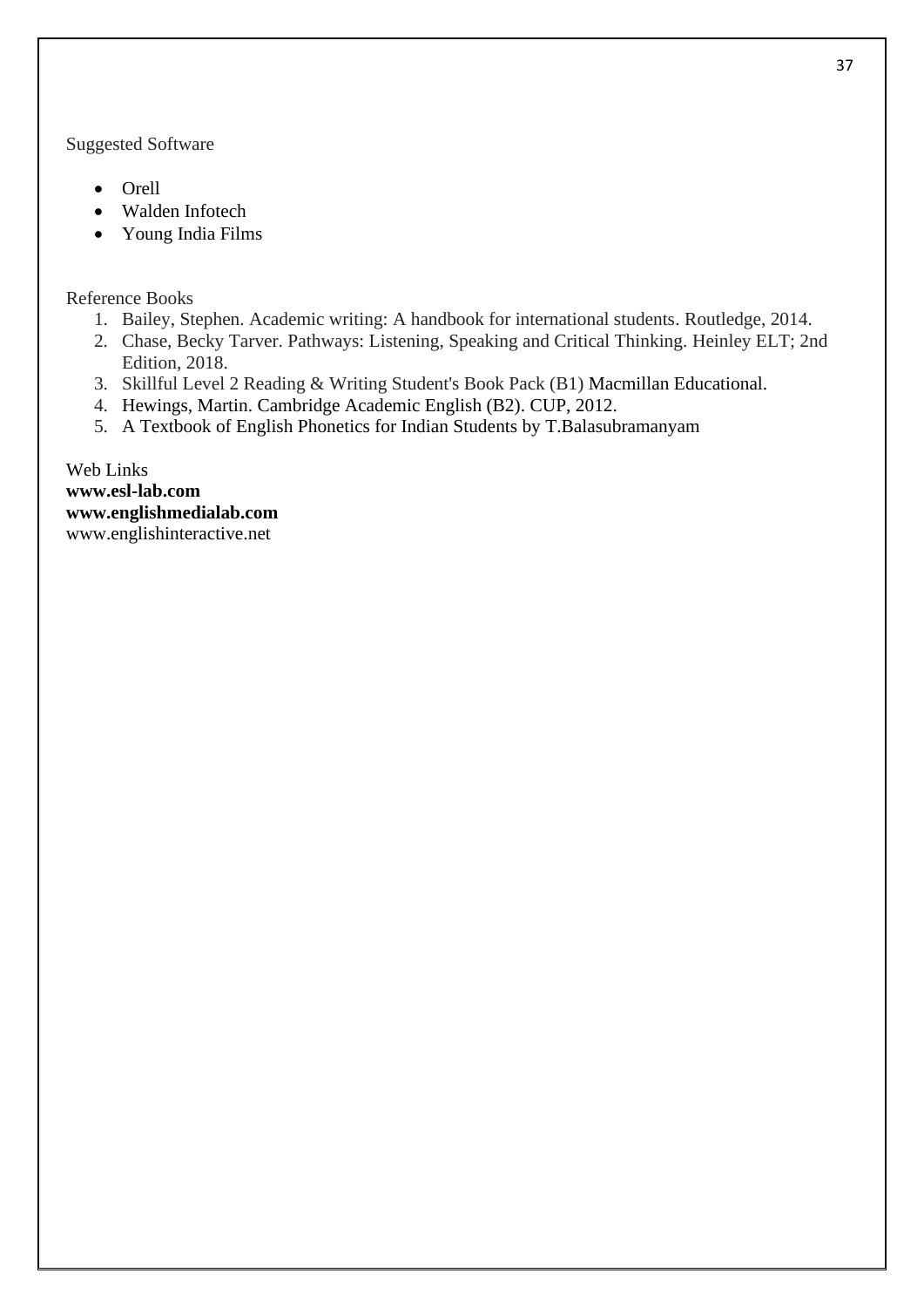| I B.Tech – II Sem |                                 | L T P C              |
|-------------------|---------------------------------|----------------------|
|                   |                                 | $0 \t 0 \t 3 \t 1.5$ |
|                   | (20A56201P) Applied Physics Lab |                      |

# **Course Objectives**:

- Understands the concepts of interference, diffraction and their applications.
- Understand the role of optical fiber parameters in communication.
- Recognize the importance of energy gap in the study of conductivity and Hall Effect in a semiconductor.
- Illustrates the magnetic and dielectric materials applications.
- Apply the principles of semiconductors in various electronic devices.

# **Note: In the following list, out of 15 experiments, any 10 experiments must be performed in a semester**

# **List of Applied Physics Experiments**

| 1. | Determine the thickness of the wire using wedge shape method                                  |
|----|-----------------------------------------------------------------------------------------------|
|    | <b>Experimental outcomes:</b>                                                                 |
|    | <b>Operates</b> optical instrument like travelling microscope. (L2)                           |
|    | <b>Estimate</b> the thickness of the wire using wedge shape method (L2)                       |
|    | Identifies the formation of interference fringes due to reflected light from non-uniform thin |
|    | film. (L2)                                                                                    |
| 2. | Determination of the radius of curvature of the lens by Newton's ring method                  |
|    | <b>Experimental outcomes:</b>                                                                 |
|    | <b>Operates</b> optical instrument like travelling microscope. (L2)                           |
|    | <b>Estimate</b> the radius of curvature of the lens $(L2)$                                    |
|    | Identifies the formation of interference fringes due to reflected light from non-uniform thin |
|    | film. $(L2)$                                                                                  |
|    | <b>Plots</b> the square of the diameter of a ring with no. of rings $(L3)$                    |
| 3. | Determination of wavelength by plane diffraction grating method                               |
|    | <b>Experimental outcomes:</b>                                                                 |
|    | <b>Operates</b> optical instrument like spectrometer. (L2)                                    |
|    | <b>Estimate</b> the wavelength of the given source $(L2)$                                     |
|    | <b>Identifies</b> the formation of grating spectrum due diffraction. (L2)                     |
| 4. | Determination of dispersive power of prism.                                                   |
|    | <b>Experimental outcomes:</b>                                                                 |
|    | <b>Operates</b> optical instrument like spectrometer. (L2)                                    |
|    | <b>Estimate</b> the refractive index and dispersive power of the given prism (L2)             |
|    | <b>Identifies</b> the formation of spectrum due to dispersion. (L2)                           |
|    | 5. Determination of wavelength of LASER light using diffraction grating.                      |
|    | <b>Experimental outcomes:</b><br><b>Operates</b> various instrument (L2)                      |
|    | <b>Estimate</b> the wavelength of laser source (L2)                                           |
|    | <b>Identifies</b> the formation of grating spectrum due diffraction. (L2)                     |
|    | 6. Determination of particle size using LASER.                                                |
|    |                                                                                               |

38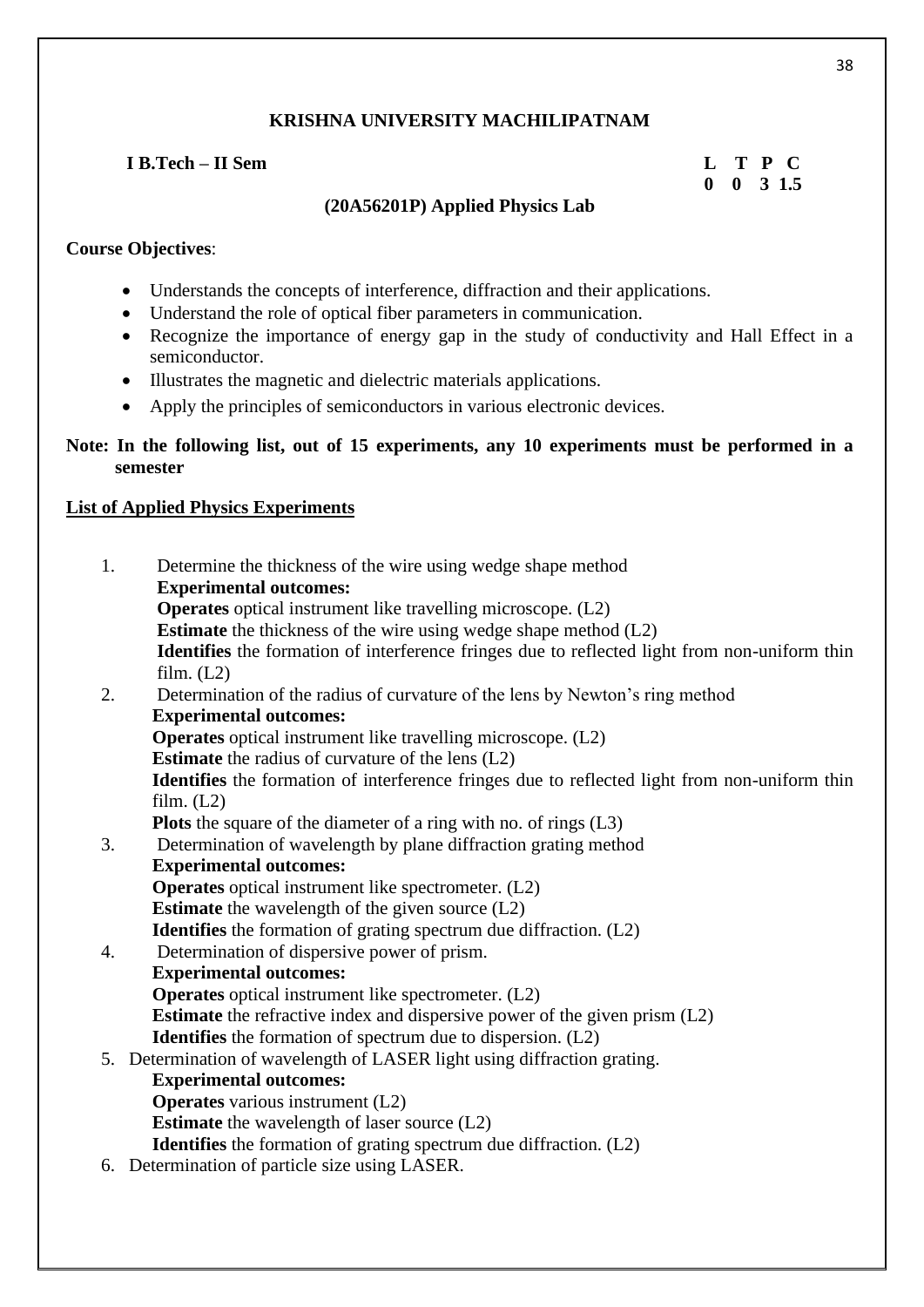#### 39

#### **Experimental outcomes:**

**Operates** various instrument (L2) **Estimate** the Particles size using laser (L2)

**Identifies** the application of laser (L2)

7. To determine the numerical aperture of a given optical fiber and hence to find its acceptance angle

### **Experimental outcomes:**

**Operates** various instruments and connect them as per the circuit. (L2) **Estimate** the numerical aperture and acceptance angle of a given optical fiber. (L2) **Identifies** the significance of numerical aperture and acceptance angle of an optical fiber in various engineering applications. (L2)

8. Determination of dielectric constant by charging and discharging method.

# **Experimental outcomes:**

**Operates** various instruments and connect them as per the circuit. (L2)

**Estimate** thedielectric constantof the given substance. (L2)

**Identifies** the significance of dielectric constant in various devices. (L2)

9. Magnetic field along the axis of a circular coil carrying current –Stewart Gee's method. **Experimental outcomes:**

**Operates** various instruments and connect them as per the circuit. (L2) **Estimate** the magnetic field along the axis of a circular coil carrying current. (L2) **Plots** the intensity of the magnetic field of circular coil carrying current with distance (L3)

10. Measurement of magnetic susceptibility by Gouy's method

### **Experimental outcomes:**

**Operates** various instruments and connect them as per the circuit. (L2)

**Estimate** the magnetic susceptibility of the given material. (L2)

**Identifies** the significance of magnetic susceptibility in various engineering applications. (L2)

11. Study the variation of B versus H by magnetizing the magnetic material (B-H curve) **Experimental outcomes:**

**Operates** various instruments and connect them as per the circuit. (L2) **Estimate** the hysteresis loss, coercivity and retentivity of the ferromagnetic material. (L2) **Classifies** the soft and hard magnetic material based on B-H curve. (L2) **Plots** the magnetic field H and flux density B (L3)

12. To determine the resistivity of semiconductor by Four probe method **Experimental outcomes:**

**Operates** various instruments and connect them as per the circuit. (L2)

**Estimate** the resistivity of a semiconductor. (L2)

**Identifies** the importance of four probe method in finding the resistivity of semiconductor.  $(L3)$ 

13. To determine the energy gap of a semiconductor **Experimental outcomes: Operates** various instruments and connect them as per the circuit. (L2)

**Estimate** the energy gap of a semiconductor. (L2)

**Illustrates** the engineering applications of energy gap. (L3)

**Plots 1/T** with log R (L3)

14. Determination of Hall voltage and Hall coefficient of a given semiconductor using Hall Effect.

# **Experimental outcomes:**

**Operates** various instruments and connect them as per the circuit. (L2) **Estimate** the charge carrier concentration and mobility in a semiconductor. (L2)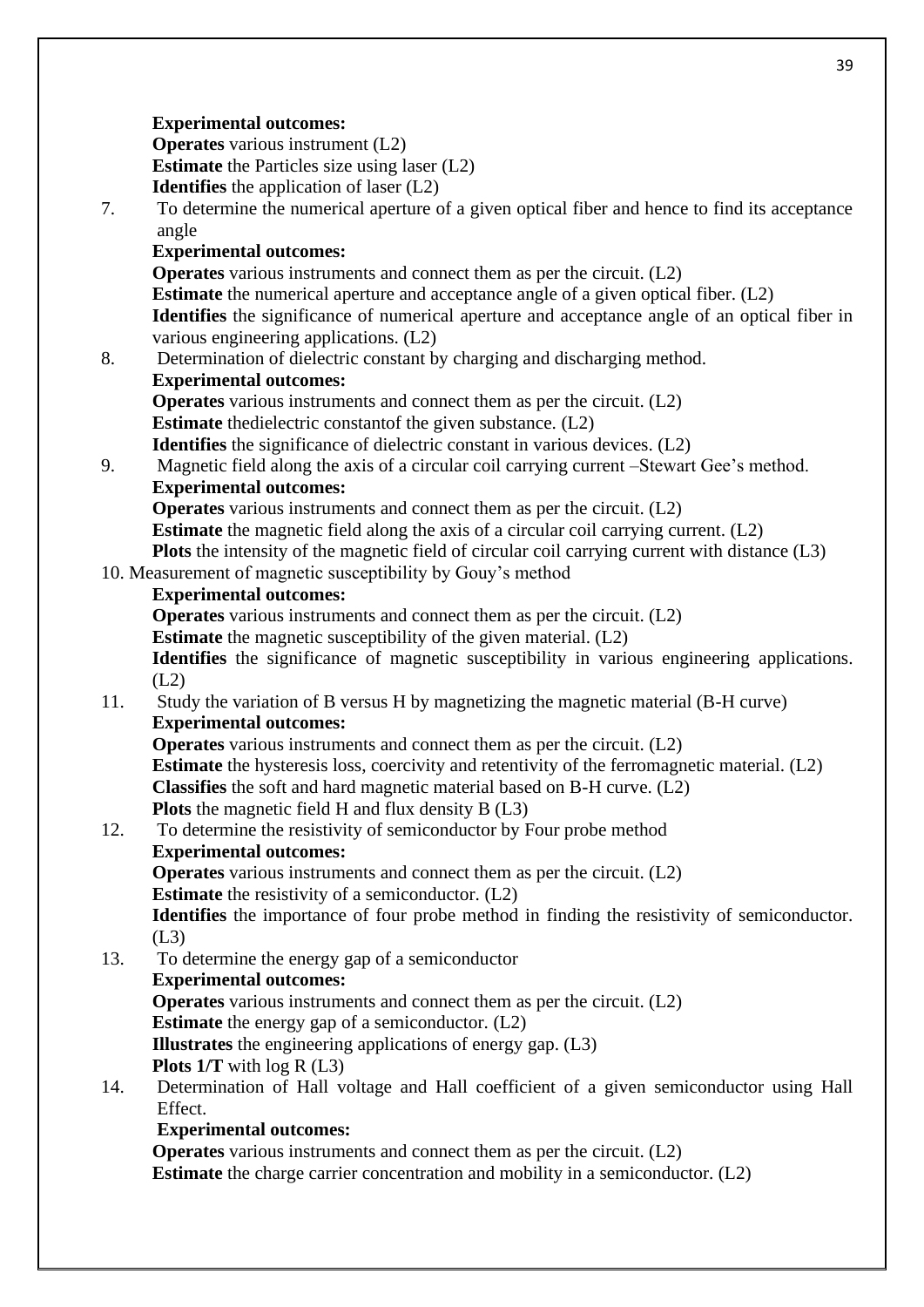**Illustrates** the applications of Hall Effect. (L3) **Plots** the voltage with current and voltage with magnetic field (L3) 15. Measurement of resistance with varying temperature - Thermistor.

**Experimental outcomes:**

**Operates** various instruments and connect them as per the circuit. (L2) **Estimate** the resistance with varying temperature. (L2) **Plots** resistance R with temperature T (L3)

#### **Course Outcomes: The students will be able to**

- Operate optical instruments like microscope and spectrometer (L2)
- Determine thickness of a hair/paper with the concept of interference (L2)
- Estimate the wavelength of different colors using diffraction grating and resolving power (L2)
- Plot the intensity of the magnetic field of circular coil carrying current with distance (L3)
- Evaluate the acceptance angle of an optical fiber and numerical aperture (L3)
- Determine the resistivity of the given semiconductor using four probe method (L3)
- Identify the type of semiconductor i.e., n-type or p-type using hall effect  $(L3)$
- Calculate the band gap of a given semiconductor (L3)

# **References**:

1. S. Balasubramanian, M.N. Srinivasan "A Text book of Practical Physics"- S Chand Publishers, 2017.

**2.** http://vlab.amrita.edu/index.php -Virtual Labs, Amrita University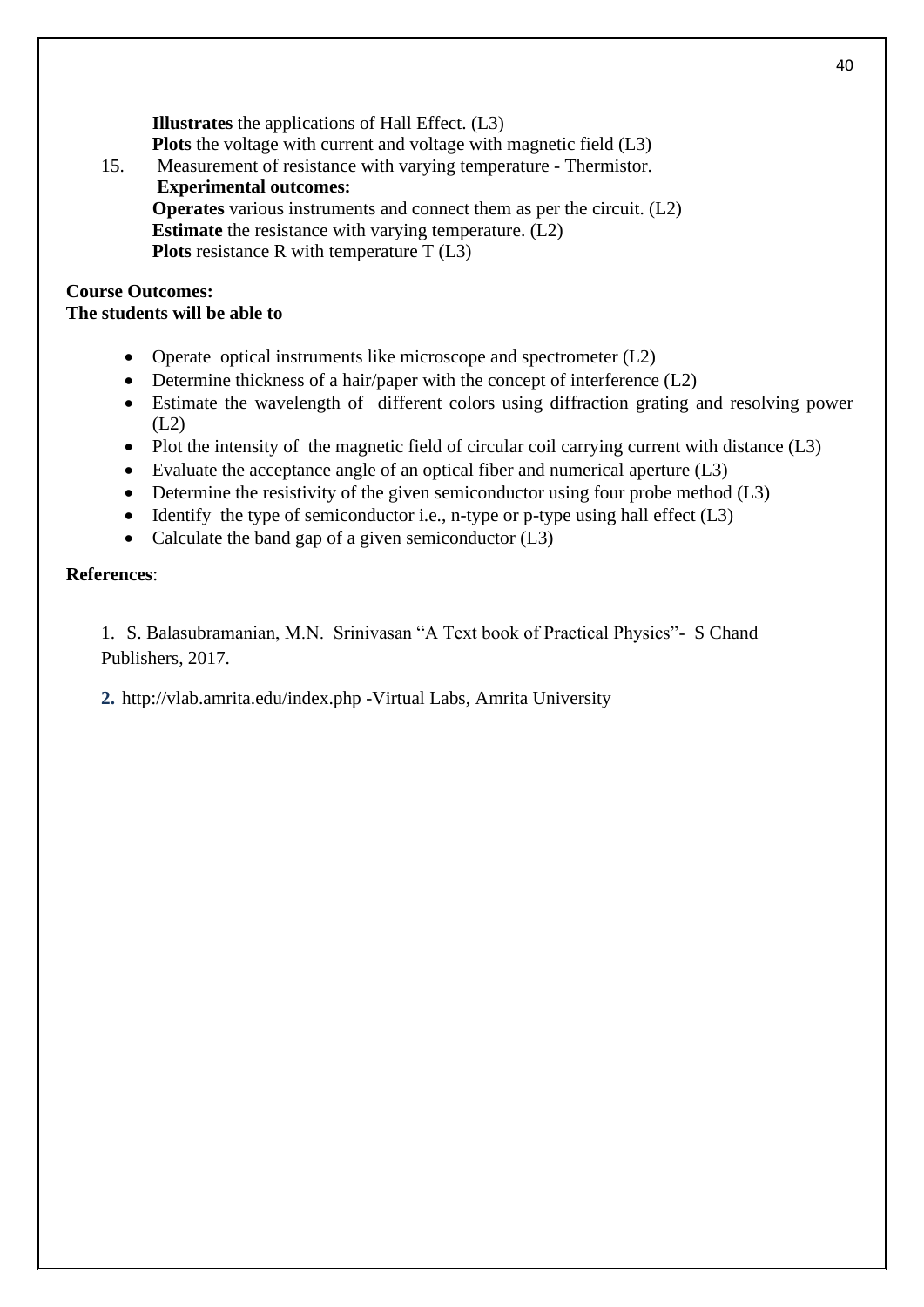# **I B.Tech – II Sem L T P C**

# **0 0** 3 1.5

#### **(20A05101P) PYTHON PROGRAMMING LAB**

#### **Course Objectives:**

- To train the students in solving computational problems
- To elucidate solving mathematical problems using Python programming language
- To understand the fundamentals of Python programming concepts and its applications.
- Practical understanding of building different types of models and their evaluation

### **List of Programs**

- 1. Write Python Program to reverse a number and also find the Sum of digits in the reversed number.Prompt the user for input.
- 2. Write Pythonic code to check if a given year is a leap year or not.
- 3. Write Pythonic code to check if a given year is a leap year or not.
- 4. Write Python code to determine whether the given string is a Palindrome or not using slicing.
- 5. Write Python program to add two matrices and also find the transpose of the resultant matrix.
- 6. Write Python program to swap two numbers without using Intermediate/Temporary variables. Prompt the user for input.
- 7. Consider a Rectangle Class and Create Two Rectangle Objects. Write Python program to Check Whether the Area of the First Rectangle is Greater than Second by Overloading > Operator.
- 8. Write Python program to count the number of times an item appears in the list.
- 9. Write Python program to convert uppercase letters to lowercase and vice versa.
- 10.Write Python program to perform a linear search for a given Key number in the list and report Success or Failure.
- 11.Write Python program to sort numbers in a list in ascending order using Bubble Sort by passing the list as an argument to the function call.
- 12. Write Python program to Calculate Area and Perimeter of different shapes using Polymorphism.

41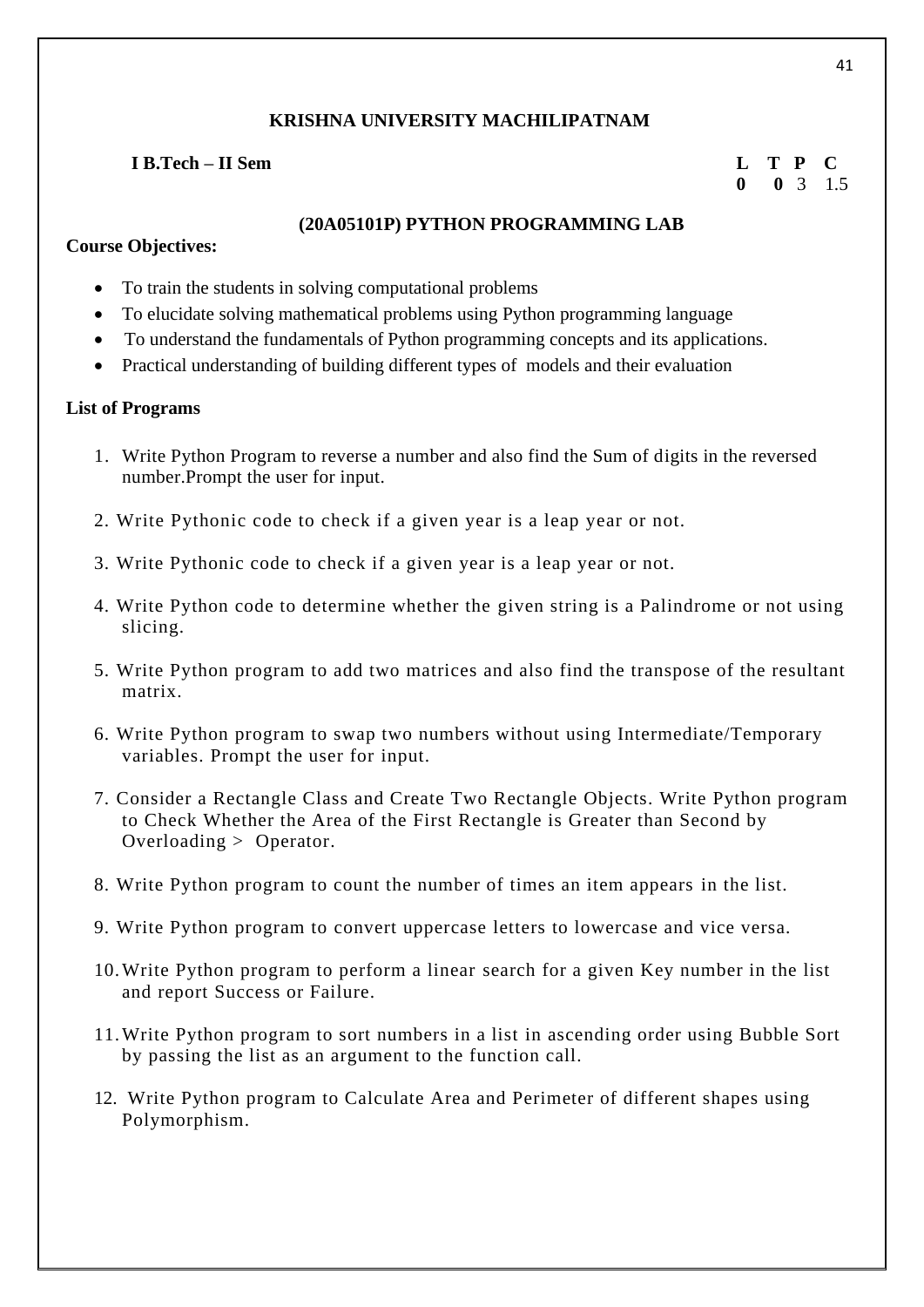# **I B.Tech – II Sem L T P C**

 **3 0 0 0**

# **(20A52201) UNIVERSAL HUMAN VALUES**

### **Introduction:**

This course discusses the role of human values in one's family. It, very briefly, touches issues related to their role in the society and the nature, which needs to be discussed at length in one more semester for which the foundation course names as"H-102 Universal Human Values 2 : "Understanding Harmony" is designed which may be covered in their III or IV Semester.

In the Induction Program, students would get an initial exposure to human values through Universal Human Values–I. This exposure is to be augmented by this compulsory full semester foundation course.

### **Learning Objectives:**

- Exposure to the value of life, society and harmony
- Leading towards holistic perspective based on self-exploration about themselves

(human being), family, and society and nature/existence.

- Bringing transition from the present state to Universal Human Order
- Instill commitment and courage to act.
- Know about appropriate technologies and management patterns

# **COURSE TOPICS:**

**Unit 1: Course Introduction - Need, Basic Guidelines, Content and Process for Value Education** Universal Human Values-I - Self-Exploration - content and process; 'Natural Acceptance' and Experiential Validation - self-exploration - Continuous Happiness and Prosperity - Human Aspirations - current scenario - Method to fulfill the above human aspirations: understanding and living in harmony at various levels.

#### **Learning Objectives:**

- Define Self-Exploration
- Understand content, process & natural acceptance
- Apply method to fulfill human aspirations
- Analyze continuous happiness and prosperity
- Evaluate current scenario
- Create experiential validation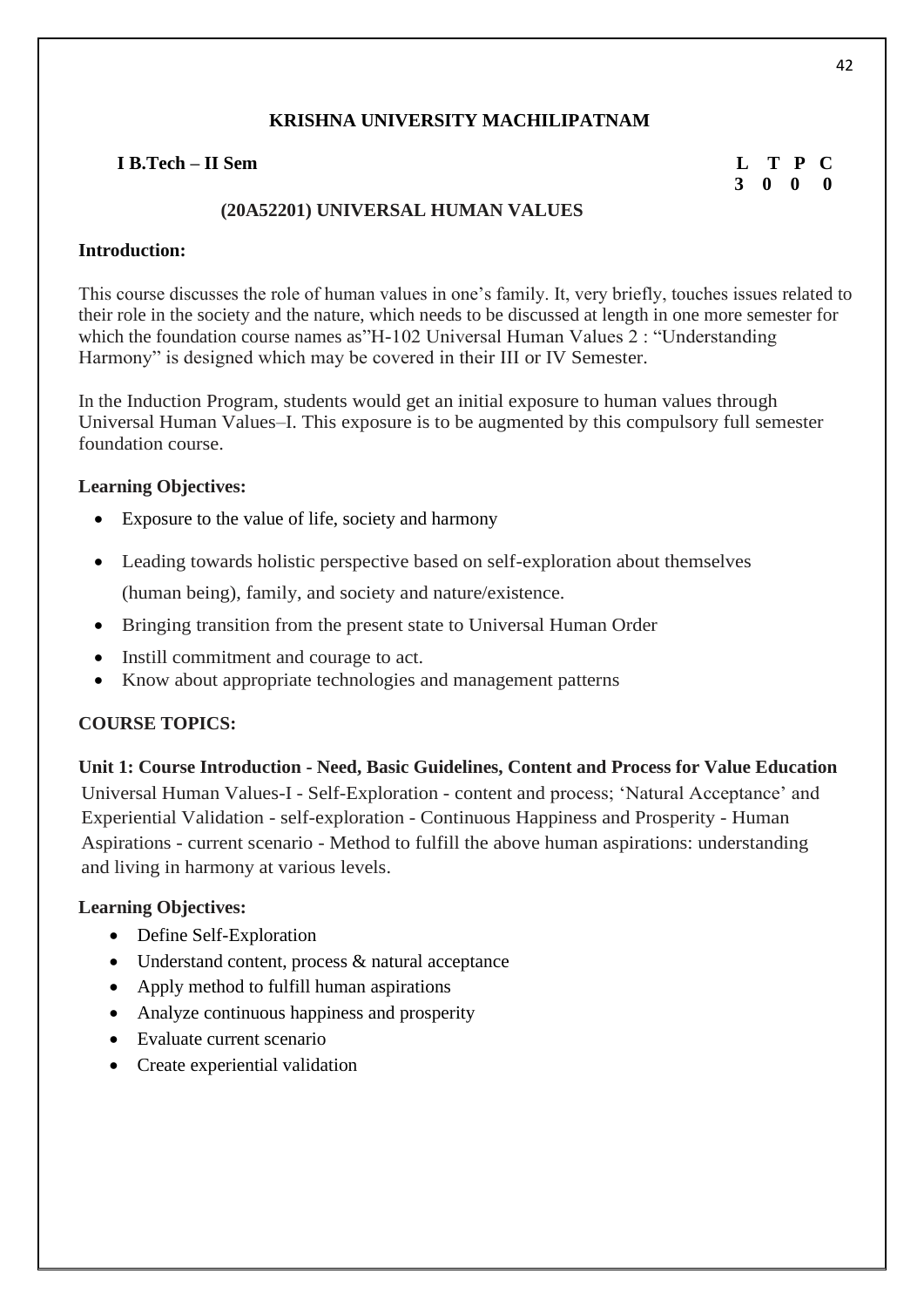# **Unit 2: Understanding Harmony in the Human Being - Harmony in Myself!**

human being as a co-existence of the sentient 'I' and the material 'Body' - the needs happiness and physical facility -the Body as an instrument of 'I' - the characteristics and activities of 'I' and harmony in 'I' - the harmony of I with the Body

# **Learning Objectives:**

- State human being as co-existence of the sentient
- Understand 'I" and the material 'Body'
- Apply the needs for happiness and physical facility
- Analyze the body as an instrument of 'I"
- Evaluate the characteristics and activities of 'I'
- Develop the harmony of I with the body

# **Unit 3: Understanding Harmony in the Family and Society- Harmony in Human- Human Relationship**

Values in human relationship; meaning of Justice; Trust and Respect; Difference between intention and competence; the other salient values in relationship - the harmony in the society: Resolution, Prosperity, fearlessness (trust) and co-existence as comprehensive Human Goals - Visualizing a universal harmonious order in society- Undivided Society, Universal Order- from family to world family.

# **Learning Objectives:**

- Remember the values in human relationship
- Understand meaning of Justice, Trust and Respect
- Apply values in relationship
- Analyze the harmony in the society
- Evaluate comprehensive human goals
- Create Universal Order

# **Unit 4: Understanding Harmony in the Nature and Existence - Whole existence as Coexistence**

The harmony in the Nature - Interconnectedness and mutual fulfillment among the four orders of nature- recyclability and self-regulation in nature - Understanding Existence as Coexistence of mutually interacting units in all- pervasive space - Holistic perception of harmony at all levels of existence.

# **Learning Objectives:**

- Define harmony in the Nature
- Understand Interconnectedness and mutual fulfillment
- Apply recyclability and self-regulation
- Analyze harmony at all levels of existence
- Evaluate existence and co-existence
- Create pervasive space